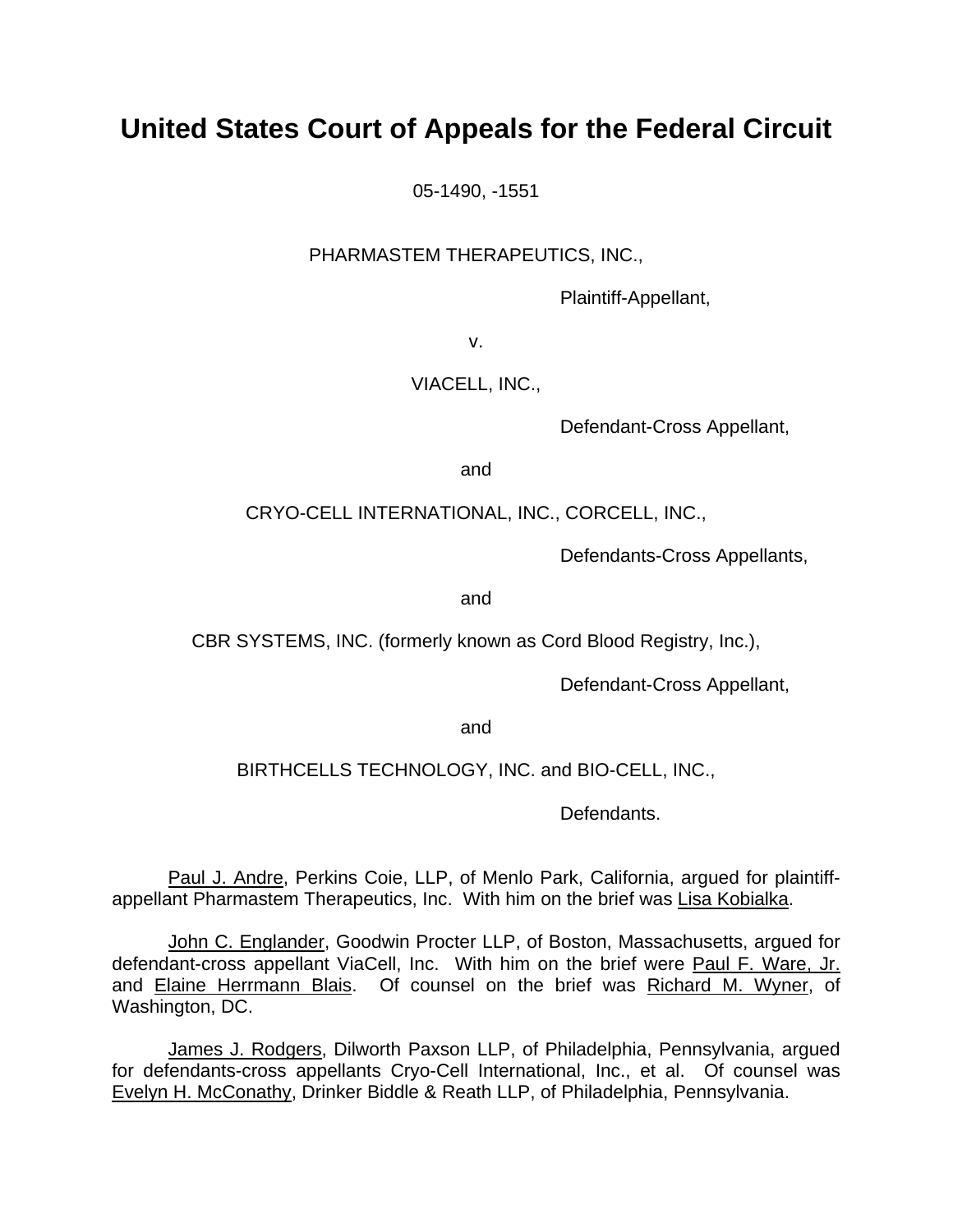Thomas F. Chaffin, Pillsbury Winthrop Shaw Pittman LLP, of Palo Alto, California, argued for defendant-cross appellant CBR Systems, Inc. With him on the brief was William F. Abrams. Of counsel on the brief were Guillermo E. Baeza, of McLean, Virginia, and Kevin M. Fong, of San Francisco, California.

Appealed from: United States District Court for the District of Delaware

Chief Judge Gregory M. Sleet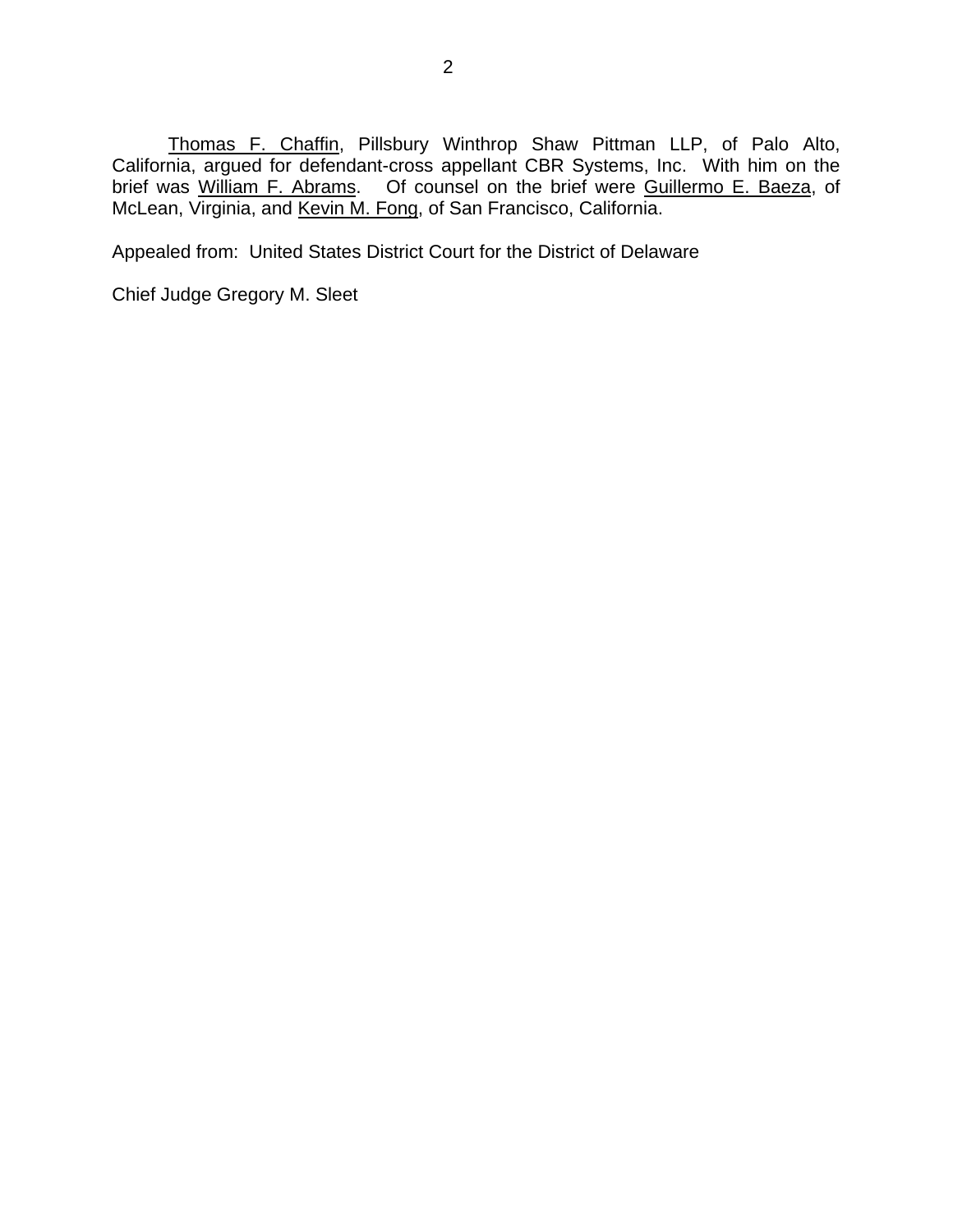# **United States Court of Appeals for the Federal Circuit**

05-1490,-1551

PHARMASTEM THERAPEUTICS, INC.,

Plaintiff-Appellant,

v.

VIACELL, INC.,

Defendant-Cross Appellant,

and

CRYO-CELL INTERNATIONAL, INC., CORCELL, INC.,

Defendants-Cross Appellants,

and

CBR SYSTEMS, INC. (formerly known as Cord Blood Registry, Inc.),

Defendant-Cross Appellant,

and

BIRTHCELLS TECHNOLOGY, INC. and BIO-CELL, INC.,

\_\_\_\_\_\_\_\_\_\_\_\_\_\_\_\_\_\_\_\_\_\_\_\_\_\_\_

\_\_\_\_\_\_\_\_\_\_\_\_\_\_\_\_\_\_\_\_\_\_\_\_\_\_\_

Defendants.

DECIDED: July 9, 2007

Before NEWMAN, BRYSON, and PROST, Circuit Judges.

Opinion for the court filed by Circuit Judge BRYSON. Dissenting opinion filed by Circuit Judge NEWMAN.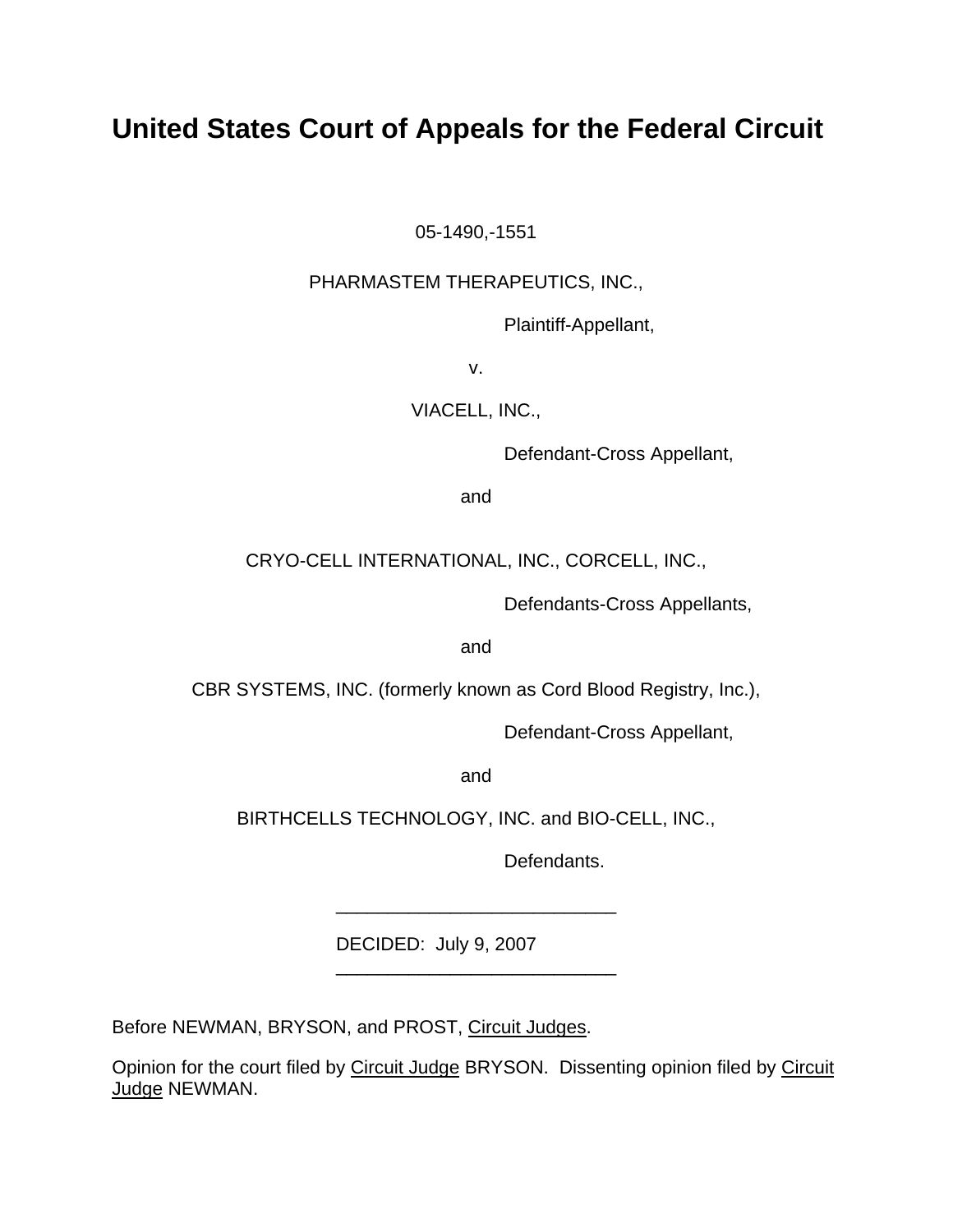## BRYSON, Circuit Judge.

 This patent infringement action was brought by appellant PharmaStem Therapeutics, Inc., in the United States District Court for the District of Delaware. PharmaStem sued six defendants (four of which are appellees before us in this appeal), alleging that the defendants had infringed two patents owned by PharmaStem, U.S. Patent No. B1 5,004,681 ("the '681 patent") and U.S. Patent No. 5,192,553 ("the '553 patent"), a continuation-in-part of the '681 patent. At the conclusion of the trial, the jury returned verdicts for PharmaStem on both patents, finding both patents infringed and not invalid. The jury also rejected the defendants' counterclaims of inequitable conduct and violation of the antitrust laws.

The defendants filed motions for judgment as a matter of law ("JMOL") and a new trial. In response, the district court initially entered an order granting a new trial on the issue of infringement of the '681 patent and JMOL of noninfringement as to the '553 patent. Subsequently, however, the court vacated the new trial order as to the '681 patent and instead entered JMOL of noninfringement as to that patent. The court denied the defendants' JMOL motions with respect to various asserted grounds of patent invalidity. PharmaStem now appeals from the JMOL orders on infringement, and the defendants cross-appeal from the court's refusal to grant JMOL on invalidity. We affirm the district court's judgment as to the infringement issues. With respect to the counterclaim of invalidity for obviousness, however, we reverse the judgment and direct the entry of judgment for the defendants.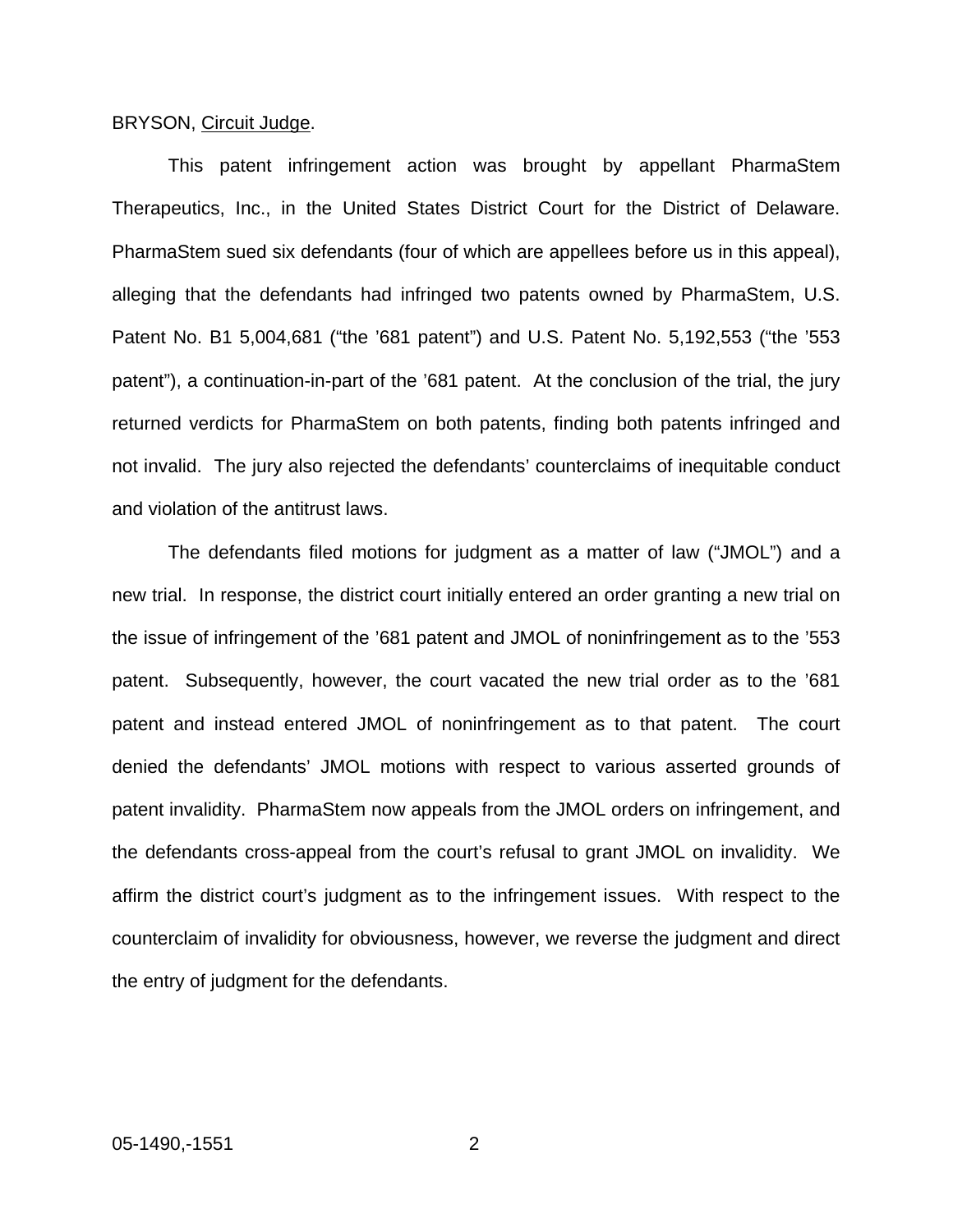The two patents in suit recite compositions and methods relating to a medical procedure for treating persons with compromised blood and immune systems. The treatment is based on the discovery that blood from a newborn infant's umbilical cord is a rich source of a type of stem cells useful for rebuilding an individual's blood and immune system after that system has been compromised by disease or a medical treatment such as chemotherapy.

Stem cells are fundamental (or "immature," or "primitive") cells from which specialized (or "mature") cells derive. Hematopoietic stem cells are stem cells that are ultimately responsible for producing the various specialized cells of the blood and immune (or "hematopoietic") system. Hematopoietic stem cells produce progenitor cells and more hematopoietic stem cells. The progenitor cells, which are less primitive than the stem cells, in turn give rise to the variety of specialized cells that constitute the blood and immune system.

Although hematopoietic stem cells are present in various types of human tissue, they are found in unusually high concentration and potency in umbilical cord blood. The '681 and '553 patents describe a process for collecting a newborn infant's umbilical cord blood at the time of birth, testing it for suitability for later use, preserving it through cryopreservation, and infusing it into an individual (either the donor or another person, preferably one with a closely matched blood type) whose hematopoietic stem cells have been destroyed. The object of such transplantations is to effect grafting. A successful graft results when the donor's stem cells migrate into the recipient's bone marrow,

I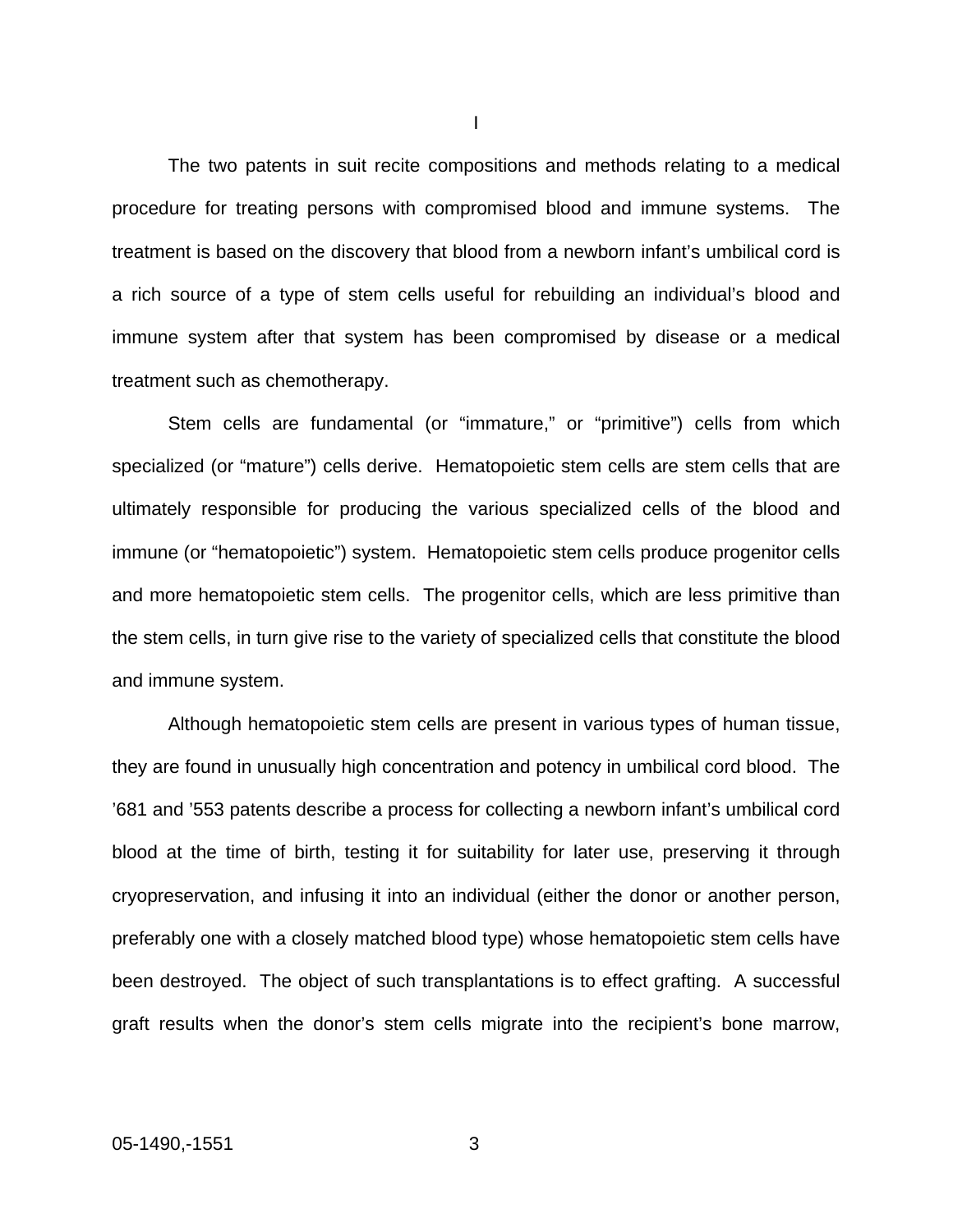resulting in the renewed production of normal, specialized blood cells and ultimately the reconstitution of the recipient's entire blood and immune system.

As issued, the '681 patent contained very broad claims. Claim 1 recited a composition comprising "a plurality of viable human neonatal or fetal hematopoietic stem cells derived from the blood [and a] cryopreservative." In reexamination, several of the original claims were cancelled. Claim 1 was amended to read as follows:

 A cryopreserved therapeutic composition comprising viable human neonatal or fetal hematopoietic stem cells derived from the umbilical cord blood or placental blood of a single human collected at the birth of said human, in which said cells are present in an amount sufficient to effect hematopoietic reconstitution of a human adult; and an amount of cryopreservative sufficient for cryopreservation of said cells.

Claim 2, which is dependent on claim 1, was amended to recite the composition of claim 1 "which further comprises viable human neonatal or fetal hematopoietic progenitor cells."

Each of the defendants offers a service to families of newborn infants in which blood from the infant's umbilical cord is collected and cryopreserved for possible later use. The defendants represent in their promotional literature that the preserved cord blood may be useful for reconstituting the donor's hematopoietic system in the event that system is damaged or destroyed as a result of disease or other causes. Some of the promotional literature advises that the preserved cord blood may also be useful for treating closely related members of the infant's family.

 In the infringement action brought against all six defendants, PharmaStem asserted claims 1 and 2 of the '681 patent, as amended in reexamination, and claims 13, 19, 47, 53, and 57 of the '553 patent. Claims 13, 47, and 57 of the '553 patent are independent claims. Claim 13 provides as follows:

05-1490,-1551 4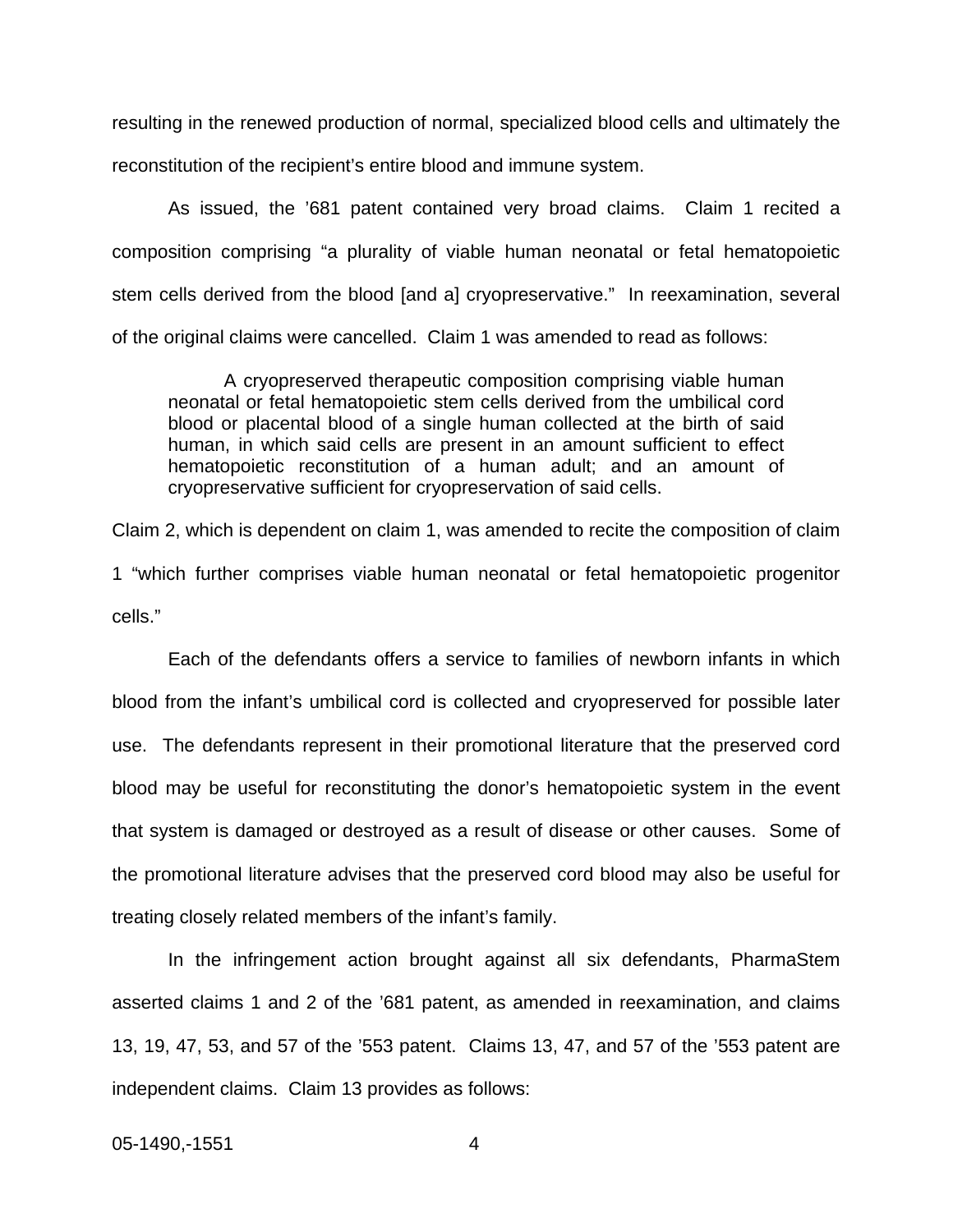A method for hematopoietic or immune reconstitution of a human comprising:

(a) isolating human neonatal or fetal blood components containing hematopoietic stem cells;

(b) cryopreserving the blood components;

(c) thawing the blood components; and

(d) introducing the blood components into a suitable human host,

such that the hematopoietic stem cells are viable and can proliferate with the host.

Claim 47 is similar except that it refers to the blood components "containing hematopoietic stem and progenitor cells." Dependent claims 19 and 53 add that the blood components are isolated by collection from an umbilical cord. Independent claim

57 provides as follows:

 A method for hematopoietic or immune reconstitution of a human comprising introducing into the human a composition comprising human neonatal or fetal hematopoietic stem cells derived from the blood, in which the stem cells have been previously cryopreserved.

II

 Following the jury's verdict finding infringement of both patents by all four appellants, the district court granted the defendants' JMOL motions and entered a judgment of noninfringement with respect to both patents. The court agreed with the defendants that, in light of the legal theories pressed by PharmaStem at trial, the evidence failed to show that any of the defendants had infringed any of the asserted claims of either patent in suit.

 As to infringement of the asserted '681 patent claims, the district court focused on the requirement that the recited compositions contain stem cells "in an amount sufficient to effect hematopoietic reconstitution of a human adult." To prove infringement, the court explained, PharmaStem was required to adduce evidence that the defendants' cord blood units contained a sufficient supply of stem cells to effect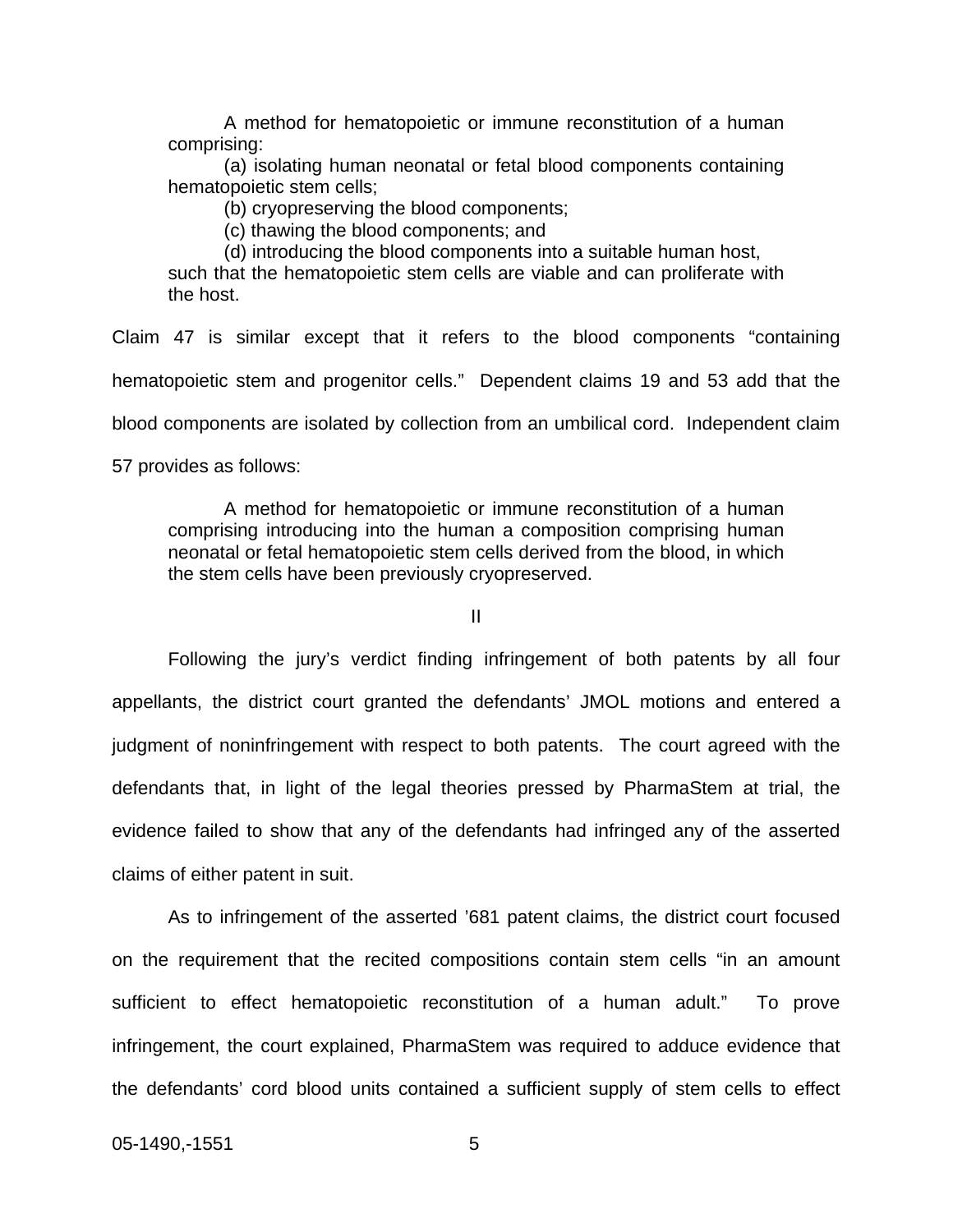successful reconstitution of an adult. The court concluded that PharmaStem had failed to do so.

 In addressing the sufficiency of the evidence on that issue, the trial court first ruled that it should have excluded the trial testimony of Dr. Mary Hendrix, PharmaStem's expert witness on infringement. The court noted that although Dr. Hendrix was "an accomplished stem cell biologist," she based her infringement opinion "entirely on an analysis of the defendants' marketing materials, without ever considering any data regarding the composition of the defendants' cord blood units." The court explained that Dr. Hendrix was not qualified as an expert in marketing or advertising and, in any event, "her so-called analysis of the defendants' marketing materials was well within the jury's common knowledge, common sense and common experience." The court pointed out that Dr. Hendrix's opinion that all of the defendants' cord blood units infringe was based on her conclusion that the defendants' promotional materials "promise stem cells for pediatric and adult transplantation." In that respect, according to the court, "her opinion of infringement is no more than a lay-person's interpretation of the defendants' marketing materials." The court therefore ruled that her testimony should have been excluded and that "permitting PharmaStem to couch its presentation of this evidence in the form of an expert opinion was an error."

 The district court then pointed out that the evidence at trial overwhelmingly indicated that not all units of cord blood obtained from a single individual at birth contain enough stem cells to reconstitute an adult. The court explained that PharmaStem did not attempt to prove by testing or by reference to data collected by the defendants that at least some of the cord blood samples preserved by the defendants satisfied that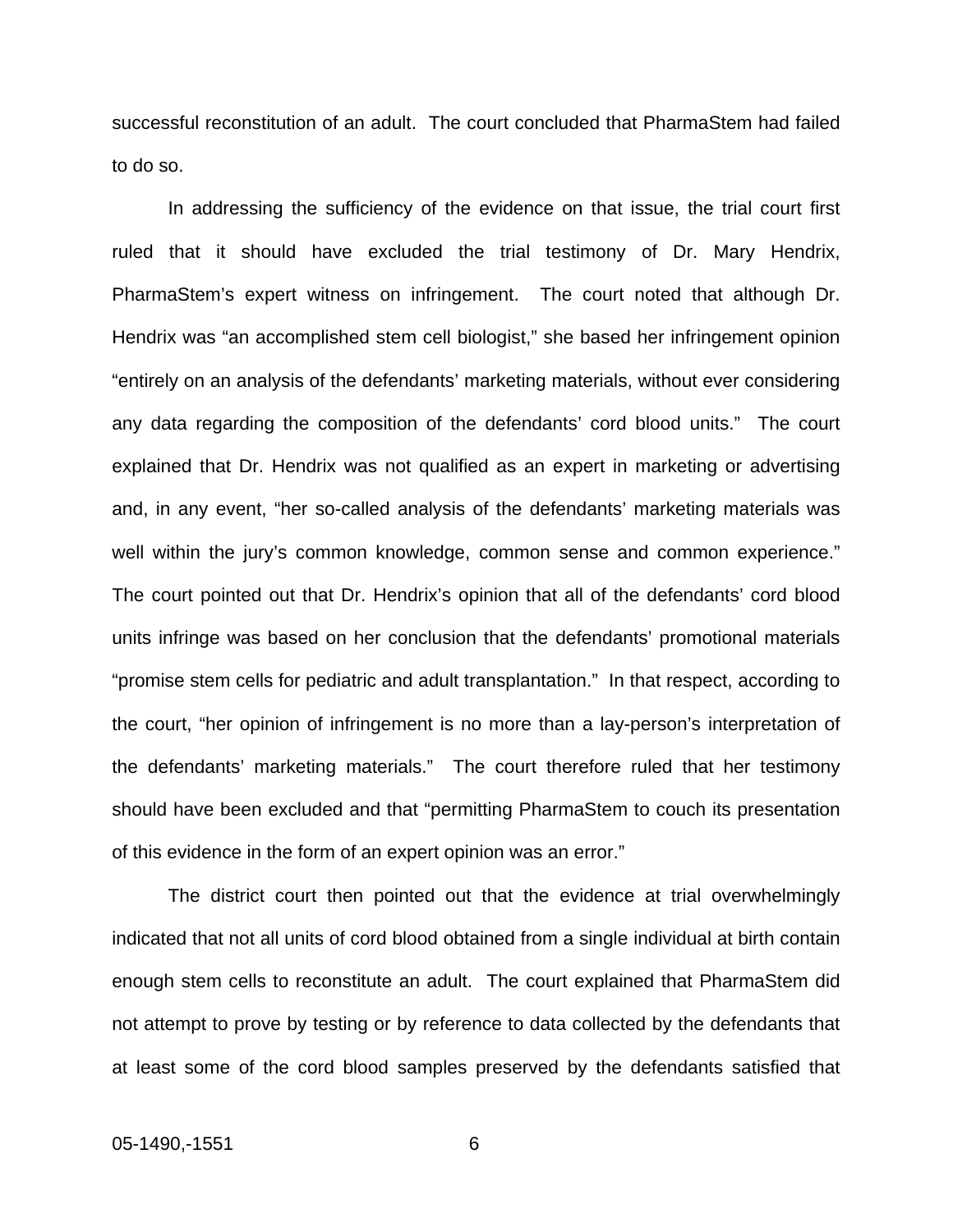requirement. Instead, the court noted, PharmaStem adopted the strategy of trying to prove, principally through representations made by the defendants in their marketing materials and other documents, that all of the preserved cord blood samples infringed. As a consequence, the court explained, PharmaStem "presented no evidence to the jury from which it could conclude that any specific cord blood unit or units stored by any of the defendants contained stem cells in a sufficient amount to reconstitute a human adult." Because there was "no legally sufficient evidentiary basis for a reasonable jury to find that all, or any specific number, of the defendants' cord blood units infringe the '681 patent," the court granted the defendants' motion for JMOL as to the '681 patent claims.

 As to infringement of the '553 patent, the district court granted the defendants' motions for JMOL because it concluded that PharmaStem had failed to prove that the defendants were guilty of contributory infringement, which was PharmaStem's theory of liability. Under the court's instructions, the jury was required to answer three questions in the affirmative in order to find that any of the defendants contributorily infringed the '553 patent. Specifically, the jury was required to find (1) that cryopreserved cord blood has no substantial noninfringing uses; (2) that the defendants and transplant physicians were acting in concert or working together to complete the process of infringement of the asserted claims of the '553 patent; and (3) that the defendants contributorily infringed "by selling or offering to sell cryopreserved cord blood that was actually used by a third party in the direct infringement" of the asserted claims. The court held that there was sufficient evidence at trial to support the jury's affirmative answers to the first two questions. With respect to the third question, however, the court held that there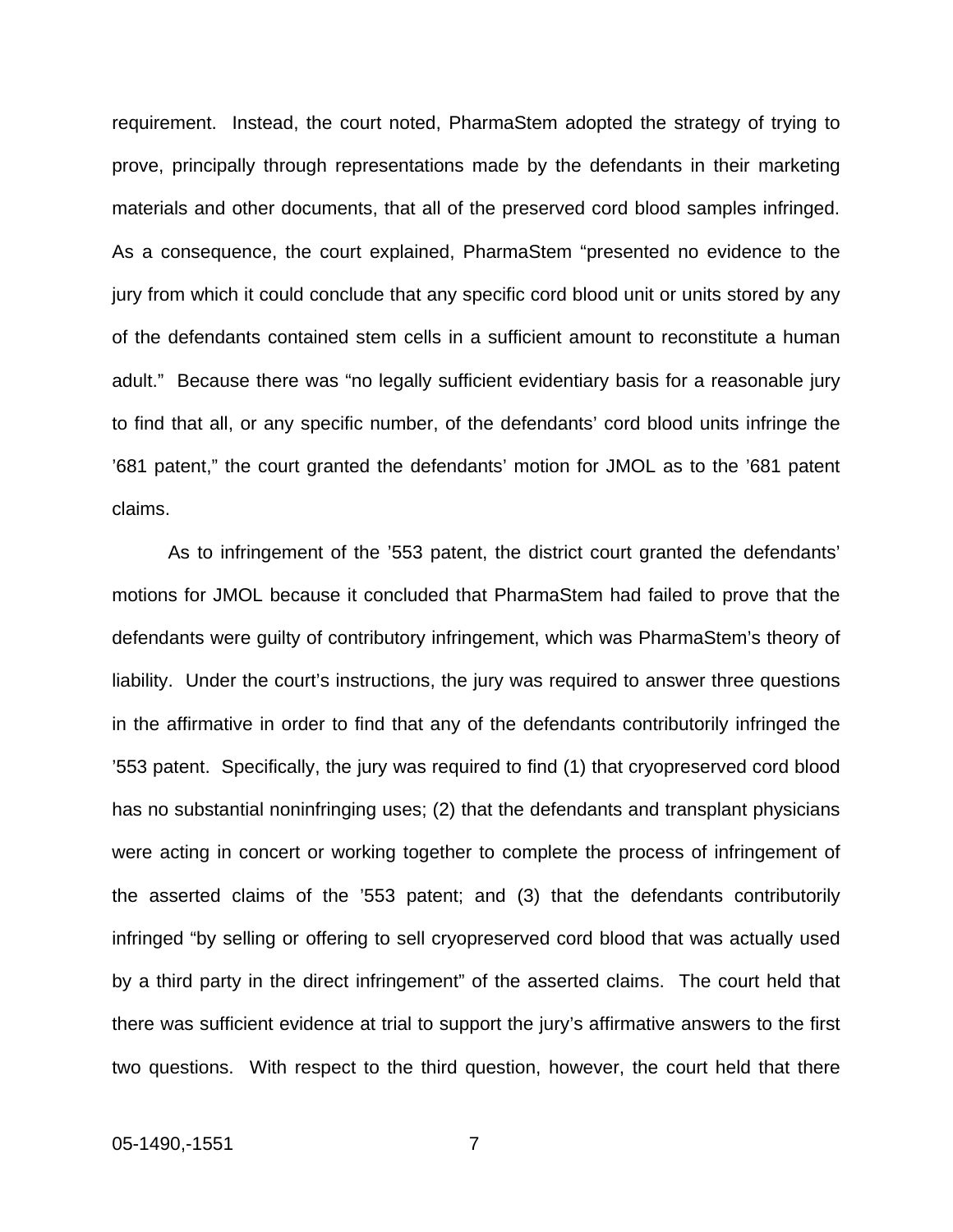was no evidence in the record to support the jury's affirmative answer. The court explained its ruling as follows:

It is undisputed that the defendants do not own the cord blood units. Rather the units are owned by the clients, or families, and the defendants in turn provide services with respect to the processing and storing of the compositions. Although the defendants charge enrollment, processing, and banking fees with respect to their storage services, they do not sell or offer to sell the cord blood units. Indeed, the record evidence on this issue is clear that the defendants sell a service, not cord blood units.

Because the court ruled that liability for contributory infringement "is clearly dependent upon the accused infringer's selling or offering to sell a component of the patented process, here cord blood units," the court held that the jury's verdict could not stand. The court therefore granted JMOL as to the asserted claims of the '553 patent.

 Although granting the defendants' motions for JMOL as to infringement, the district court denied their motions for JMOL of invalidity with respect to the asserted claims. As to obviousness, the court ruled that the evidence at trial showed that there were problems associated with the use of other transplant tissues, such as bone marrow and adult blood, and that there was "tremendous skepticism in the transplant field regarding the use of cord blood as a transplant tissue." Although the court stated that a jury could have found from the evidence that the asserted claims would have been obvious, the court ruled that the evidence was sufficient to entitle the jury to conclude that "prior to the inventions of the Patents-In-Suit, those in the field of hematopoietic reconstitution would not have expected cord blood to be a successful transplant tissue."

 As to anticipation, the district court again ruled that the evidence was sufficient to support the jury's verdict that the prior art reference on which the defendants relied did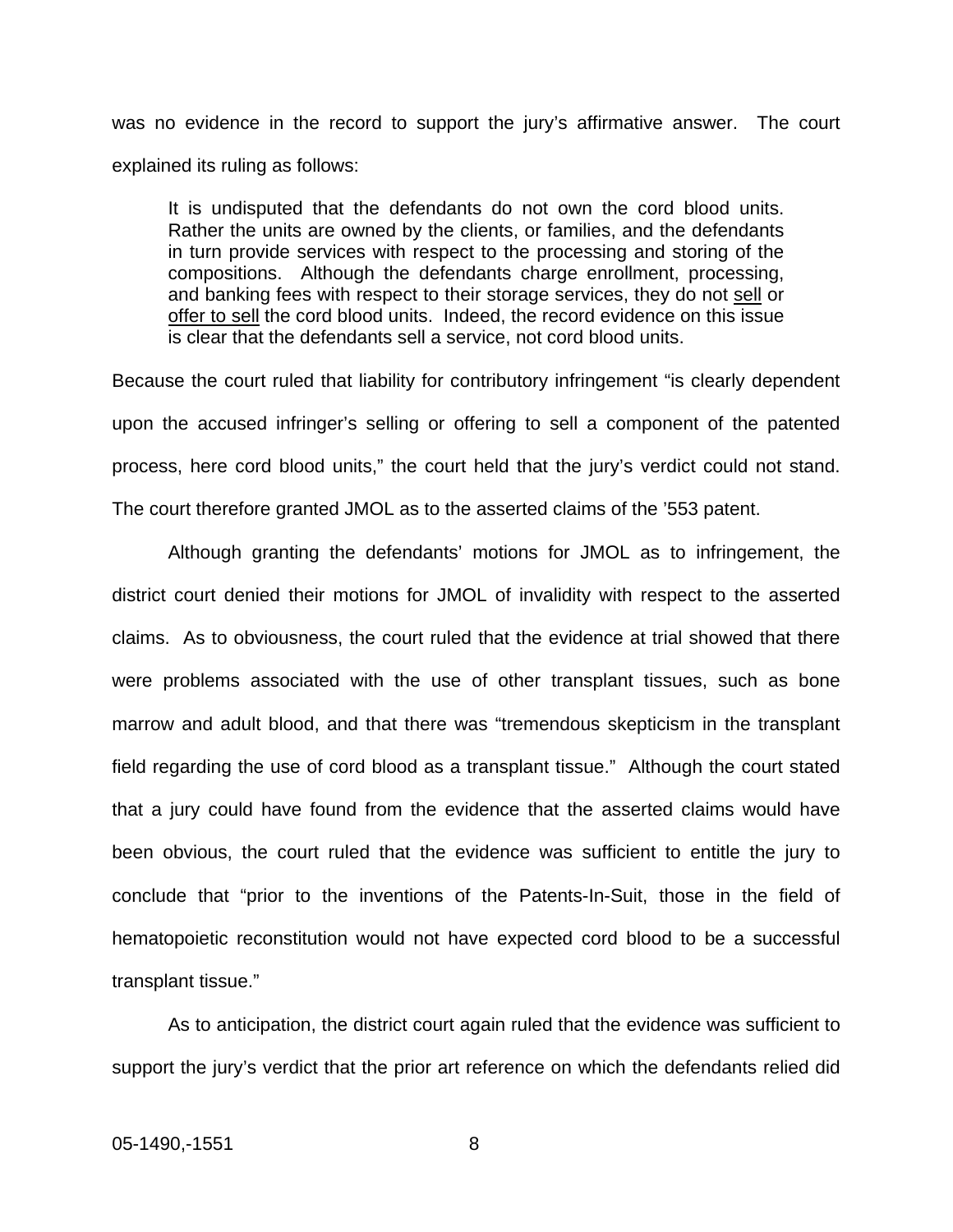not anticipate the asserted claims. The court explained that the jury was entitled to find that the prior art reference did not prove that there were stem cells in umbilical cord blood, and that the jury could reasonably have concluded that the suggestion of introducing stem cells into a human host was not "a sufficiently enabling disclosure to warrant a finding of anticipation."

Finally, the district court rejected the defendants' argument that the '681 patent was invalid for indefiniteness. The court acknowledged that claim 1 of the '681 patent does not specify a particular number of cells or volume of blood that is required to infringe. Nonetheless, the court concluded that "the record supports that the '681 Patent's claim language is as precise as the subject matter permits." Moreover, the court ruled that the record contained evidence establishing that "a person of skill in the art would have understood what an amount of cord blood stem cells sufficient to effect hematopoietic reconstitution of a human adult means."

 PharmaStem has appealed from the portion of the district court's judgment granting JMOL of noninfringement with respect to both patents. The defendants have cross-appealed from the portion of the judgment upholding the jury's verdict that the two patents are not invalid on grounds of anticipation, obviousness, or (in the case of the '681 patent) indefiniteness.

III

With respect to infringement of the '681 patent, the dispute on appeal is a narrow one. The only contested limitation of the asserted claims is the limitation requiring that the claimed composition contain neonatal or fetal hematopoietic stem cells "in an amount sufficient to effect hematopoietic reconstitution of a human adult." PharmaStem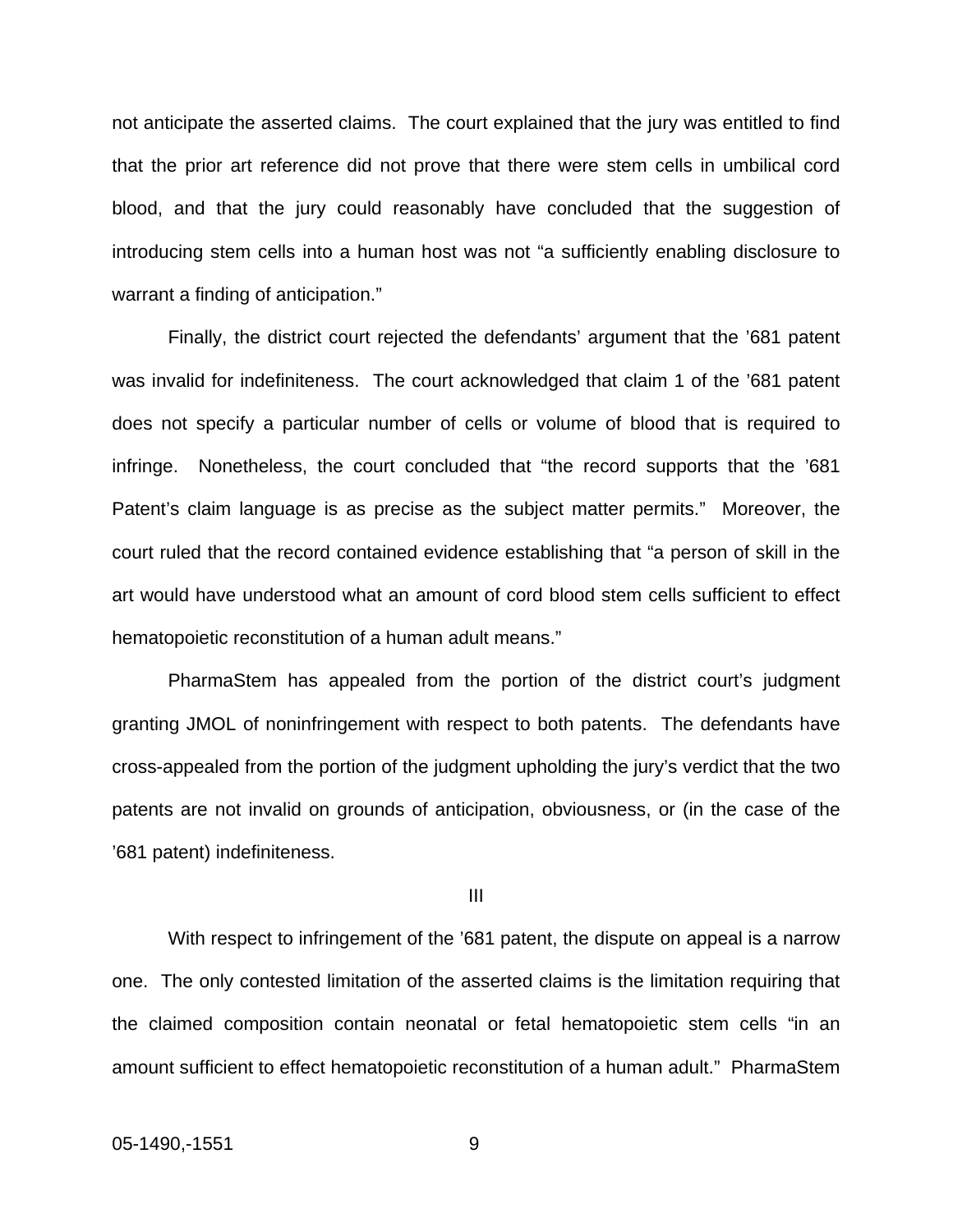contends that all of the cord blood samples the defendants have preserved infringe claim 1 of the '681 patent because the evidence at trial was sufficient to show that all those cord blood units contained enough stem cells to effect the hematopoietic reconstitution of a human adult. The defendants contend that PharmaStem failed to prove that any of their cryopreserved samples satisfy that limitation.

 As the district court noted, PharmaStem did not attempt to use direct testing or other scientific evidence to prove that any particular cord blood sample or group of samples preserved by any of the defendants contained enough stem cells to reconstitute a human adult. Instead, PharmaStem relied on indirect evidence in the form of advertising and other materials generated by the defendants, scientific evidence relating to stem cell research in general, testimony from representatives of the defendants, and testimony by their own expert witness, Dr. Hendrix. The district court, however, concluded that PharmaStem's evidence did not constitute substantial evidence in support of PharmaStem's theory of infringement.

#### A

The trial court was correct in ruling that the evidence of the defendants' advertising and other materials did not provide a sufficient basis for a finding of infringement. That evidence consisted of various statements by each of the defendants that the cord blood samples they preserved could be potentially useful not only for the donor but also for the donor's relatives, including adult relatives.

To be sure, there is no prohibition against using the admissions of a party, whether in the form of marketing materials or otherwise, as evidence in an infringement action; such admissions are entitled to weight along with all other evidence of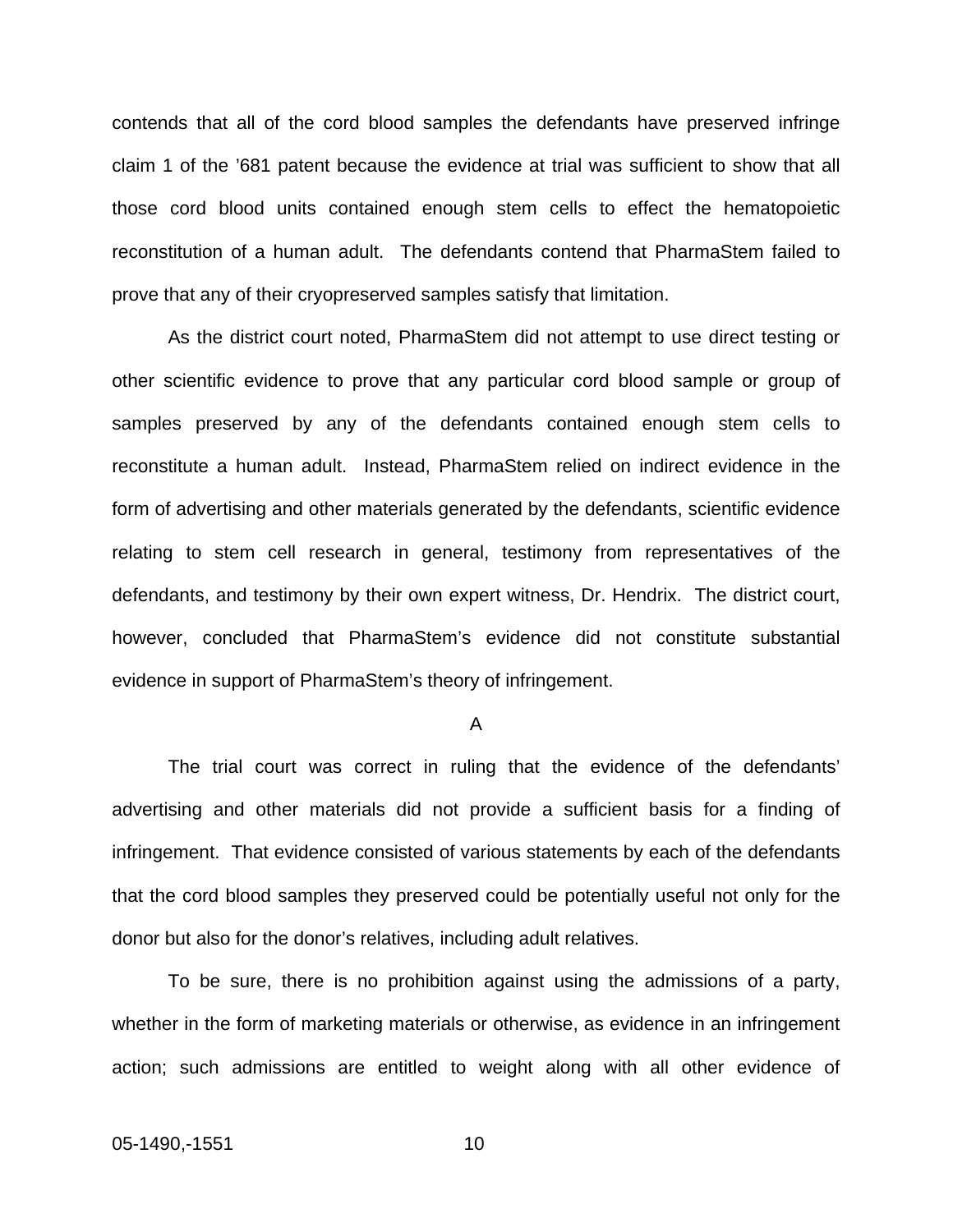infringement. In this case, however, while the defendants' statements touted the possible therapeutic uses the cord blood might have for the child and members of the child's family in the future, none of the statements represented that the stem cells in any of the cryopreserved cord blood samples were sufficient in number to effect hematopoietic reconstitution of an adult, as is required by claim 1 of the reexamined '681 patent. Instead, the defendants' statements emphasized the potential therapeutic usefulness of the cord blood in general and referred to future uses of stored blood in adult transplants only as possibilities.

For example, PharmaStem introduced a statement from a website maintained by defendant CBR Systems, Inc., which referred to the number and character of cord blood transplants worldwide as of that time. The statement recited that "umbilical cord blood has been used in more than 2,500 transplants by children and adults. In many cases, the cord blood was used by the baby's sibling. Other transplants have occurred for the newborn himself, the newborn's mother, father, and the newborn's cousin." With respect to its own preserved cord blood units, CBR stated that it had provided "over two dozen samples for use in transplantation," that most have been used for siblings, but that in one instance the newborn's "cord blood stem cells were transplanted to her mother to treat chronic myelogenous leukemia."

Those statements fall short of proving that any (much less all) of CBR's cord blood samples contained enough stem cells to reconstitute an adult. The first statement simply recited that among the 2500 world-wide transplants, some had been conducted on adults. The second statement reflected that one such adult transfer was attempted with a CBR cord blood sample. Neither statement made any representation whether or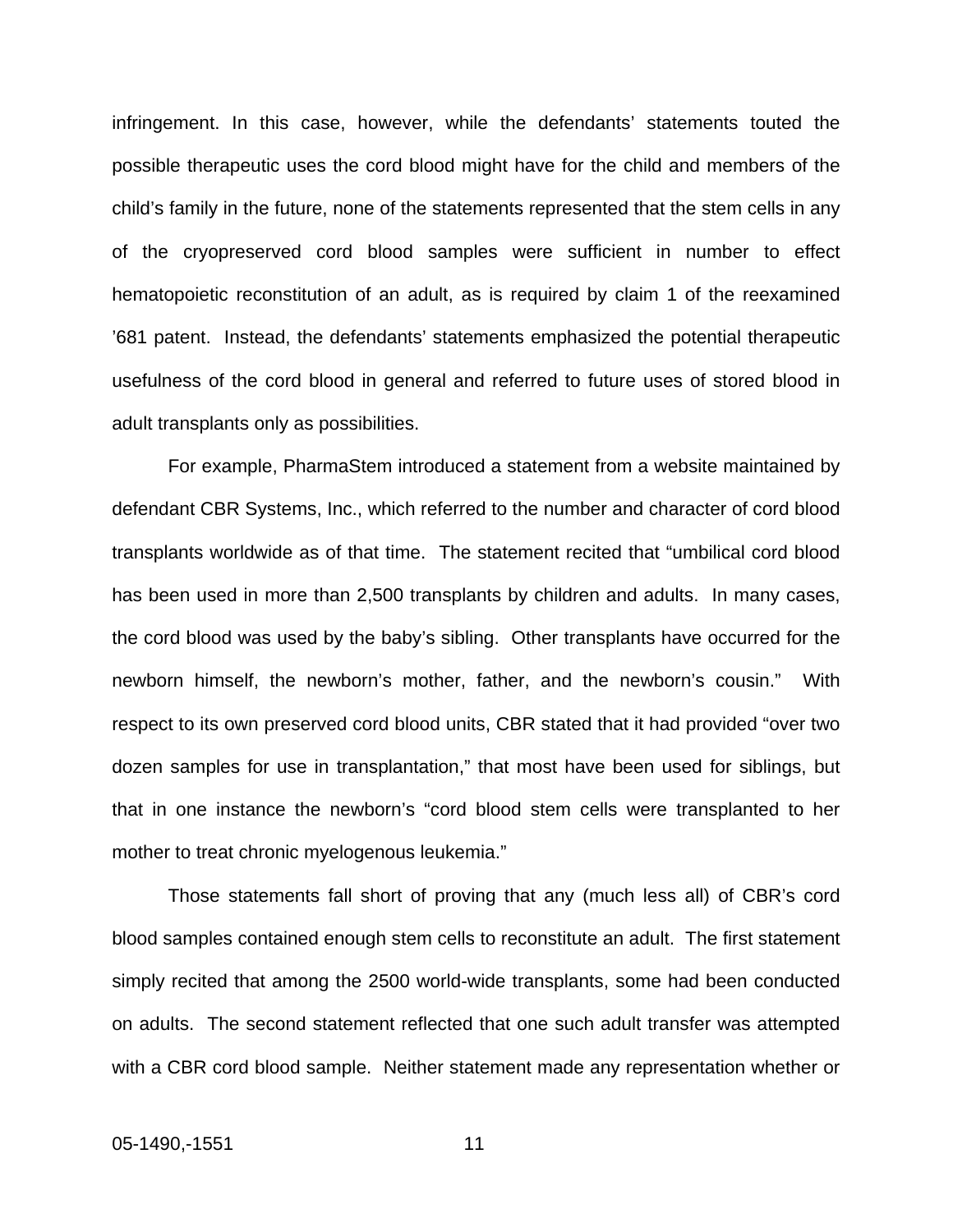to what extent the particular transplants had succeeded in reconstituting the adults' hematopoietic systems. Nor did the specific reference to the one adult transplant represent that the transplant was successful or that only a single unit of cord blood was used in the transplant. Those gaps in the proof are significant, because the evidence showed that as of the time of trial the great majority of all cord blood transplants worldwide had been for the treatment of children. In addition, the evidence showed that in most cases involving adult transplantations, the transplant physicians had used two units of cord blood, not the one unit obtained at the time of a single birth. Uncontradicted evidence at trial showed that two units were used because in most cases the physicians regarded a single unit as insufficient for an adult transplantation.

PharmaStem introduced similar statements from defendant CorCell, Inc. In particular, PharmaStem pointed to a statement in CorCell's promotional literature that if cord blood could be saved, "it would be a perfect match for the donor, but could also provide life saving benefits for siblings, and other family members." Several other statements by CorCell were to the same effect—that cord blood could potentially be of benefit not only to the child but also to other members of the child's family. As in the case of CBR, however, those statements did not constitute representations that single units of CorCell's preserved cord blood would contain a sufficient number of stem cells to reconstitute an adult. PharmaStem notes in passing that one sample of CorCell's preserved cord blood was used in an adult transplantation, but the evidence at trial showed that the adult transplant did not graft and the patient died. Accordingly, that evidence provides no support at all for PharmaStem's theory of infringement.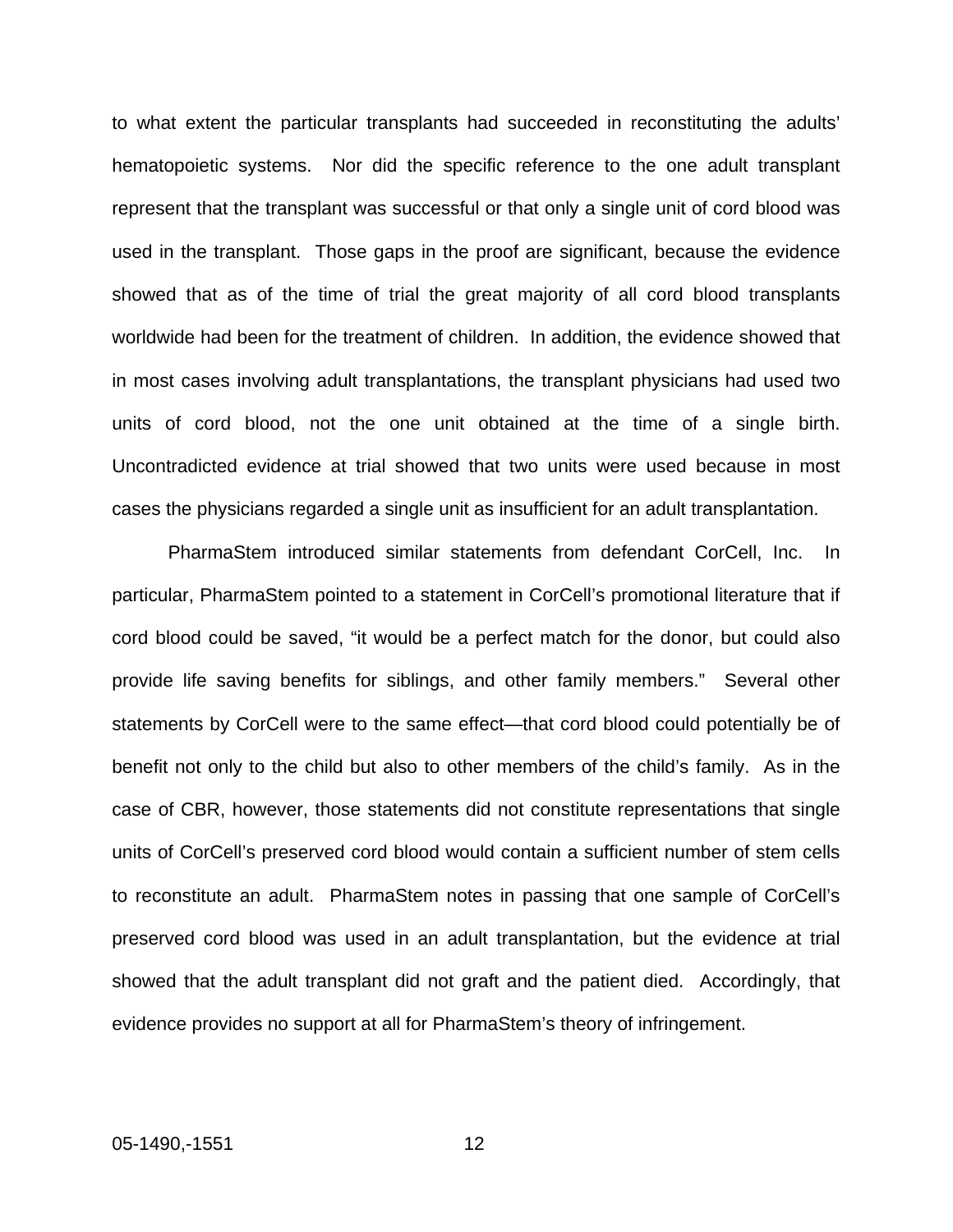With respect to defendant Cryo-Cell International, Inc., PharmaStem again introduced statements from the company's website that cord blood is a source of stem cells for the child or "possibly" other family members. PharmaStem's expert witness, Dr. Hendrix, interpreted that statement to refer to adult family members and to constitute a representation that each unit of cord blood preserved by Cryo-Cell contains enough stem cells to reconstitute an adult. The statements about possible use for other family members, however, do not amount to representations that any single stored unit would be sufficient by itself to reconstitute an adult, much less that all of the samples have that capacity.

Similarly, PharmaStem introduced evidence that defendant ViaCell, Inc., had advertised that cord blood could be stored "for potential use by a sibling, parent, first cousin or the newborn itself." While ViaCell's promotional materials stated that cord blood had been used in adult transplantation efforts, PharmaStem points to no representation by ViaCell that a single unit of its stored cord blood had ever been successfully used to effect hematopoietic reconstitution of an adult.

B

In addition to the evidence of the defendants' statements, PharmaStem also relied on evidence that each of the defendants tested their cord blood samples before cryopreserving them. Like the defendants' statements, however, that evidence also failed to establish that the preserved samples contained sufficient numbers of stem cells to effect hematopoietic reconstitution of an adult. The testing evidence showed that the defendants used various means to screen the cord blood samples before submitting them for cryopreservation. Those tests included determining whether the samples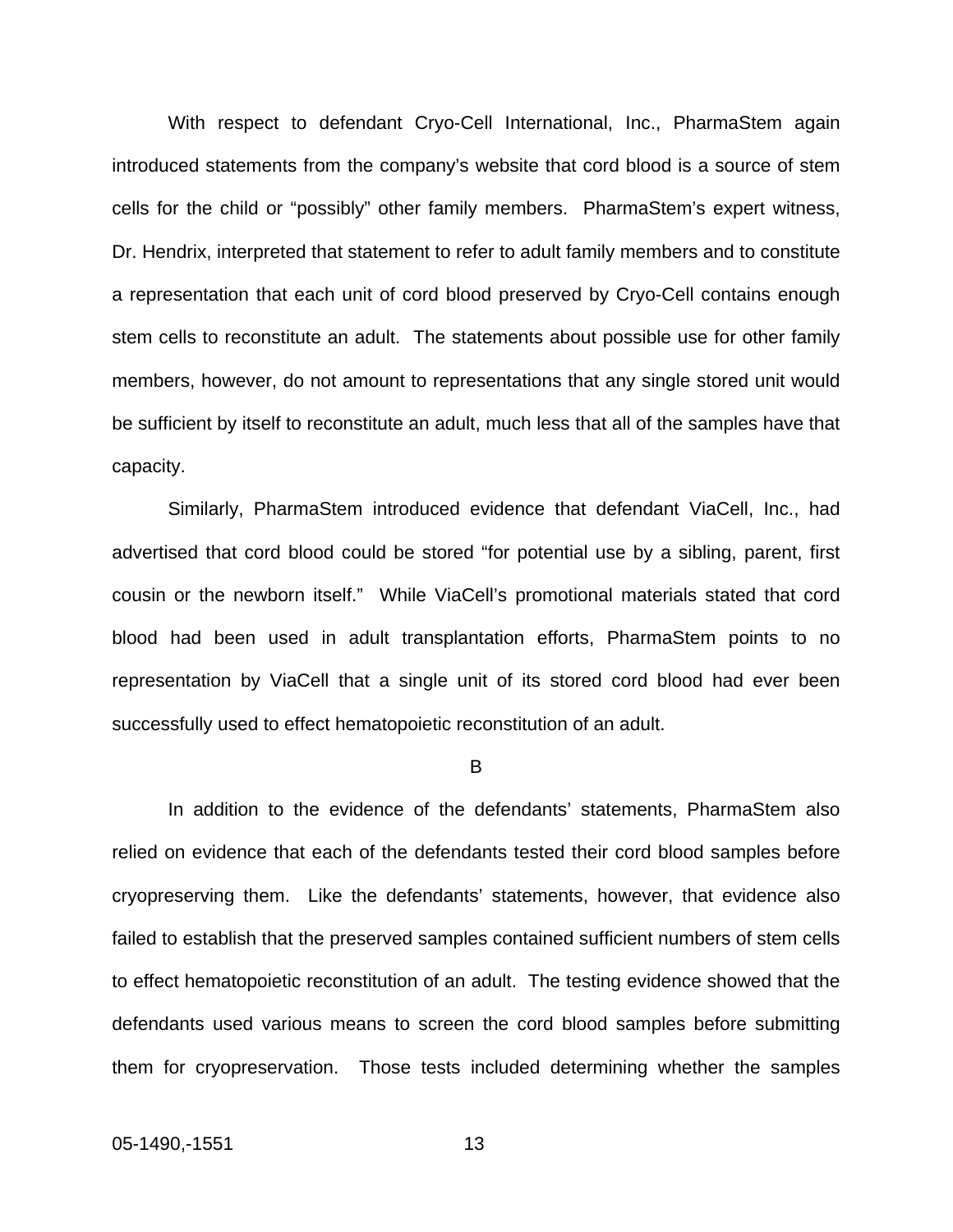contained more than a minimum volume of blood, whether the samples were free of contamination, and whether they contained a minimum number of viable nucleated cells. Each of those testing measures was designed to increase the likelihood that the cord blood units contained viable stem cells and could be therapeutically useful. That evidence did not show, however, that the testing excluded all samples that lacked the capacity to reconstitute an adult, because there was no showing that the defendants chose to preserve only those samples that contained sufficient stem cells for adult reconstitution, much less that their testing procedures had that effect. Nor did PharmaStem argue that the defendants' tests could be used to show that some subset of all of the preserved samples contained enough stem cells to reconstitute an adult. To the contrary, the evidence showed that the defendants saved cord blood samples when the defendants thought the samples might be of some potential therapeutic use, which would include transplantation of an infant or a young child.

## $\mathcal{C}$

In its brief on appeal, PharmaStem refers to two pieces of scientific evidence introduced at trial that PharmaStem contends support its claim of infringement of the '681 patent. The first is a paper published in 2001 in the New England Journal of Medicine regarding the use of umbilical cord blood in adult transplantations. That paper was cited in promotional materials of CBR and CorCell. Although the paper showed that cord blood could have restorative effects for adults, it did not disclose whether any or all of the transplantations consisted of only a single cord blood unit. The paper therefore did nothing to prove how often a single cord blood unit from a single infant is sufficient for adult reconstitution. For that reason, the 2001 paper provided no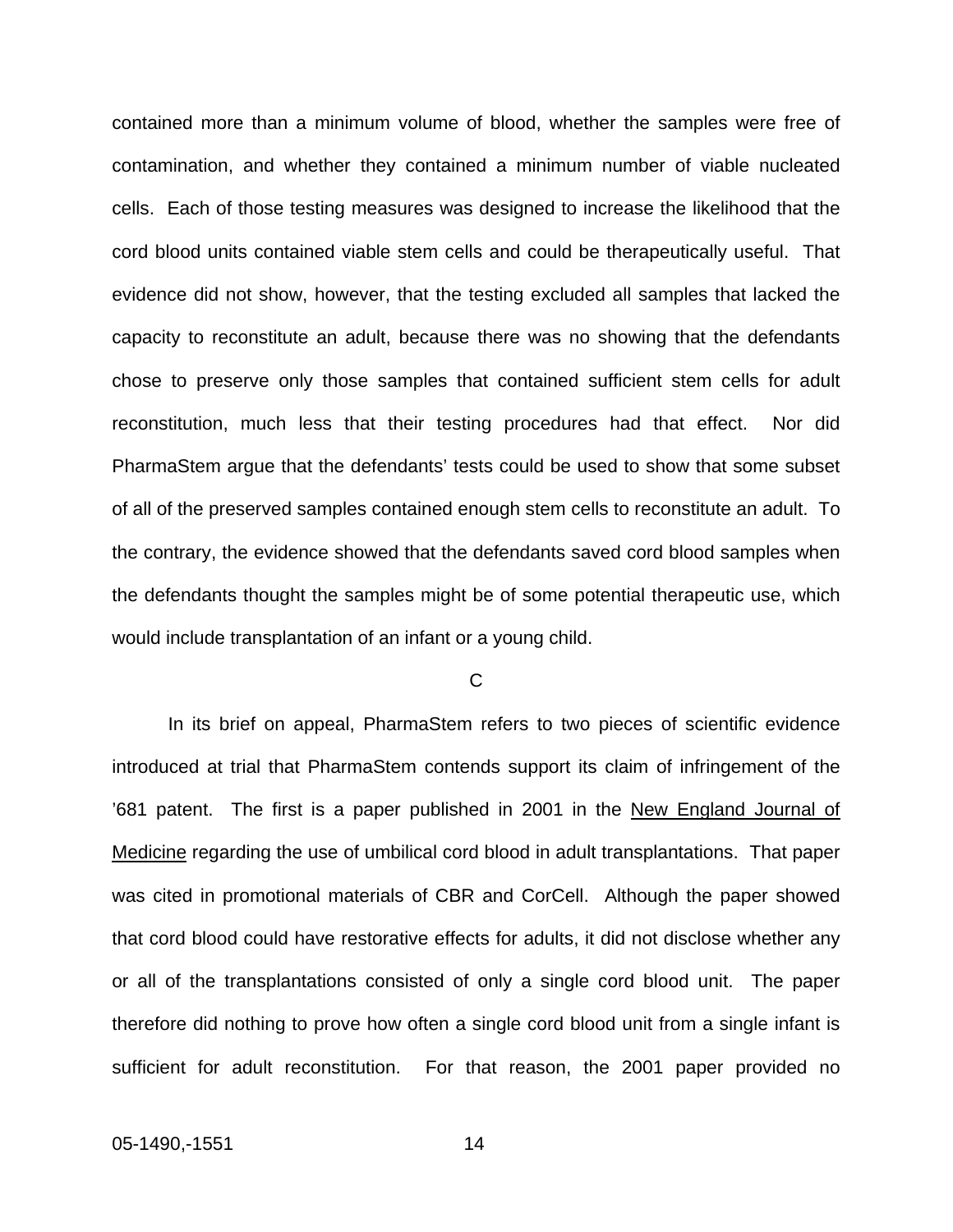evidentiary basis from which to infer that the particular cord blood samples preserved by any of the defendants contained a sufficient quantity of stem cells for adult reconstitution.

A second piece of scientific evidence featured by PharmaStem is a 2003 publication by the federal Food and Drug Administration reporting that an advisory committee studying cord blood transplantations had recommended that physicians be permitted to conduct adult transplantations "as long as the stem cell dose is adequate." That evidence is likewise not probative of infringement because the report makes no reference to whether a single unit of cord blood would be used in such transplantations. In fact, the transplant physician who made the presentation that led to the advisory committee's recommendation explained at trial that his recommendation against limiting transplants by age was "[b]ecause we could do cord blood transplants using two cord blood transplant [units]."

Thus, neither of the scientific exhibits cited by PharmaStem addresses whether a single cord blood unit from a single infant is sufficient to reconstitute an adult's hematopoietic system. Moreover, and significantly, neither addresses the critical question whether the particular samples preserved by the defendants contained sufficient stem cells for that purpose. Those two pieces of scientific evidence therefore do not overcome the problem with PharmaStem's evidence that the district court pointed out—that while PharmaStem may have demonstrated that the preserved cord blood units had significant therapeutic uses, and while cord blood in some amounts could be used to treat adults, the evidence was not sufficient to show that the particular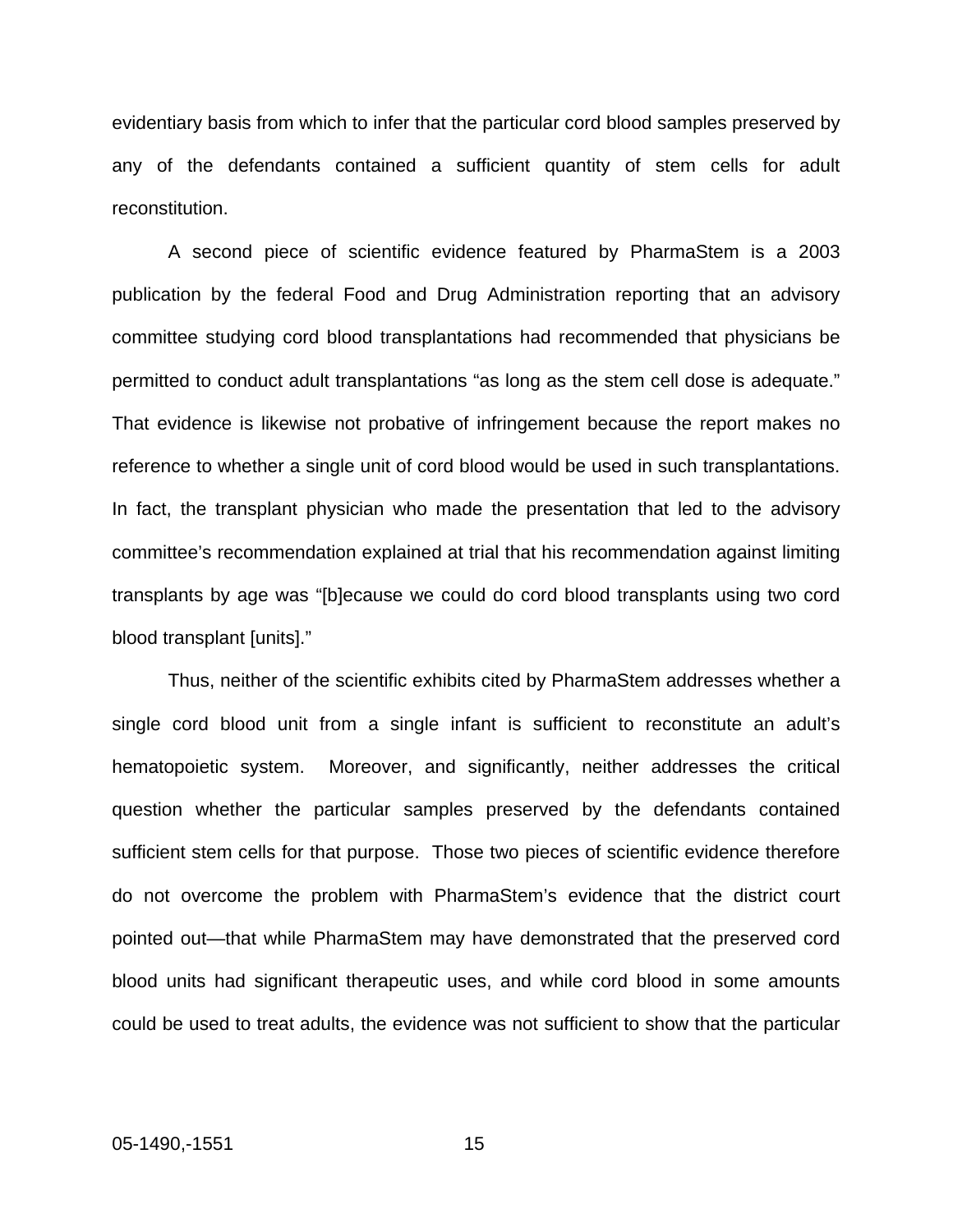cord blood units stored by the defendants contained sufficient numbers of stem cells to reconstitute the hematopoietic system of a human adult.

D

PharmaStem's failure to establish that any of the preserved cord blood samples contained sufficient stem cells to reconstitute an adult was not merely a technical flaw in its proof. The evidence at trial showed that the great majority of cord blood transplantations between the first successful transplantation in 1988 and the time of trial had been in children. Indeed, it was not until 1995 that a cord blood transplant was even attempted in an adult. The evidence also showed that more than a single unit of cord blood was used for most cord blood transplants performed on adults; the single unit collected at an individual's birth was frequently regarded as insufficient to effect hematopoietic reconstitution of an adult.

In support of its infringement claim, PharmaStem points out that each of the defendants provided a small number of cord blood units to transplant physicians for use in transplantation procedures. The evidence shows that the four defendants had provided a total of 33 units of cord blood to transplanters by the time of trial. For the most part, however, that evidence did not distinguish between transplantations of children and transplantations of adults. To the extent that the evidence distinguished between the two, it showed that most of the supplied samples were used for transplantations of children. Moreover, with respect to the adult transplantations, PharmaStem has not pointed to any evidence that even a single transplanted cord blood unit from one of the defendants resulted in the successful reconstitution of the hematopoietic system of an adult. Thus, the evidence regarding the transplants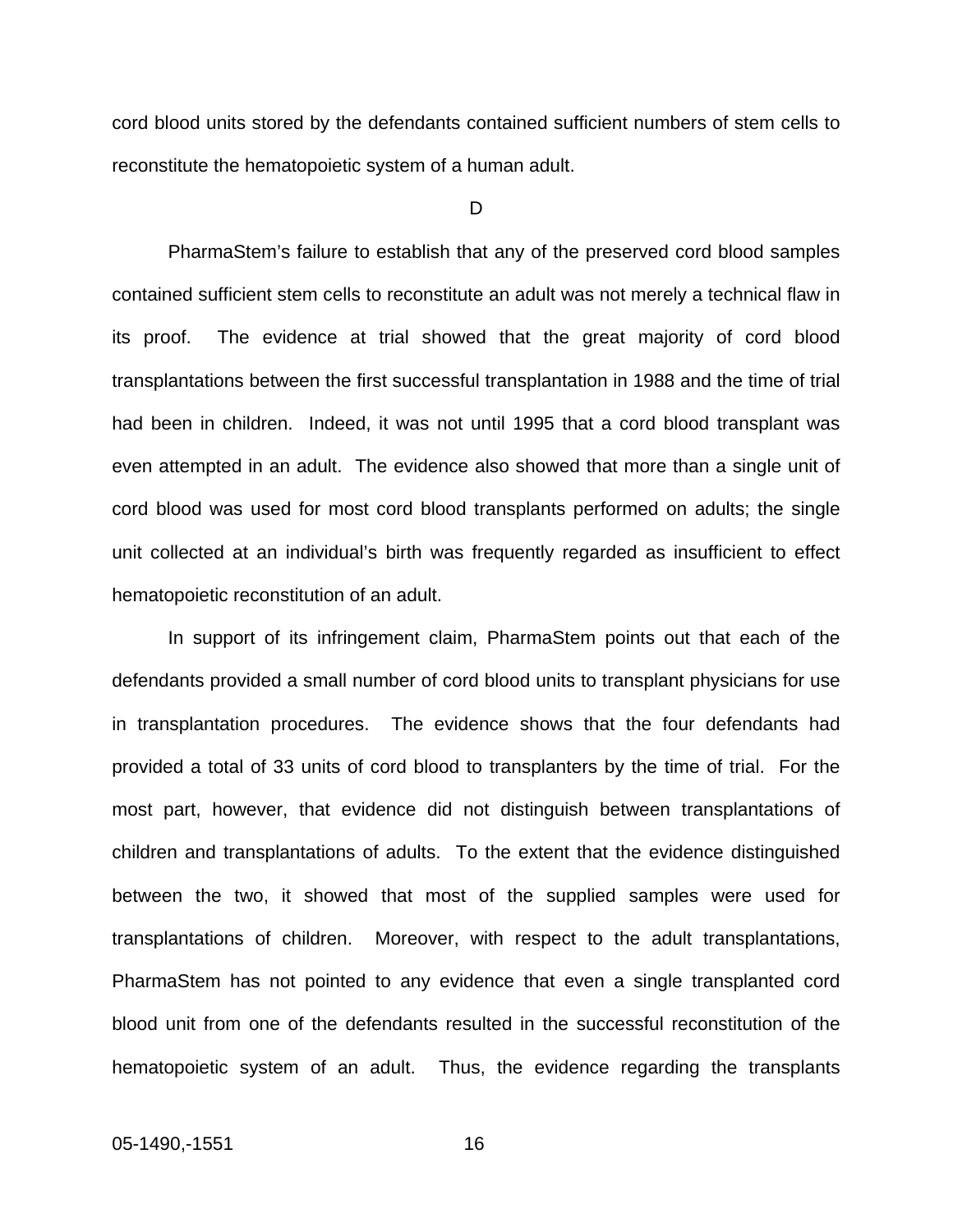generally, and the defendants' experience with transplants in particular, provides no basis from which to infer that some or all of the cord blood units preserved by the defendants must have contained a sufficient number of stem cells for adult reconstitution. For that reason, the district court was correct to hold that the evidence was insufficient to support the jury's verdict of infringement of the '681 patent.

Contrary to PharmaStem's contention, the district court's ruling did not convert a determination as to damages into a ruling on liability. Because of the manner in which PharmaStem sought to prove infringement, it committed itself to a course that had "allor-nothing" consequences. The district court was correct to conclude that, having chosen not to try to prove that particular cord blood samples or categories of samples contained sufficient stem cells to effect hematopoietic reconstitution of an adult, PharmaStem took the risk that the court would conclude that it had failed to prove that any of the defendants' cryopreserved samples infringed. The district court's narrow disposition of the JMOL issue simply held PharmaStem to the consequences of the strategy it adopted at trial.

E

In reaching this conclusion, we reject PharmaStem's contention that the district court abused its discretion when it determined, following the trial, that the infringement opinion of PharmaStem's expert witness Dr. Hendrix should have been struck. The district court found her testimony unhelpful to the jury, and not an appropriate subject for expert evidence, because it consisted almost entirely of her quoting from the promotional information and other materials in which the defendants described their business operations for potential customers and investors, and drawing inferences from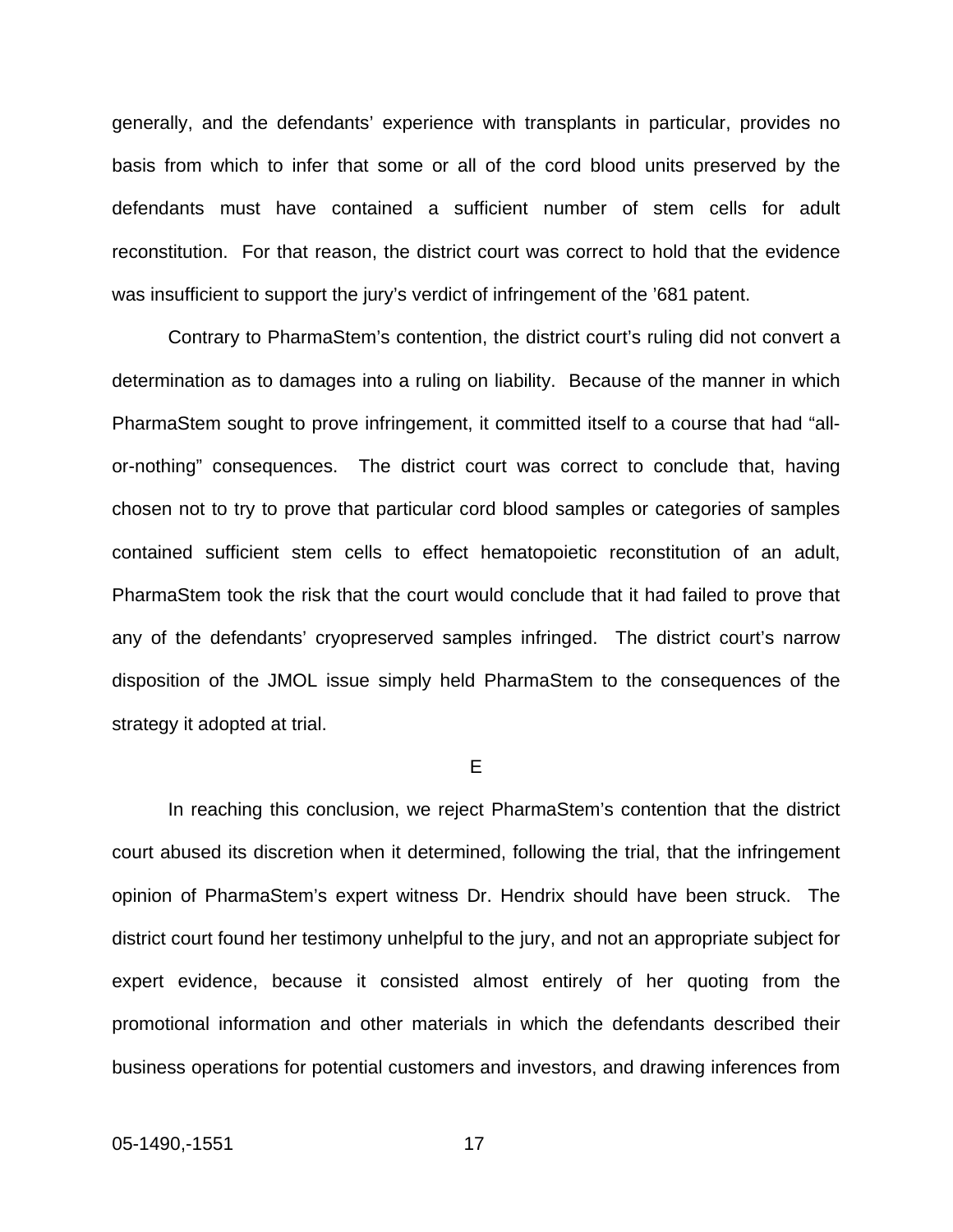those materials. The district court did not abuse its discretion in concluding that the jury was fully capable of understanding those materials without expert assistance and that Dr. Hendrix's testimony should have been excluded. See General Electric Co. v. Joiner, 522 U.S. 136, 141 (1997) (abuse of discretion standard applies to district court's decision to exclude expert testimony).

Dr. Hendrix concluded from those materials that the defendants had in effect admitted that all of the cord blood samples that the defendants preserved contained a sufficient quantity of stem cells to reconstitute an adult. In particular, Dr. Hendrix interpreted the defendants' statements about their processes for preserving cord blood samples to mean that each of them tested the samples "to determine if there is a sufficient amount of cells for reconstitution for an adult. And then after that time, they cryopreserve it for storage." She admitted that she did not examine the data obtained by the defendants from their testing of the samples; that she did not know how many, if any, successful adult transplantations had been done with cord blood samples preserved by any of the defendants; and that she did not know whether, when the defendants tested the samples, they determined whether the samples were "sufficient for an adult or sufficient for a child or sufficient for any purpose." In sum, Dr. Hendrix admitted that a particular company's decision to store a particular sample did not necessarily mean the sample was sufficient to reconstitute an adult.Nonetheless, she maintained that "[i]f the cord bloods are being stored, and the companies promise that— I mean they state in their websites that there are sufficient cells that they make available for transplantation, pediatric, sibling, older and adults, then I believe that there is the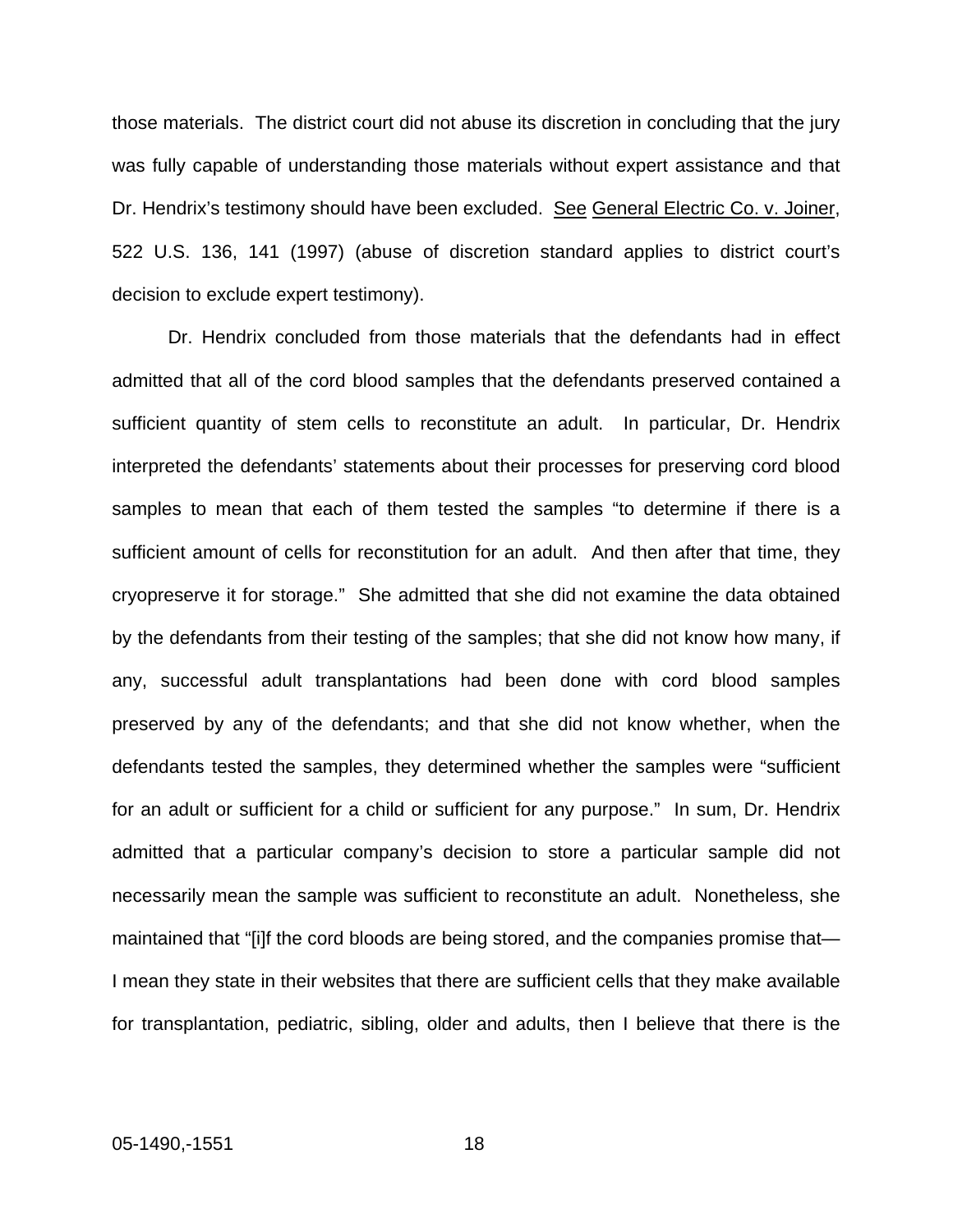potential in all of those samples that are stored in frozen sanctuary to provide that service."

There are two problems with Dr. Hendrix's testimony, as the district court pointed out. First, because her testimony was almost entirely based on an interpretation of the defendants' marketing materials and materials directed to investors, any expertise on Dr. Hendrix's part as a cell biologist was of no apparent help to the jury. Whether or not the materials constituted admissions by the defendants that some or all of the preserved samples contained enough stem cells to reconstitute an adult was not a matter as to which Dr. Hendrix's expertise was of any apparent use. See Daubert v. Merrell Dow Pharms., Inc., 509 U.S. 579, 592 (1993) (admission of expert testimony "is premised on an assumption that the expert's opinion will have a reliable basis in the knowledge and experience of his discipline"). Second, not only was her expertise not necessary or useful to interpret the defendants' materials, but her interpretation was not a reasonable one. Nowhere did the defendants represent that any of the preserved cord blood samples (much less all of them) contained a sufficient number of stem cells to reconstitute an adult. The representations that the cord blood was of potential use not only for infants and children but also for adults falls significantly short of a representation that the individual cryopreserved cord blood samples each contained enough stem cells to reconstitute an adult.

To be sure, Dr. Hendrix stated in conclusory terms that she relied for her opinion not only on the defendants' materials, but also on scientific literature, testimony of experts, and the depositions of representatives of the defendants. She made clear, however, that her opinion was based principally on the assertions by the defendants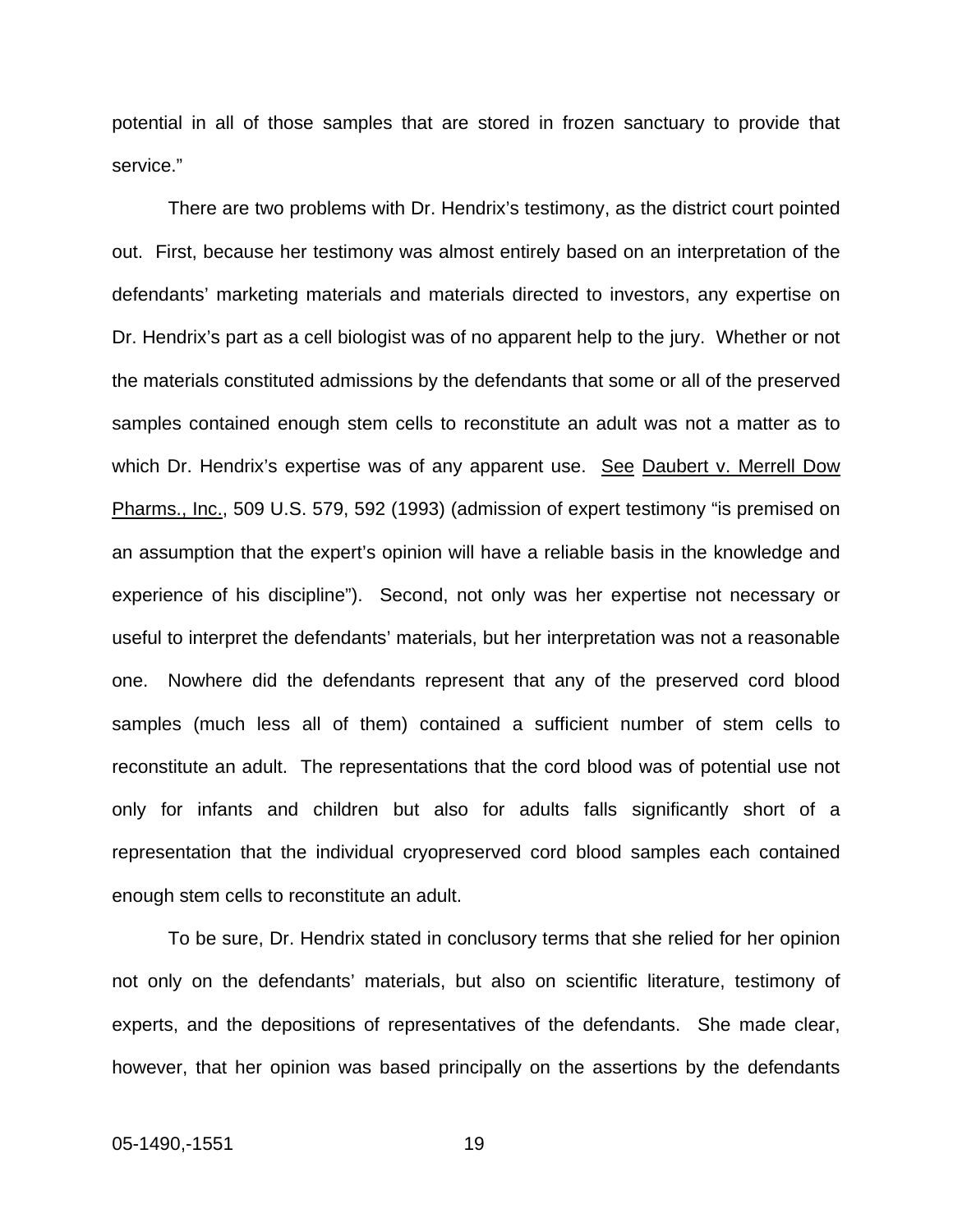that the preserved cord blood had potential uses for adults as well as for children. Moreover, Dr. Hendrix did not explain how her reliance on any of the other sources of information supported her inference about whether the defendants' preserved samples contained an infringing quantity of stem cells.

In short, we agree with the trial court that the defendants' materials did not constitute sufficient proof of infringement of the '681 patent and that those materials did not become proof of infringement when Dr. Hendrix read those materials back to the jury from the witness stand. There was therefore nothing in Dr. Hendrix's testimony that sufficed to remedy the insufficiency that the district court pointed out in PharmaStem's other evidence of infringement of the '681 patent.

#### IV

 With respect to infringement of the '553 patent, the issue presented to us is again a narrow one. There is no dispute that in the 33 instances in which the defendants' cord blood samples were used in transplant procedures, samples of cord blood containing stem cells were collected, cryopreserved, thawed, and introduced into the patient's body. In no case, however, were all those steps performed by the same party. Instead, the defendants were typically responsible for collecting and cryopreserving the cord blood samples, while transplant physicians unrelated to the defendants thawed the cord blood and used it for transplanting.

In light of the fact that the defendants did not perform all the steps of the patented method, PharmaStem based its claim of infringement of the '553 patent on the theory of contributory infringement. The district court instructed the jury on contributory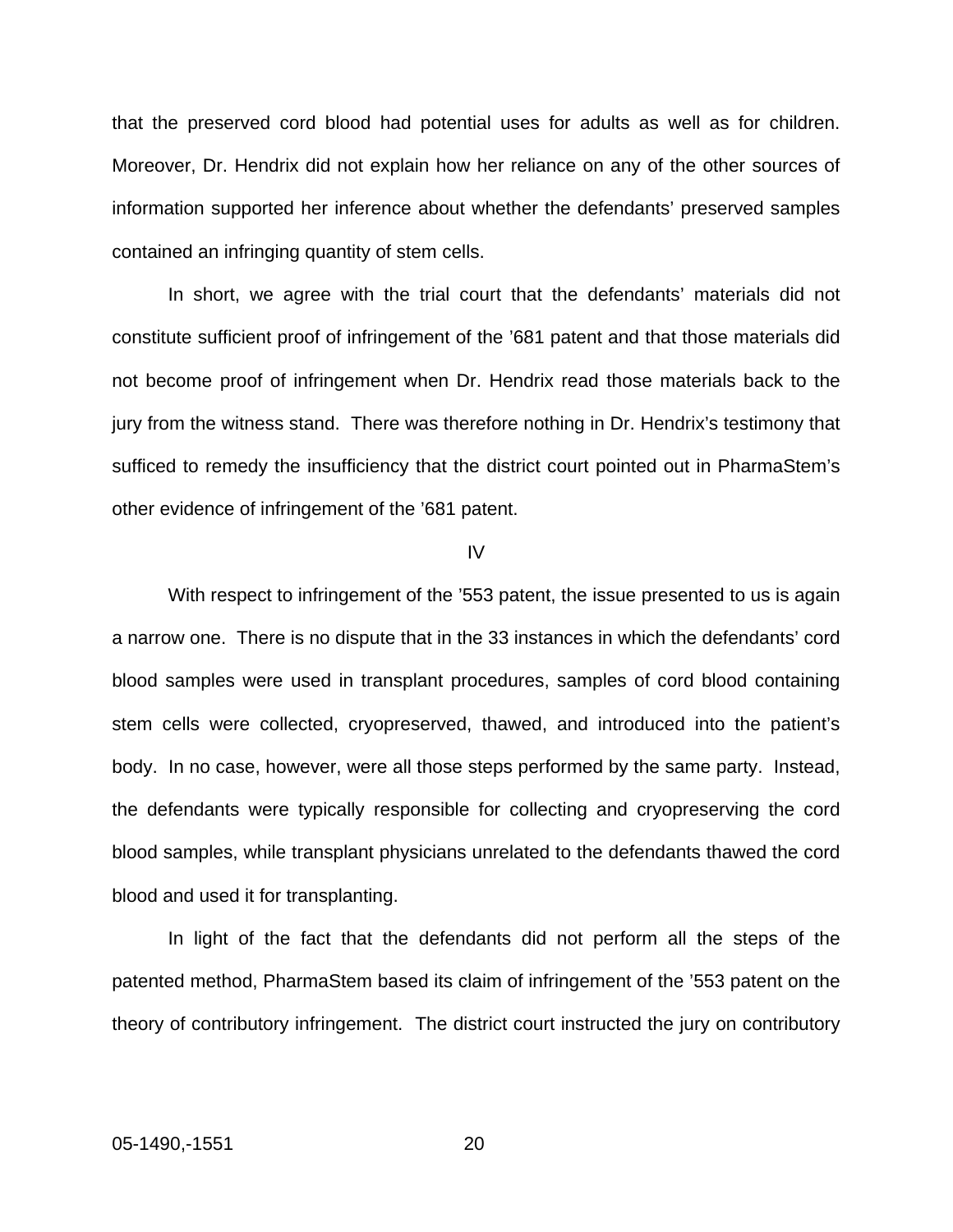infringement and gave the jury special verdict questions that directed the jury's inquiry to the requirements of that theory.

The court instructed the jury that in order to prove contributory infringement, PharmaStem was required to prove, inter alia, (1) that the defendants "sold or offered to sell cryopreserved cord blood to a transplanter" and (2) that the cryopreserved cord blood that was "sold or offered for sale by the defendant was used by a single entity, or alternatively, by a group of entities that are acting in concert or working together to complete the process of infringement." The pertinent special verdict questions corresponding to those instructions required the jury to find that "the defendants and the transplant physicians are acting in concert or working together to complete the process of infringement" of the asserted claims of the '553 patent (special verdict question 4) and that the defendants "contributorily infringed the '553 patent by selling or offering to sell cryopreserved cord blood that was actually used by a third party in the direct infringement" of any of the asserted claims (special verdict question 5).

PharmaStem's theory of contributory infringement was based on the contributory infringement section of the Patent Act, 35 U.S.C. § 271(c), which provides: "Whoever offers to sell or sells . . . a component of a patented machine, manufacture, combination or composition, or a material or apparatus for use in practicing a patented process, constituting a material part of the invention, knowing the same to be especially made or especially adapted for use in an infringement of such patent" shall be liable as a contributory infringer. The jury found in PharmaStem's favor on each of the special verdict questions pertaining to contributory infringement and accordingly returned a verdict of liability against all of the defendants on the '553 patent.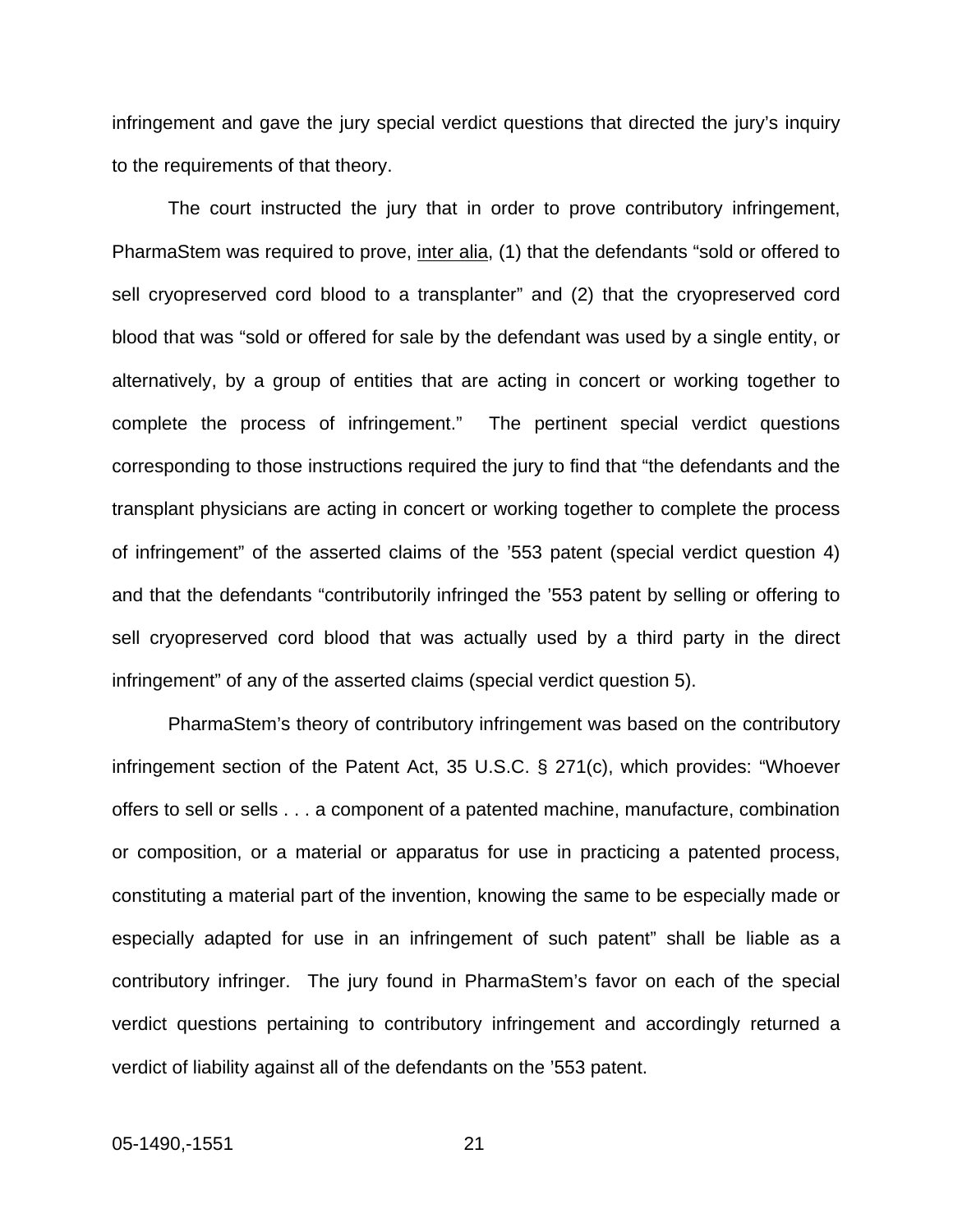The issue on appeal is whether there was substantial evidence to support the jury's finding, in response to special verdict question 5, that each of the defendants "contributorily infringed the '553 patent by selling or offering to sell cryopreserved cord blood that was actually used by a third party in . . . direct infringement" of that patent. The district court ruled that the evidence was sufficient to show that the defendants sold a service to families of newborn infants (collection, processing, and cryopreservation of the newborn's umbilical cord blood), but not to show that they sold the cord blood units themselves, which belonged to the families throughout, and certainly not to show that the defendants sold the cord blood units to the transplanters.

The district court construed the contributory infringement statute to require a sale or an offer of sale of a product; the statute is not satisfied, the court ruled, by the provision of a service for compensation. Because liability under section 271(c) "is clearly dependent upon the accused infringer's selling or offering to sell a component of the patented process, here cord blood units," the court held that the jury's verdict on contributory infringement could not stand, and it therefore granted the defendants' JMOL motions with respect to the '553 patent.

 In challenging the district court's ruling, PharmaStem first argues that the jury could properly characterize as a "sale" the transaction in which the defendants obtained unprocessed umbilical cord blood, converted it into a therapeutically useful, cryopreserved cord blood product, and later provided it to transplant physicians at the behest of the client family. While cord blood is certainly a product, the transaction between the defendants and their clients is plainly not the sale of "a material or apparatus for use in practicing a patented process," as is required by section 271(c)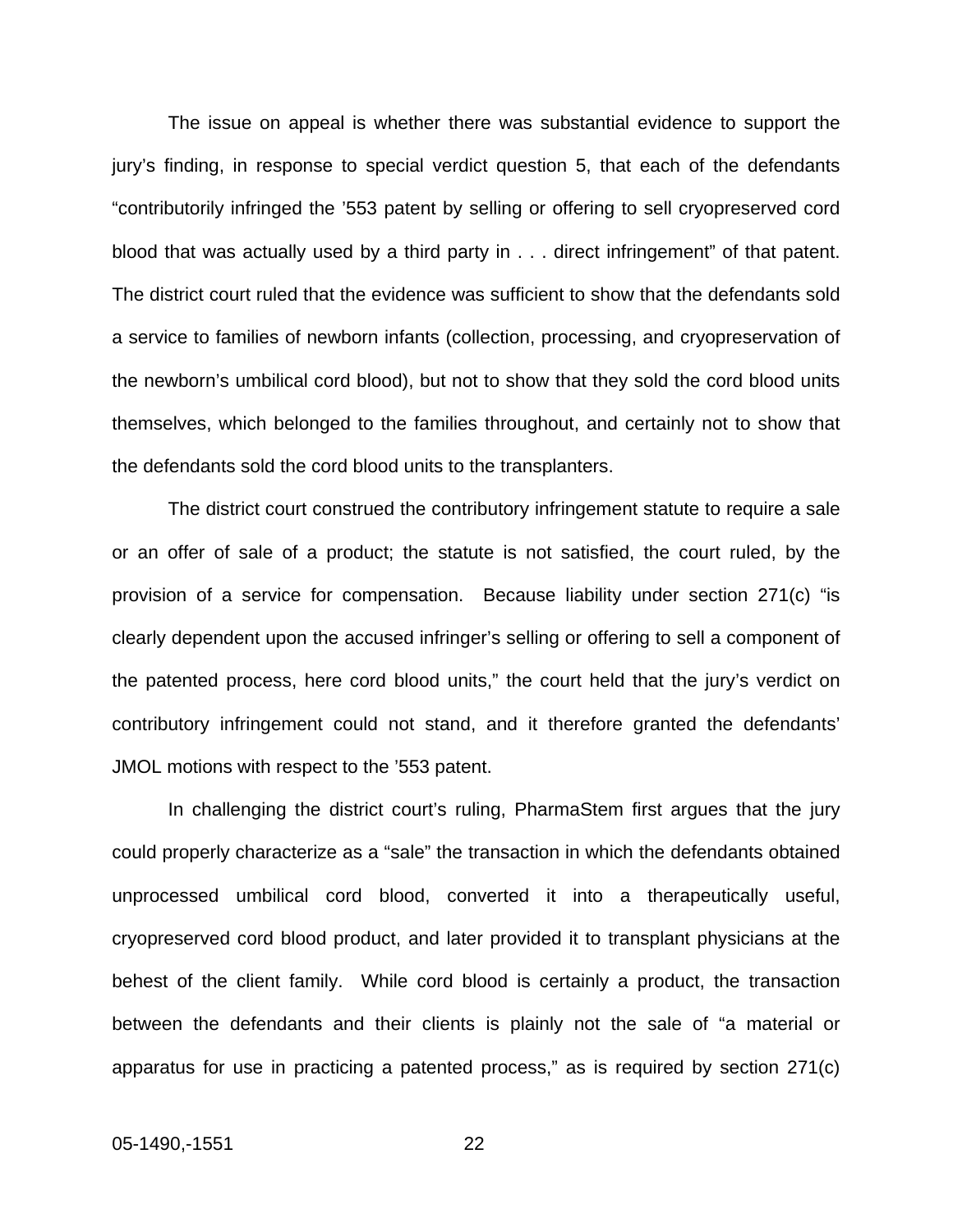with respect to method patents. The evidence at trial showed that the cord blood remained the property of the families throughout the period in which the defendants stored it. The defendants were never owners of the blood, but instead were merely bailees; they were not free to dispose of the blood as they chose, but were contractually obligated to preserve it pending the families' need for it at some point in the future. On those occasions when the cord blood was needed, the defendants provided the blood to transplanters in satisfaction of their contractual obligation to ship the families' cord blood samples to a transplanter upon direction. Neither that transaction nor any earlier transaction between the families and the defendants constituted a "sale" of the cord blood. See Sturm v. Boker, 150 U.S. 312, 329–30 (1893) ("The recognized distinction between bailment and sale is that, when the identical article is to be returned in the same or in some altered form, the contract is one of bailment, and the title to the property is not changed. On the other hand, when there is no obligation to return the specific article, and the receiver is at liberty to return another thing of value, he becomes a debtor to make the return, and the title to the property is changed."). Rather, as the trial court held, the transaction between the families and the defendants constituted the provision of a service for a fee.

In the alternative, PharmaStem argues that even if the district court was correct to characterize the defendants' activities as providing a service rather than selling a product, the court still should have upheld the jury's verdict of contributory infringement. In this regard, PharmaStem argues that section 271(c) is not limited to the sale of a product, but extends to the sale of a service.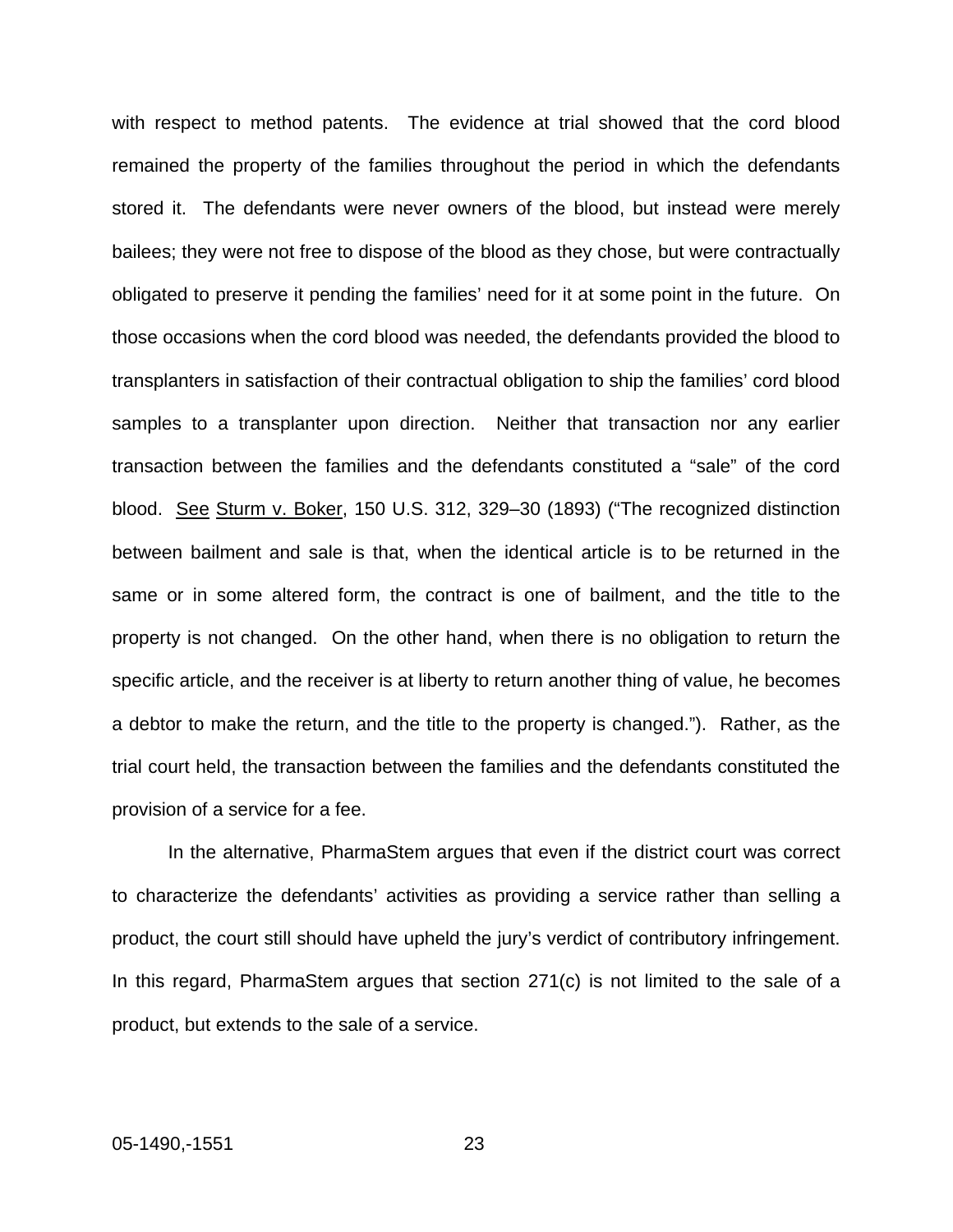PharmaStem's argument is contrary to both the language and the legislative history of section 271(c). The statute provides, in pertinent part, that a contributory infringer is one who "offers to sell or sells within the United States a patented machine, manufacture, combination or composition, or a material or apparatus for use in practicing a patented process." Although that language describes in various different ways the items that may be sold for purposes of creating liability for contributory infringement, all of the descriptions refer to the sale of a product of some sort; none of them refer to the provision of a service. Under the plain language of the statute, a person who provides a service that assists another in committing patent infringement may be subject to liability under section 271(b) for active inducement of infringement, but not under section 271(c) for contributory infringement.

The legislative background of section 271(c) makes clear that the district court was correct to construe that statute as confined to its plain terms. Prior to the 1952 Patent Act, no statute defined contributory infringement. Instead, as a result of court decisions, infringement was divided into two categories: "direct infringement," which was the unauthorized making, using, or selling of the patented invention, and "contributory infringement," which was "any other activity where, although not technically making, using, or selling, the defendant displayed sufficient culpability to be held liable as an infringer." Hewlett-Packard Co. v. Bausch & Lomb Inc., 909 F.2d 1464, 1469 (Fed. Cir. 1990). The 1952 Act did not make a substantive change in the law of contributory infringement, but it divided the judicially created category of contributory infringement into two statutory subsections, section 271(b) (inducement of infringement) and section 271(c) (contributory infringement). The most common type of pre-1952 contributory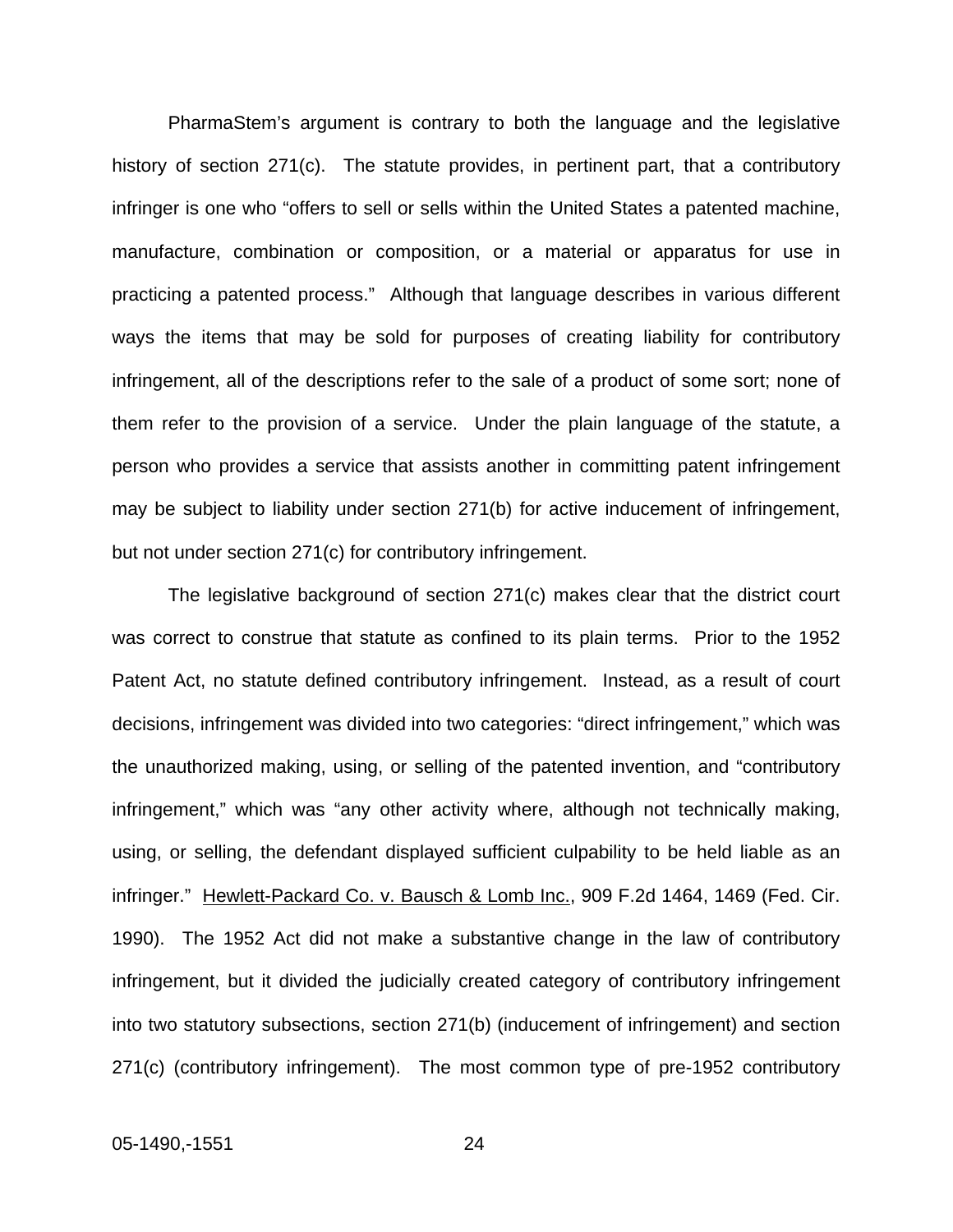infringement cases were those in which "a seller would sell a component that was not covered by the claims of a patent but which had no other use except the claimed product or process." Id. That form of contributory infringement was codified in section 271(c). Id.

The Senate Report on the 1952 Act confirms that section 271(c) was intended to deal with a particular subset of what had previously been considered contributory infringement, consisting of cases in which a party sells a particular component that is known to be intended for an infringing use and is useful only for infringement. The Senate Report states that section 271(b) recites "in broad terms that one who aids and abets an infringement is likewise an infringer" whereas section 271(c) deals specifically with the most common form of contributory infringement and "is much more restricted than many proponents of contributory infringement believe should be the case." S. Rep. No. 89-1959, at 8, 28 (1952) (characterizing section 271(c) as applying to "one who sells a component part of a patented invention or material or apparatus for use therein"), reprinted in 1952 U.S.C.C.A.N. 2394, 2402, 2421; see also Jones v. Radio Corp. of Am., 131 F. Supp. 83, 83 (S.D.N.Y. 1955) (in light of legislative history of 1952 Act, section 271(c) does not apply if the defendant did not sell a component of the patented combination).

In summary, the district court correctly concluded that the defendants did not sell a product and that what they provided to customers was a service for compensation. The evidence showed that the cord blood the defendants collected and preserved was never their property; instead, it remained the property of the families who engaged their services. The defendants were never the owners of the blood and thus never "sold" the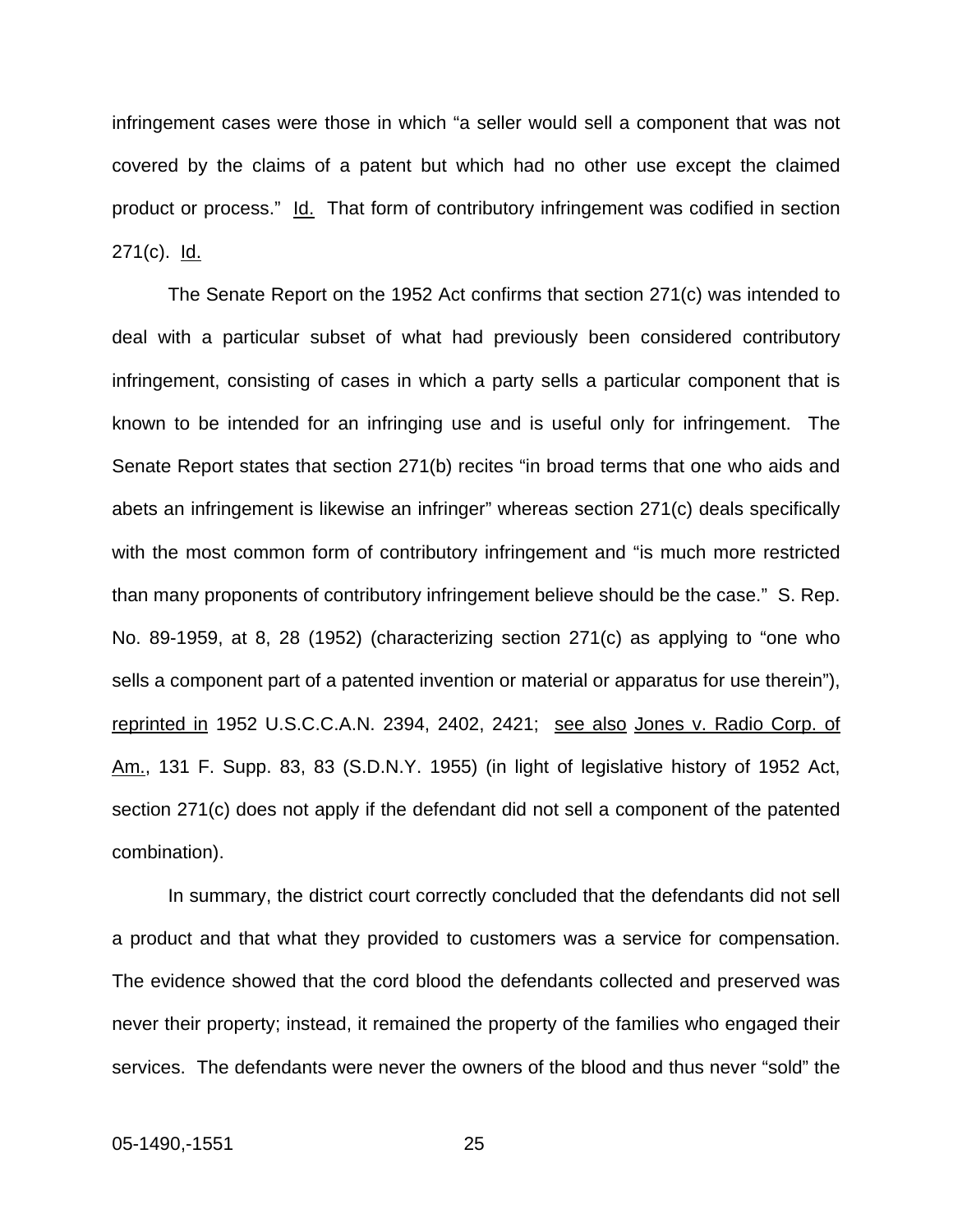blood to the families when it was needed. The district court therefore properly held that the defendants could not be found liable for contributory infringement under section  $271(c).<sup>1</sup>$  $271(c).<sup>1</sup>$  $271(c).<sup>1</sup>$ 

There is another reason why the jury's verdict in this case cannot stand. The court instructed the jury, without objection from PharmaStem, that it was necessary for the sale in question to be made "to a transplanter." Yet even if a sale of a service were deemed sufficient to constitute a "sale" for purposes of section 271(c), there was no evidence that any of the defendants made a sale of either products or services to the transplanters. To the contrary, the evidence showed that the service the defendants provided was a service to the donor families, for which the families paid a fee, and that

 $\overline{a}$ 

<span id="page-27-0"></span><sup>1</sup> The parties and the district court discussed the issue of joint infringement in the context of determining whether there was infringing conduct sufficient to serve as a predicate for a finding of contributory infringement. PharmaStem did not argue before the district court, and does not argue here, that liability could be premised on a theory of "joint" or "divided" infringement, even in the absence of a finding of contributory infringement under 35 U.S.C. § 271(c). Under that theory, two related parties are both deemed liable for direct infringement of a method patent when each performs some steps of the claimed method. The viability and scope of that theory of liability is a subject of considerable debate; it has been addressed in a number of district court cases, adverted to in a few of this court's cases, and discussed at some length by commentators. See On Demand Mach. Corp. v. Ingram Indus., Inc., 442 F.3d 1331, 1334 (Fed. Cir. 2006); Cross Med. Prods., Inc. v. Medtronic Sofamor Danek, Inc., 424 F.3d 1293, 1311 (Fed. Cir. 2005); Kristin E. Gerdelman, Subsequent Performance of Process Steps by Different Entities: Time to Close Another Loophole in U.S. Patent Law, 53 Emory L.J. 1987 (2004); Mark A. Lemley et al., Divided Infringement Claims, 33 AIPLA Q.J. 255 (2005); Sriranga Veeraraghavan, Joint Infringement of Patent Claims: Advice for Patentees, 23 Santa Clara Computer & High Tech L.J. 211 (2006). That issue is squarely presented in a case now pending before this court, BMC Resources, Inc. v. Paymentech, L.P., No. 2006-1503. In this case, PharmaStem's theory of liability was that the defendants were liable under section 271(c) for contributory infringement, not under section 271(a) for direct infringement, and PharmaStem has continued to press that theory on appeal. We therefore are not presented with the question whether the defendants could have been held liable under section 271(a) under a theory of joint direct infringement through their activities in conjunction with the transplanters.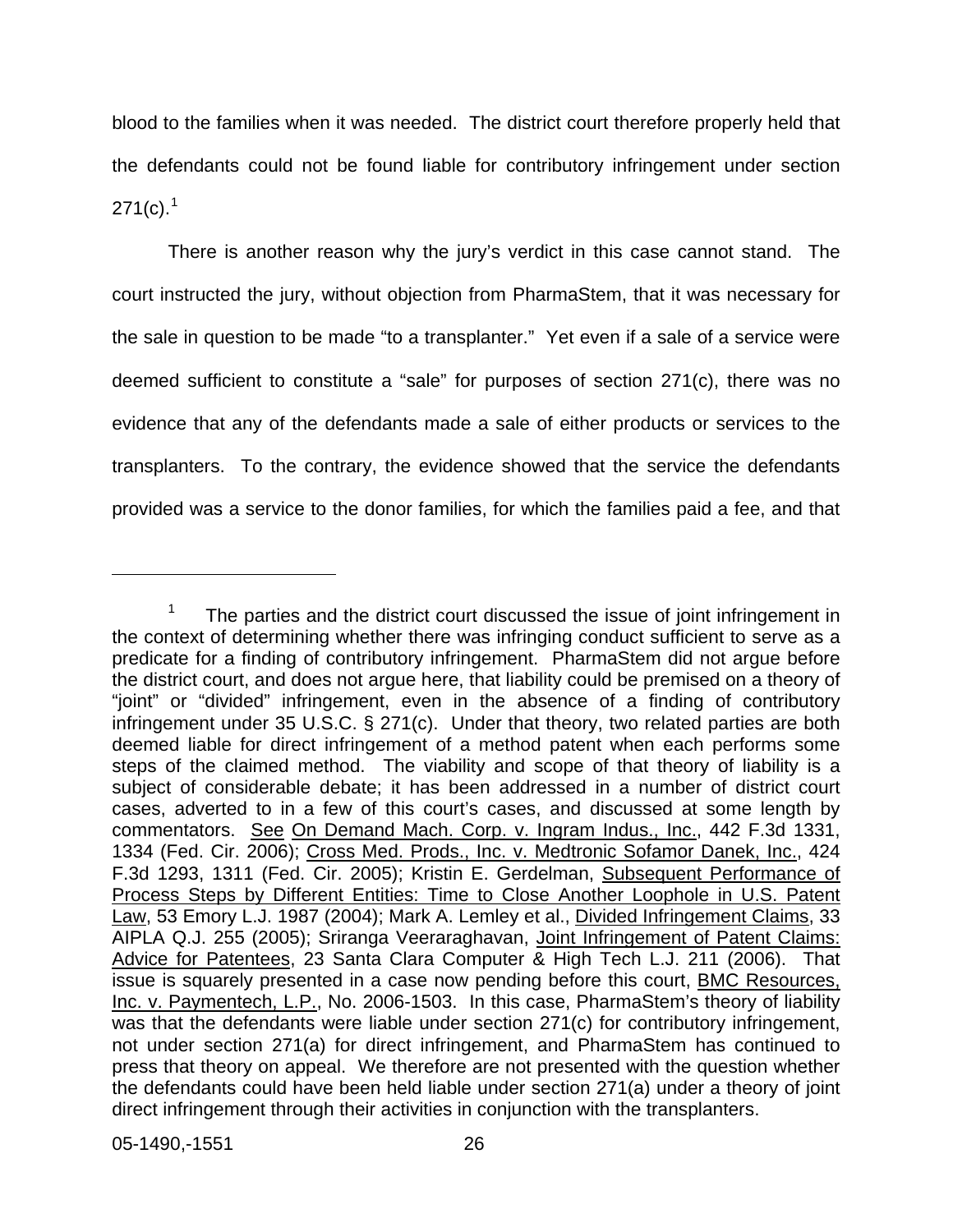there was no sale of any sort by the defendants to the transplanters or any fee paid by the transplanters to the defendants. The defendants simply transferred the cord blood units to designated transplanters upon direction from the families. Such a transaction does not constitute a "sale" to a transplanter under any definition of the term "sale." Accordingly, the district court properly concluded that the jury's verdict was legally insufficient to establish infringement under the law of the case as given by the court to the jury and accepted by the parties. We therefore uphold the portion of the court's judgment granting the defendants' JMOL motions with respect to the '553 patent.

 $\vee$ 

 The jury returned verdicts in favor of PharmaStem on the defendants' counterclaims challenging the validity of the two patents in suit. In its opinion on the defendants' JMOL motions, the district court held that the jury's verdicts on the validity issues were supported by substantial evidence. In their cross-appeal, the defendants contest the portions of the trial court's judgment rejecting their challenges to the patents on grounds of anticipation, obviousness, and (in the case of the '681 patent) indefiniteness. Each of those issues presents a close question. Because we hold that the district court should have granted the defendants' motion for JMOL on the issue of obviousness, it is not necessary for us to address the defendants' arguments with respect to the issues of indefiniteness and anticipation.

#### A

Obviousness is a legal conclusion that we review de novo. The statutory standard requires us to decide whether the subject matter of the claimed invention "would have been obvious at the time the invention was made to a person of ordinary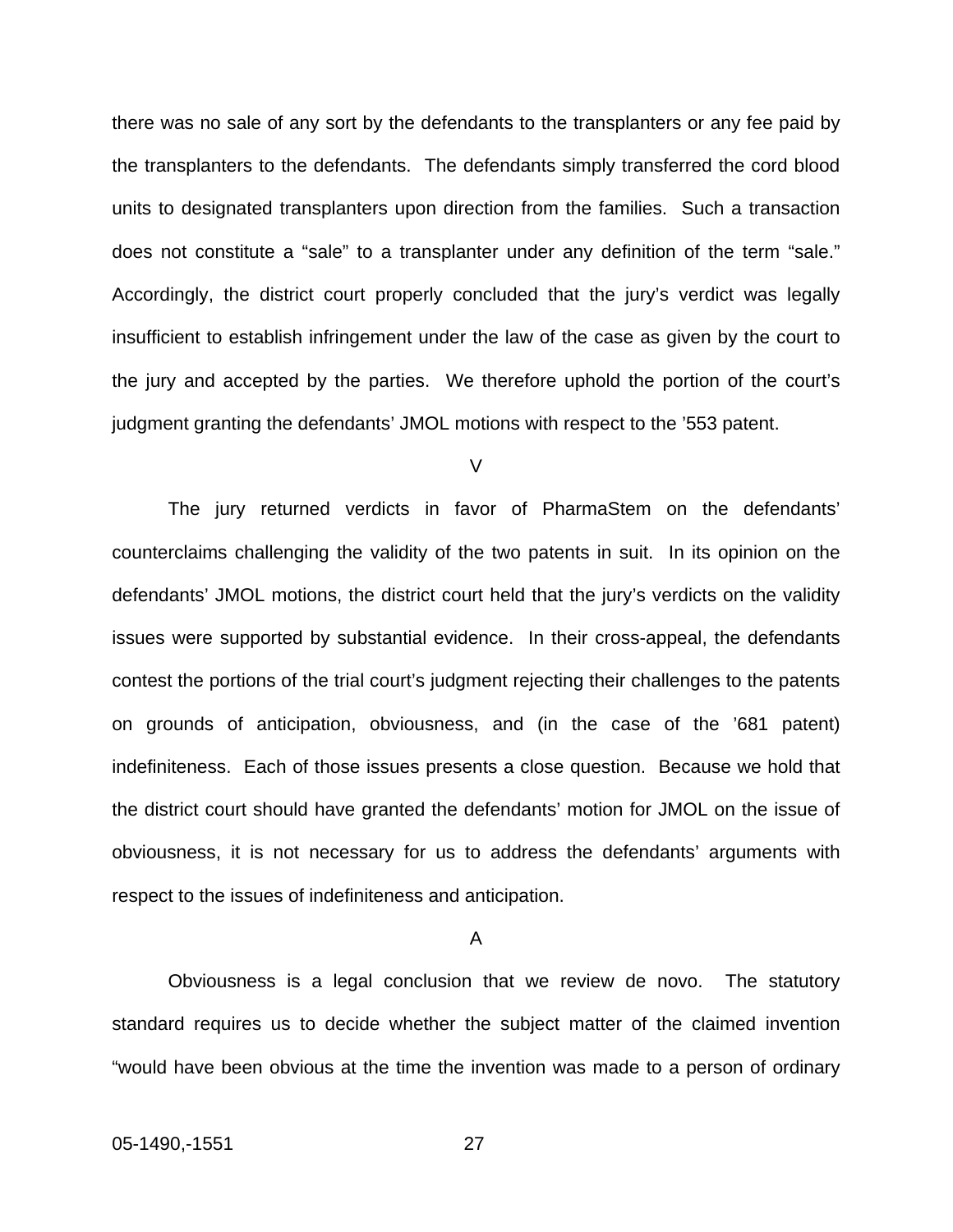skill in the art to which [the subject matter of the invention] pertains." 35 U.S.C. § 103(a); Eli Lilly & Co. v. Zenith Goldline Pharms., Inc., 471 F.3d 1369, 1377 (Fed. Cir. 2006); DyStar Textilfarben GmbH & Co. Deutschland KG v. C.H. Patrick Co., 464 F.3d 1356, 1360 (Fed. Cir. 2006). Underpinning that legal issue are factual questions relating to the scope and content of the prior art, the differences between the prior art and the claimed invention, the level of ordinary skill in the art, and any relevant secondary considerations, such as commercial success, long-felt need, and the failure of others. See Eli Lilly, 471 F.3d at 1377; DyStar, 464 F.3d at 1360; Medichem, S.A. v. Rolabo, S.L., 437 F.3d 1157, 1164 (Fed. Cir. 2006). Under Third Circuit law, which in this case dictates the standard for reviewing the denial of the motion for JMOL, we review the district court's action "de novo by reapplying the JMOL standard" applied by the district court. Seachange Int'l, Inc. v. C-COR Inc., 413 F.3d 1361, 1368 (Fed. Cir. 2005). Thus, in reviewing the denial of the JMOL motion on the issue of obviousness, we examine the evidence in the light most favorable to the verdict and determine whether a reasonable jury could have found all the facts necessary to support the verdict of nonobviousness, i.e., whether substantial evidence supports the verdict. See Caver v. City of Trenton, 420 F.3d 243, 262 (3d Cir. 2005); Connell v. Sears, Roebuck & Co., 722 F.2d 1542, 1546 (Fed. Cir. 1983).

## B

The defendants contend that the two patents in suit are invalid for obviousness based on a combination of several prior art references. In such a case, the burden falls on the patent challenger to show by clear and convincing evidence that a person of ordinary skill in the art would have had reason to attempt to make the composition or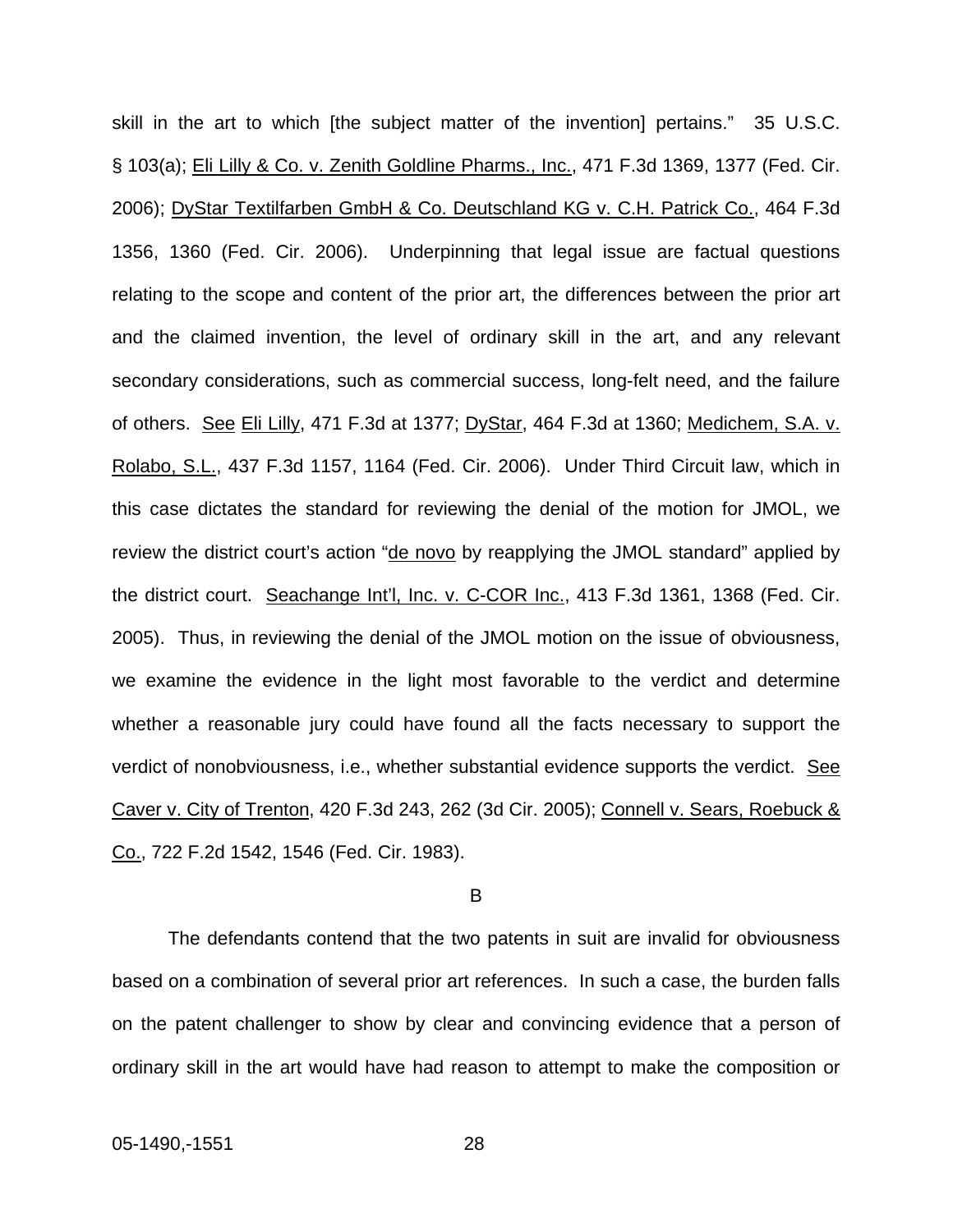device, or carry out the claimed process, and would have had a reasonable expectation of success in doing so. See Medichem, 437 F.3d at 1164; Noelle v. Lederman, 355 F.3d 1343, 1351–52 (Fed. Cir. 2004); Brown & Williamson Tobacco Co. v. Philip Morris, Inc., 229 F.3d 1120, 1121 (Fed. Cir. 2000); see also KSR Int'l Co. v. Teleflex Inc., 127 S. Ct. 1727, 1740 (2007) (a combination of elements "must do more than yield a predictable result"; combining elements that work together "in an unexpected and fruitful manner" would not have been obvious).

In view of the prior art references, the first part of that test is plainly satisfied here. The idea of using cryopreserved cord blood to effect hematopoietic reconstitution was not new at the time the inventors filed the applications that matured into the '681 and '553 patents. Two of the prior art references—articles by Ende and Knudtzon suggest using cord blood for that purpose. Two others—an article by Koike and a doctoral dissertation by Vidal—suggest cryopreservation and storage of the cord blood until needed. Accordingly, this is not a case in which there is any serious question whether there was a suggestion or motivation to devise the patented composition or process.

The more difficult question is whether the prior art would have given rise to a reasonable expectation of success in creating the process claimed in the '553 patent and the composition claimed in the '681 patent. In addressing that question, the parties focus on whether the inventors had a reasonable expectation that cord blood could be successfully used in transplants for hematopoietic reconstitution.

On the question whether the inventors had a reasonable expectation of success, the district court relied principally on testimony by PharmaStem's expert, Dr. Irwin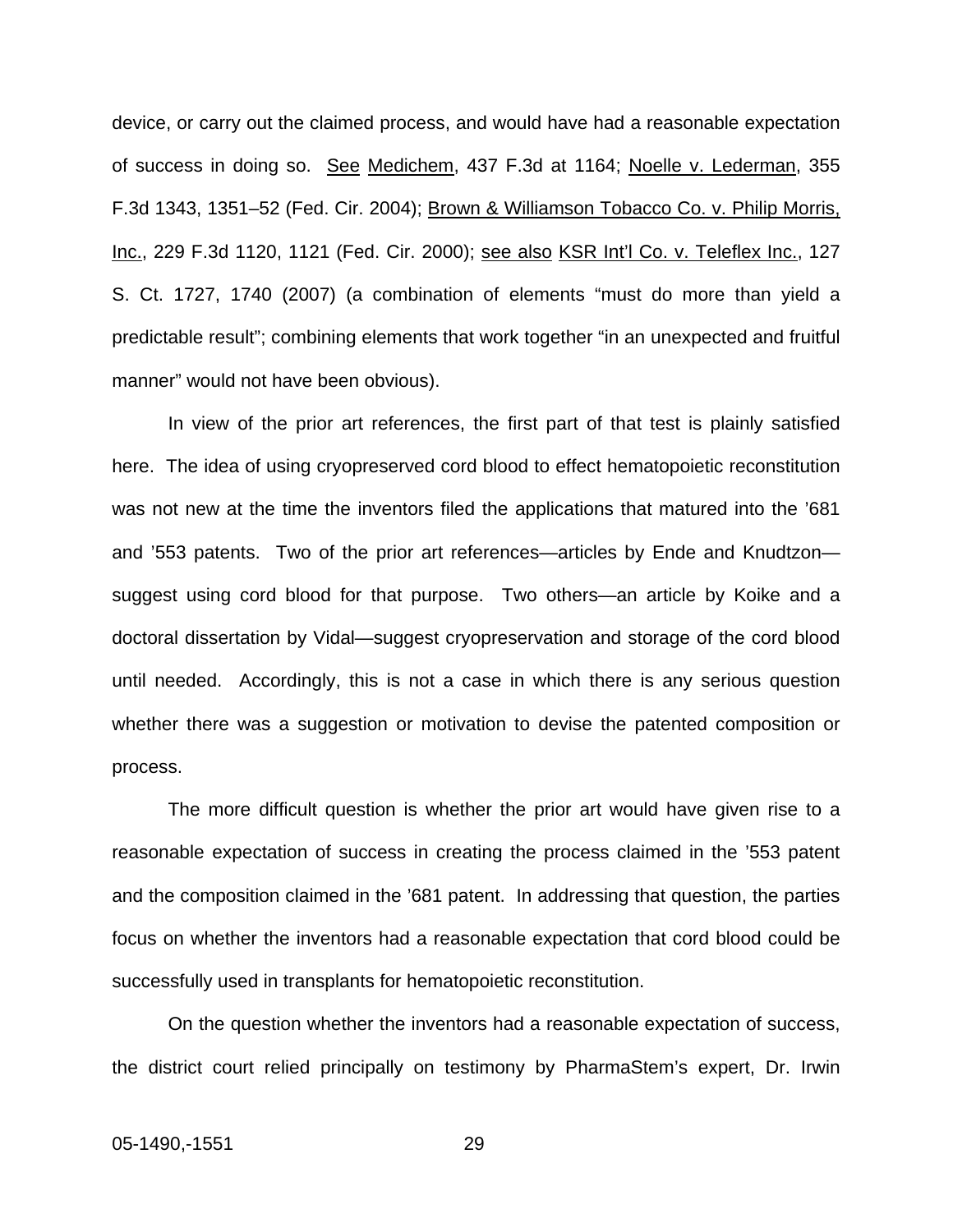Bernstein. In testimony cited by the court, Dr. Bernstein explained that there were problems with transplant tissues that had been used previously, including bone marrow and adult blood; that those working in the transplant field did not believe blood would be suitable as a transplant tissue; and that researchers in his group were surprised at the successful result of the first transplant of cord blood into a human. That evidence, according to the court, justified the jury in finding that persons of skill in the field of hematopoietic reconstitution "would not have expected cord blood to be a successful transplant tissue." In light of that evidence and the evidence of secondary considerations such as long-felt need and commercial success, and in light of the PTO's issuance of the patents over several of the prior art references that were in issue at trial, the court concluded that "there is no basis to overturn the jury's verdict that the Patents-In-Suit are not obvious."

The defendants argue that the prior art suggested using cryopreserved cord blood for hematopoietic reconstitution and showed that persons of skill in the field would have had a reasonable expectation that the use of cord blood in transplants would be successful. For that reason, according to the defendants, the asserted claims were obvious as a matter of law.

Like the district court, PharmaStem relies principally on Dr. Bernstein's testimony to support its argument that the asserted claims of the '681 and '553 patents were not invalid for obviousness. Citing his testimony, PharmaStem argues that those skilled in the art at the time of the inventions "did not even yet know of the presence of stem cells in cord blood." PharmaStem argues that Dr. Bernstein's assertion that it was not known that cord blood contained stem cells, combined with his testimony regarding problems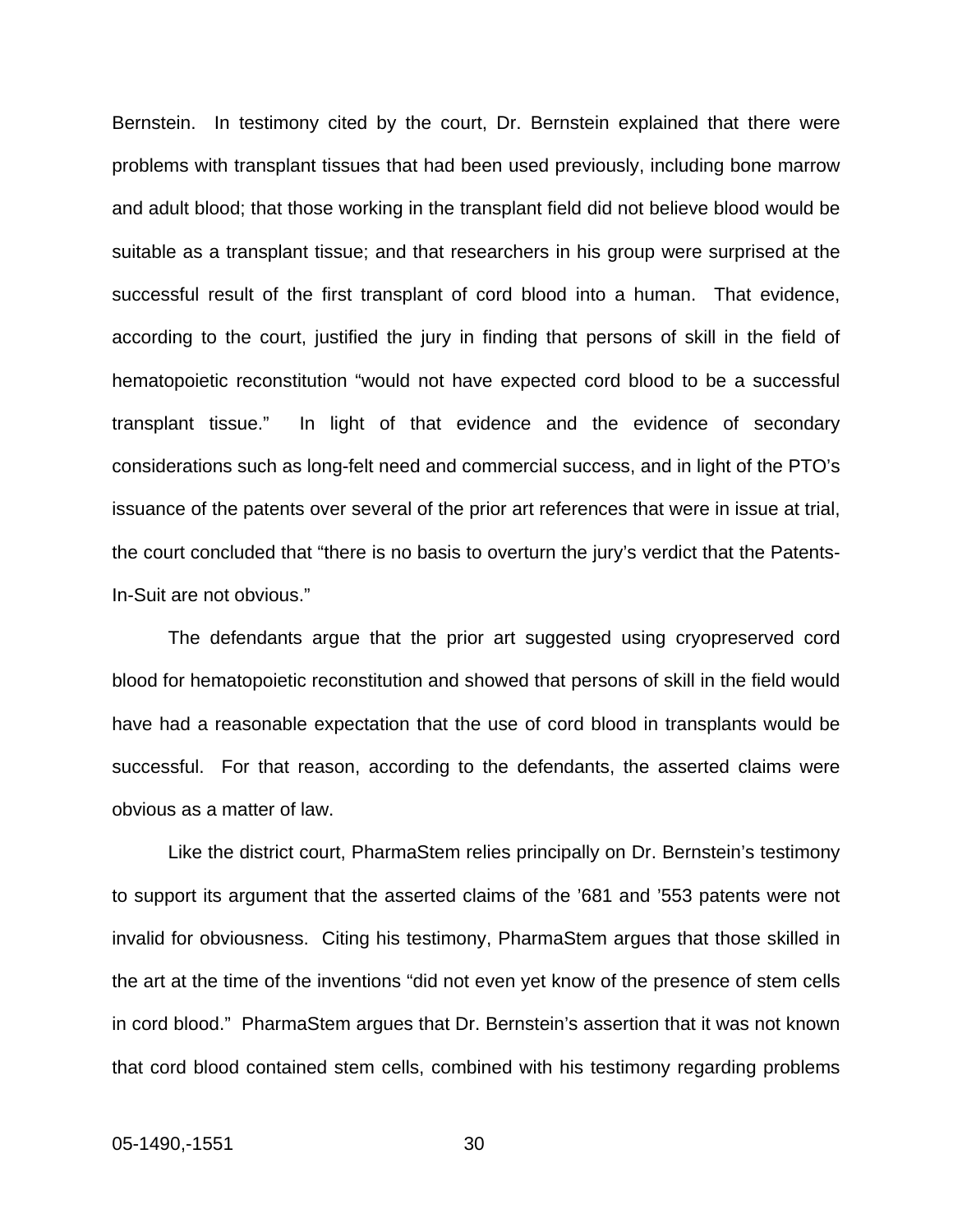with transplant tissues used prior to the '681 and '553 patents, shows that those in the field of hematopoietic reconstitution "would not have expected cord blood to be a successful transplant tissue."

The cornerstone of Dr. Bernstein's testimony at trial was that none of the prior art showed that cord blood contains stem cells. According to Dr. Bernstein, the presence of stem cells in cord blood was not conclusively established before the mouse studies described in the joint specification and the 1988 human cord blood transplant referred to in the specification of the '553 patent.

The problem with Dr. Bernstein's testimony about the prior art references is that it cannot be reconciled with statements made by the inventors in the joint specification and with the prior art references themselves. Dr. Bernstein distinguished each of the prior art references on the ground that none of them disclosed the presence of stem cells in cord blood. Even though some of the references referred to stem cells as being present in cord blood, Dr. Bernstein took the position that those statements in the prior art references reflected flawed nomenclature and that the most the data underlying the prior art references showed was that cord blood contained progenitor cells. Progenitor cells are the cells that generate several different types of cells that make up the blood and immune system but are less primitive than hematopoietic stem cells. According to Dr. Bernstein, it was not proved that stem cells, as opposed to the less primitive progenitor cells, are present in cord blood until the patentees performed the mouse experiments reported in the joint specification. Those experiments showed that relatively small amounts of fetal blood were sufficient to effect hematopoietic reconstitution in lethally irradiated mice. Dr. Bernstein added that in light of the poor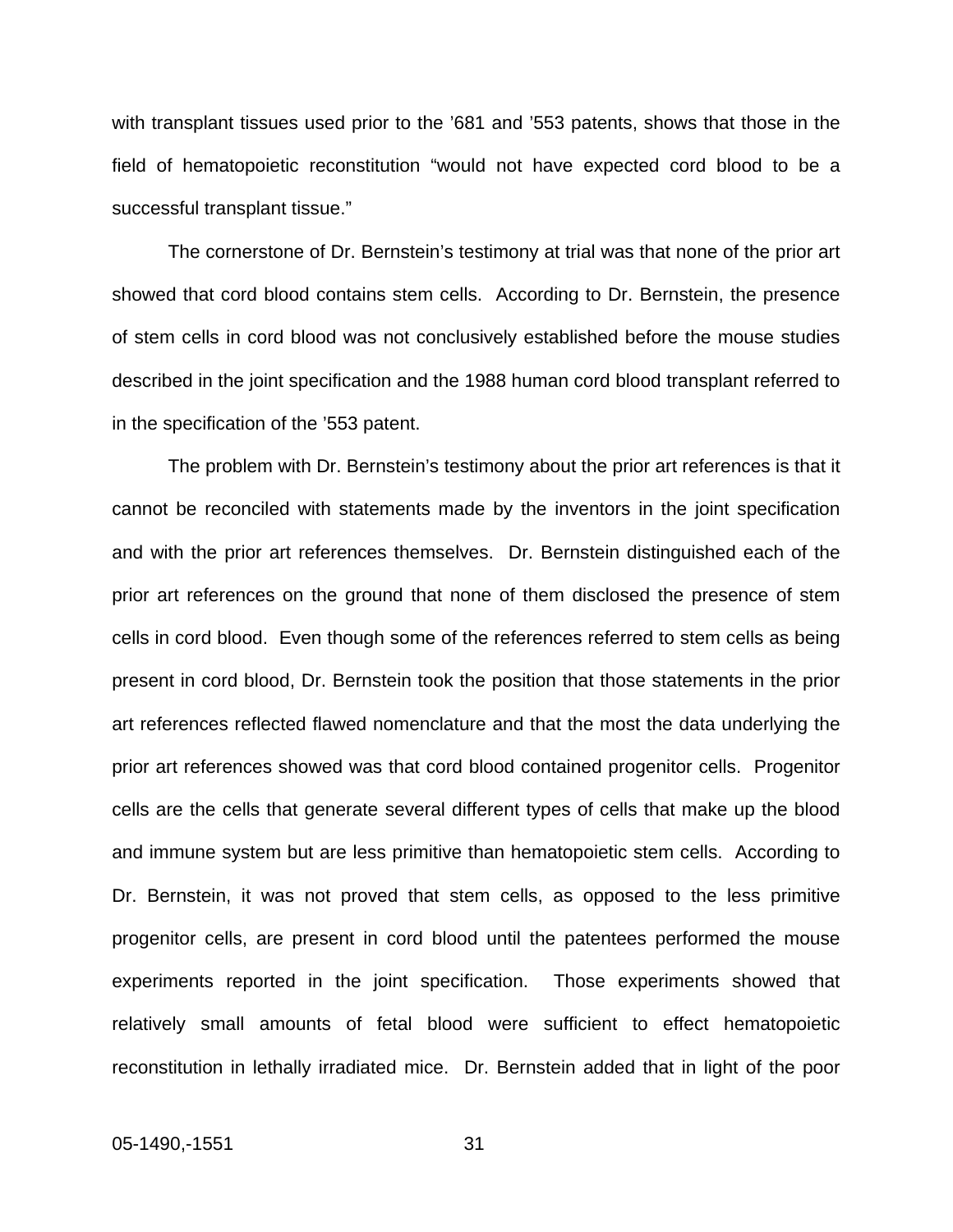results obtained with transplantations of adult blood "it had to take a leap of thinking that cord blood was different."

The joint specification, however, tells a different story. There, the inventors acknowledged that it was previously known that the properties of cord blood are quite different from those of adult blood and that hematopoietic stem cells had been found in cord blood in much greater concentrations than in adult blood. Citing a number of references, the inventors stated the following:

A human hematopoietic colony-forming cell with the ability to generate progenitors for secondary colonies has been identified in human umbilical cord blood. In addition, hematopoietic stem cells have been demonstrated in human umbilical cord blood, by colony formation, to occur at a much higher level than that found in the adult. The presence of circulating hematopoietic progenitor cells in human fetal blood has also been shown. Human fetal and neonatal blood has been reported to contain megakaryocyte and burst erythroblast progenitors with increased numbers of erythroid progenitors in human cord blood or fetal liver relative to adult blood.

'681 patent, col. 4, ll. 15–34 (citations omitted); '553 patent, col. 4, ll. 21–42 (citations omitted).

That excerpt from the specification cannot be squared with Dr. Bernstein's characterization of the prior art. Contrary to Dr. Bernstein's contention that the prior art did not disclose the presence of stem cells in cord blood, the inventors cited several prior art references and stated flatly that "hematopoietic stem cells have been demonstrated in human umbilical cord blood." Moreover, the inventors noted that the prior art references showed that the concentration of stem cells in cord blood was "at a much higher level than in the adult." Nor can those statements in the specification be dismissed as reflecting a careless use of the term "hematopoietic stem cell," i.e., the use of that term when the inventors meant to refer to progenitor cells. That is made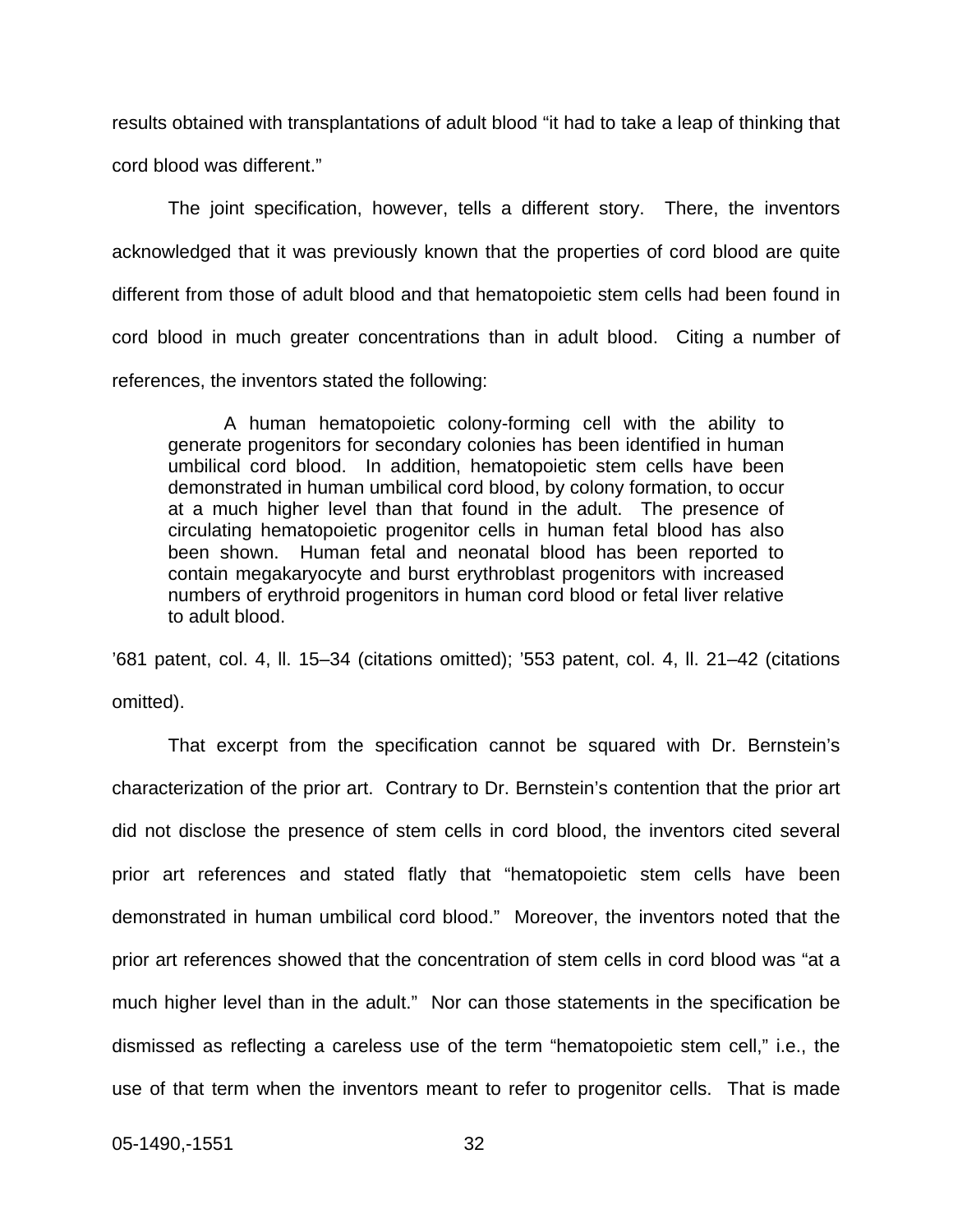clear by context, as the sentence that immediately follows the reference to "hematopoietic stem cells" states that "the presence of hematopoietic progenitor cells in human fetal blood has also been shown."

Accordingly, PharmaStem's argument that stem cells had not been proved to exist in cord blood prior to the experiments described in the patents is contrary to the representation in the specification that the prior art disclosed stem cells in cord blood. Admissions in the specification regarding the prior art are binding on the patentee for purposes of a later inquiry into obviousness. See Constant v. Advanced Micro Devices, Inc., 848 F.2d 1560, 1570 (Fed. Cir. 1988) ("A statement in the patent that something is in the prior art is binding on the applicant and patentee for determinations of anticipation and obviousness."); Sjolund v. Musland, 847 F.2d 1573, 1577–79 (Fed. Cir. 1988) (patent specification admitted that certain matter was prior art, and thus "the jury was not free to disregard [that matter]" and "must have accepted [it] as prior art, as a matter of law"); In re Fout, 675 F.2d 297, 300 (CCPA 1982); In re Nomiya, 509 F.2d 566, 571 (CCPA 1975).

Nor is there any unfairness in holding the inventors to the consequences of their admissions, as their characterization of the prior art as showing the presence of stem cells in cord blood is hardly unreasonable. At trial, the defendants' expert acknowledged that, prior to the time of the first successful cord blood transplant, stem cells could not be conclusively proved to be present in cord blood. He explained, however, that in light of the discovery of substantial numbers of progenitor cells in cord blood—roughly equivalent to the number of such cells in bone marrow—it was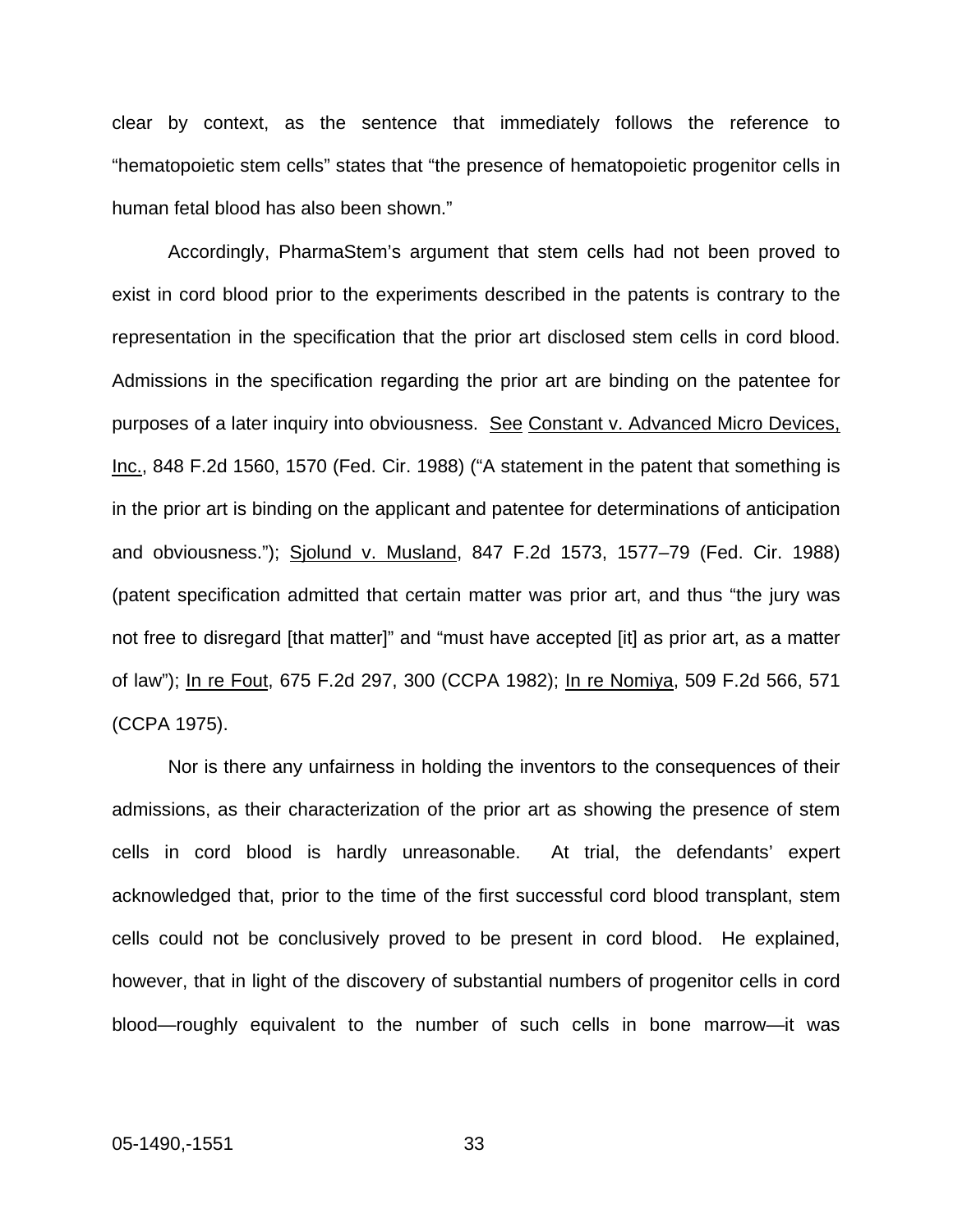appropriate for the authors of the prior art references to infer the presence of stem cells in cord blood, even though positive proof of their presence was not available.

The prior art references provide strong support for that interpretation. Mouse studies reported by Barnes in a 1964 article showed that the blood of fetal and neonatal mice contained a much greater concentration of colony-forming units (i.e., progenitor cells) than adult blood. Barnes identified the colonies in question as containing stem cells. A 1974 article by Knudtzon similarly noted that an "increased concentration of hemopoietic stem cells has been found in the blood of mouse embryos when compared to the concentration after birth." Knudtzon also conducted tests on human umbilical cord blood, determining that the concentration of in vitro colony-forming cells in cord blood is likewise much greater than in human adult blood and that the concentration is comparable to the concentration in bone marrow tissue. Knudtzon concluded that "the finding of an increased concentration of colony-forming cells in human cord blood comparable in number with human bone marrow cultures indicates that cord blood might be used as a source of hemopoietic stem cells for the restoration of bone marrow function in humans." Two years later, a case study by Ende reported a transfusion of 45 milliliters of human cord blood into a human patient, which resulted in a temporary hematopoietic graft that lasted for five weeks. Ende cited other research indicating that a similar or even larger amount of bone marrow would be needed to achieve a successful permanent graft.

A 1978 article by Prindull noted that animal experiments showed that fetal blood contains more than 100 times as many stem cells as are present in adult blood and suggested that because the fetal hematopoietic system is in a state of physiologic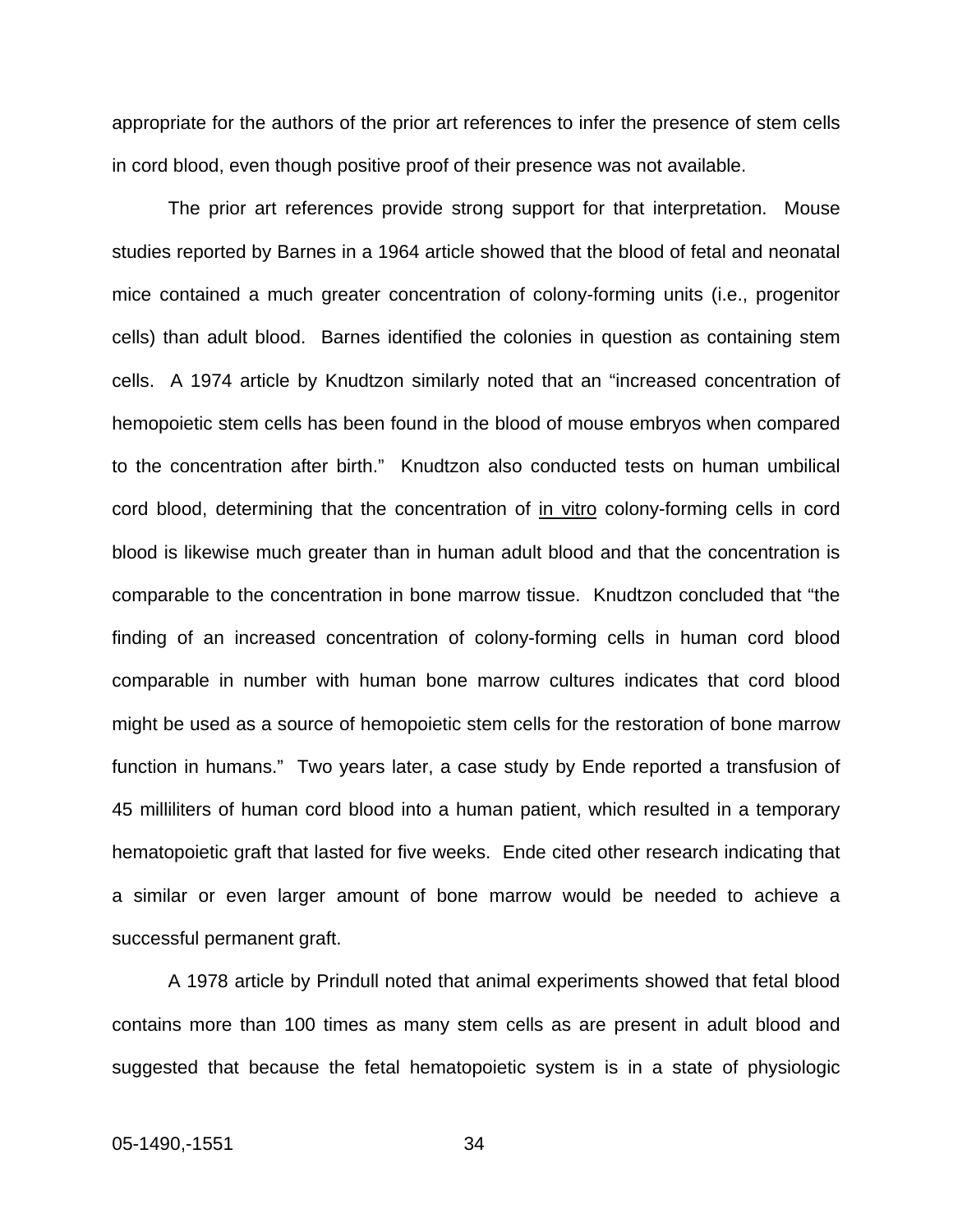proliferation, human cord blood could constitute a source of hematopoietic stem cells. An article by Koike, in 1982, described the results of freezing and thawing cells derived from bone marrow and cord blood. It showed that even immature progenitor cells can survive cryopreservation and concluded that because cord blood contains "many pluripotent and nearby progenitor cells comparable to marrow cells," cord blood or other fetal tissue could be a useful source of hematopoietic progenitor cells for transplantation. In 1985, a doctoral dissertation by Vidal concluded, based on various studies, that "cord blood contains sufficient hematopoietic stem cells to effect a transplant," that "cord blood can be used for this purpose," and that "cryopreserved cord blood banks might exist."

That collection of prior art shows (1) that bone marrow transplants can result in hematopoietic reconstitution; (2) that cord blood, like bone marrow but unlike adult blood, contains large numbers of progenitor cells; and (3) that the high concentration of primitive progenitor cells in cord blood suggests that in humans, as in mice, the cells responsible for hematopoiesis migrate at about the time of birth from fetal organs to the bone marrow. Under those circumstances, it was reasonable for the inventors of the patent, like the authors of the prior art references, to infer the presence of high concentrations of stem cells in cord blood, even though the prior art studies did not offer conclusive proof of their presence.

 $\mathcal{C}$ 

Given that the jury was legally required to find that that those of skill in the art would believe that cord blood contained hematopoietic stem cells, the question before us is whether a reasonable jury could nonetheless have found the invention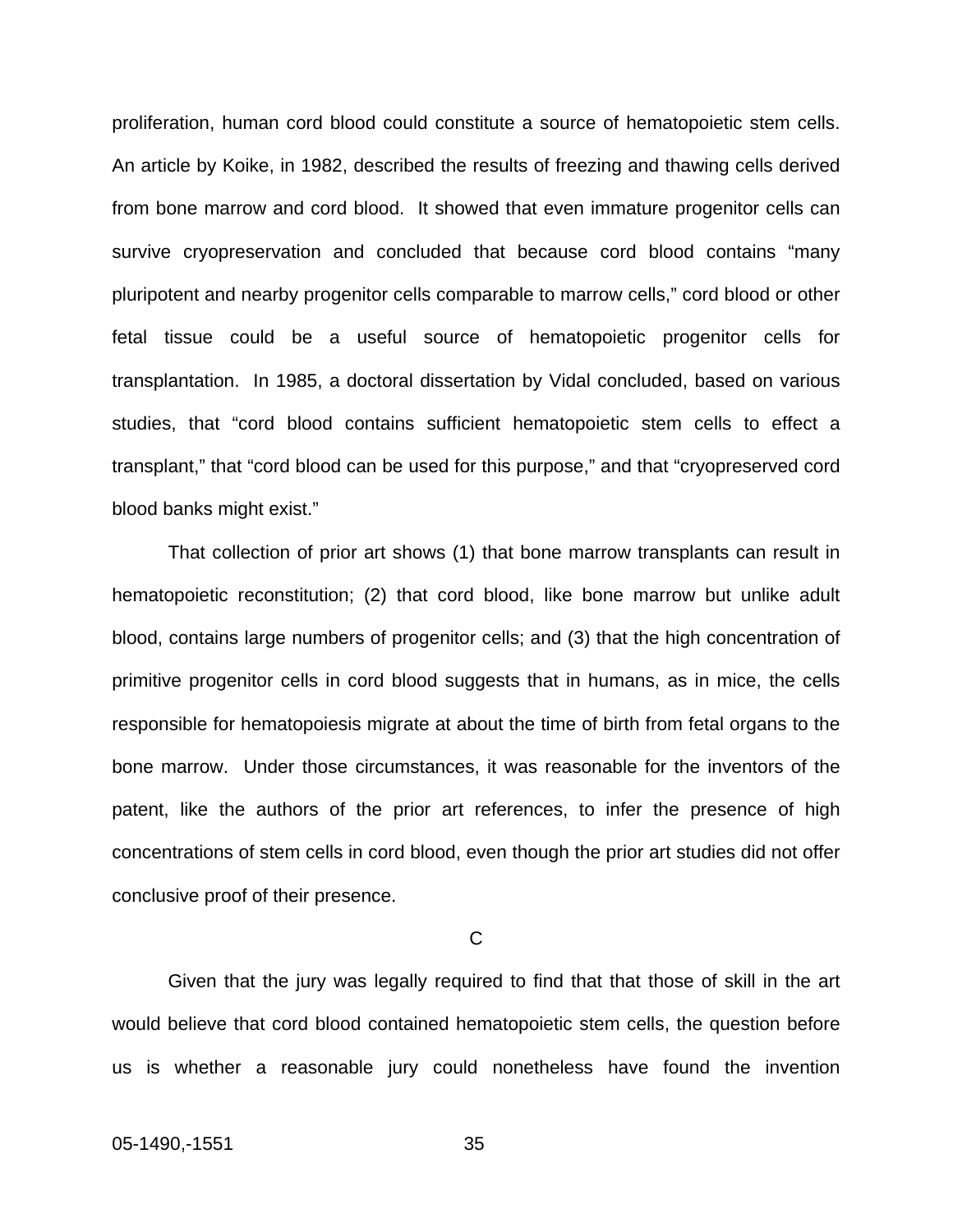nonobvious. We conclude a reasonable jury could not have done so. While the inventors may have proved conclusively what was strongly suspected before—that umbilical cord blood is capable of hematopoietic reconstitution—and while their work may have significantly advanced the state of the science of hematopoietic transplantations by eliminating any doubt as to the presence of stem cells in cord blood, the mouse experiments and the conclusions drawn from them were not inventive in nature. Instead, the inventors merely used routine research methods to prove what was already believed to be the case. Scientific confirmation of what was already believed to be true may be a valuable contribution, but it does not give rise to a patentable invention. See KSR, 127 S. Ct. at 1732 ("Granting patent protection to advances that would occur in the ordinary course without real innovation retards progress . . . ."); Pfizer, Inc. v. Apotex, Inc., 480 F.3d 1348, 1367–69 (Fed. Cir. 2007) (simply because the formation and properties of a new compound must be verified through testing does not mean that the compound satisfies the test for patentability "since the expectation of success need only be reasonable, not absolute"); In re Merck & Co., 800 F.2d 1091, 1097 (Fed. Cir. 1986) ("Obviousness does not require absolute predictability."). Good science and useful contributions do not necessarily result in patentability.

This court's decision in In re O'Farrell, 853 F.2d 894, 903 (Fed. Cir. 1988), provides useful guidance for determining whether the expectation of success from a particular line of inquiry is great enough to render a resulting invention obvious. The court noted that obviousness "does not require absolute predictability of success. Indeed, for many inventions that seem quite obvious, there is no absolute predictability of success until the invention is reduced to practice." 853 F.2d at 903. On the other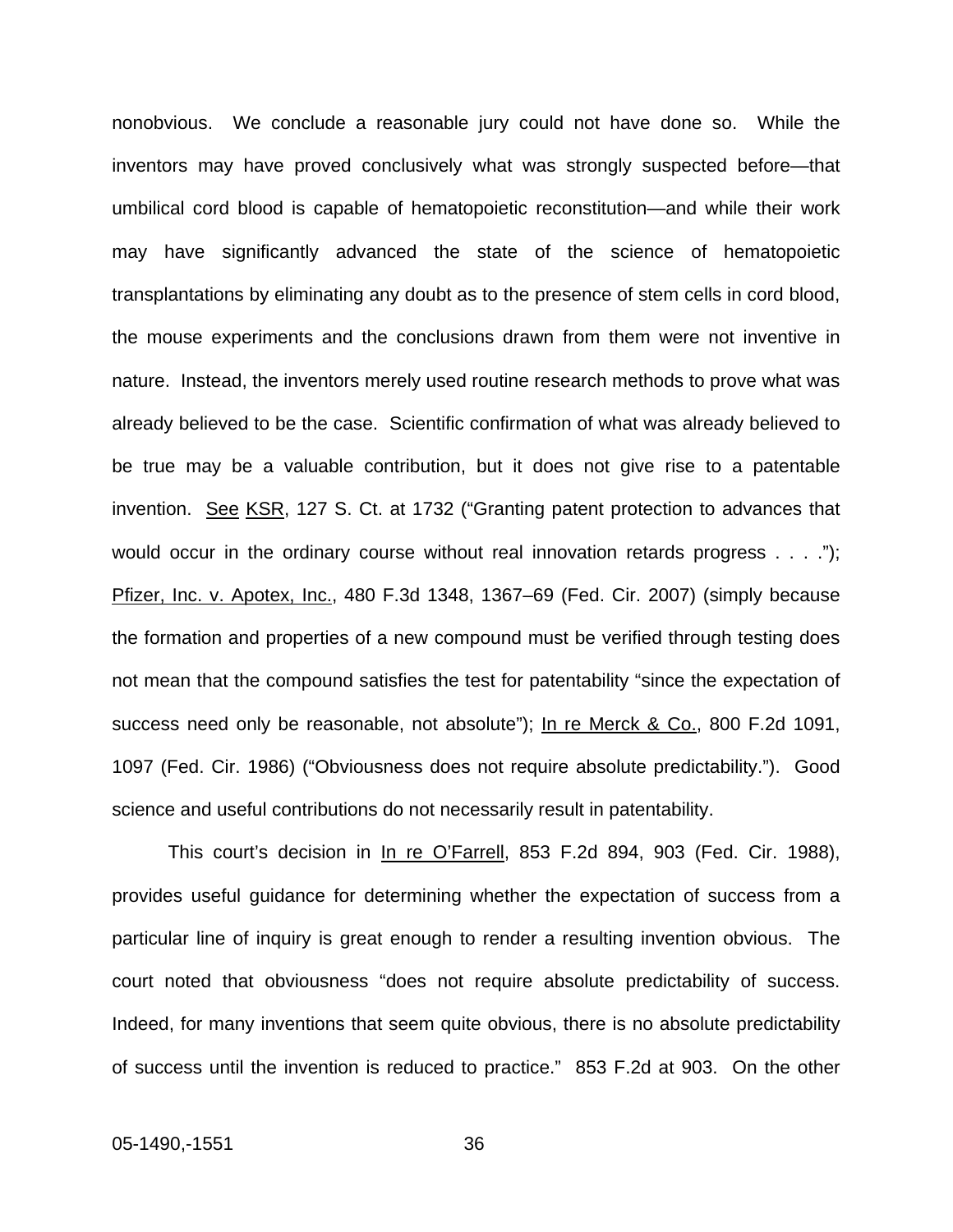hand, the court explained, an invention would not be invalid for obviousness if the inventor would have been motivated "to vary all parameters or try each of numerous possible choices until one possibly arrived at a successful result, where the prior art gave either no indication of which parameters were critical or no direction as to which of many possible choices is likely to be successful." Id. Likewise, an invention would not be deemed obvious if all that was suggested "was to explore a new technology or general approach that seemed to be a promising field of experimentation, where the prior art gave only general guidance as to the particular form of the claimed invention or how to achieve it." Id.; see also Medichem, S.A. v. Rolabo, S.L., 437 F.3d 1157, 1166-67 (Fed. Cir. 2006).

This case is not one in which "the prior art gave either no indication of which parameters were critical or no direction as to which of many possible choices is likely to be successful," nor is it one in which the prior art "gave only general guidance as to the particular form of the invention or how to achieve it." O'Farrell, 853 F.2d at 903. The prior art suggested cryopreserving cord blood from a single infant and transplanting that blood into a patient to achieve hematopoietic reconstitution. PharmaStem does not suggest, and Dr. Bernstein's testimony did not reveal, that there was an array of possible choices as to how to achieve that objective or that there were problems to be solved in implementing the prior art suggestion that were not adumbrated in the prior art. To the contrary, the joint specification indicates that each step of the cryopreservation and transplantation procedure had been spelled out in the prior art. PharmaStem does not claim that there was anything novel about the method by which it proposed to collect, cryopreserve, and transplant the cord blood. Instead, in responding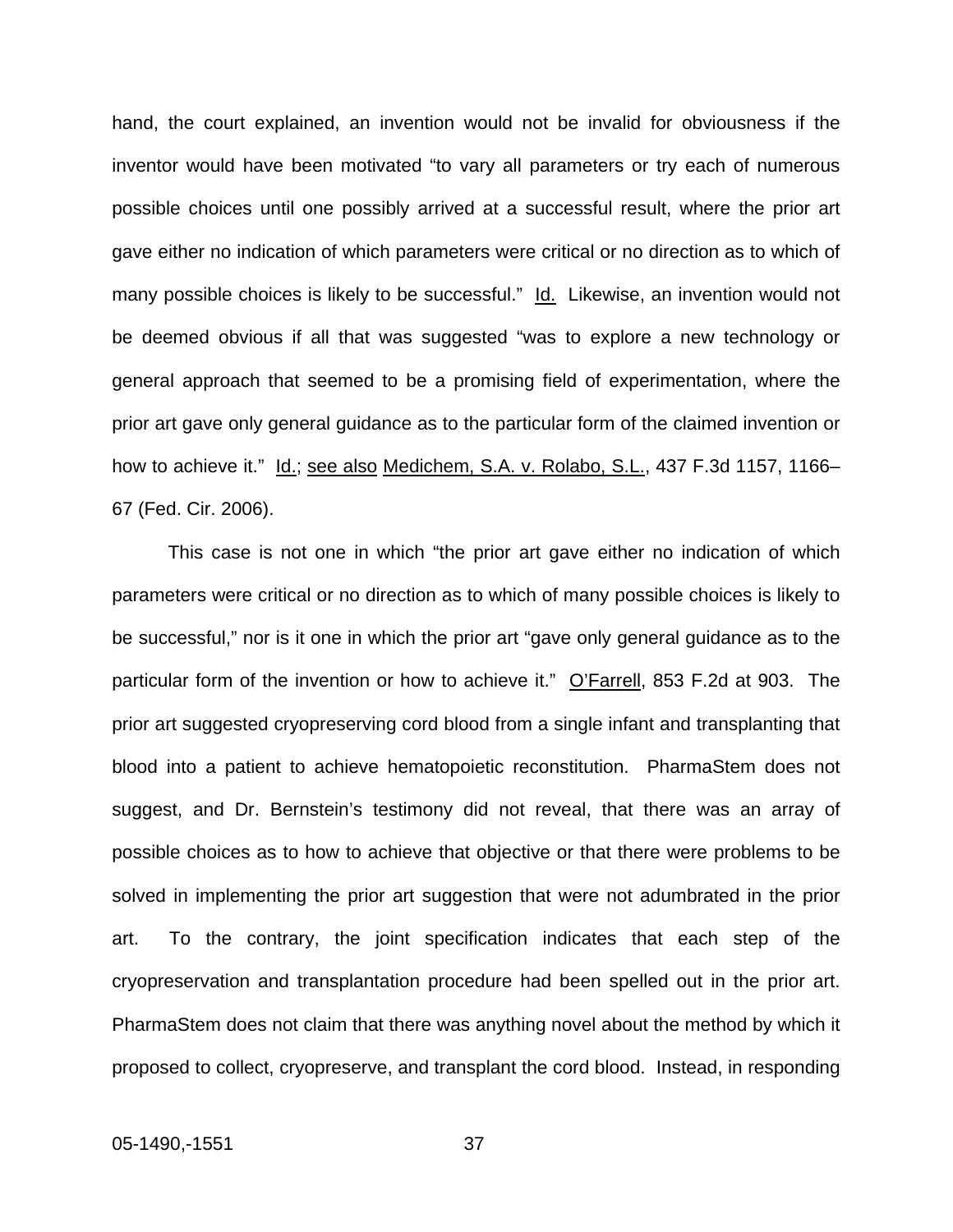to the defendants' obviousness challenge, PharmaStem focuses entirely on the purported novelty of its proof that stem cells are present in fetal blood, a demonstration that Dr. Bernstein testified was necessary to give transplant physicians sufficient confidence in the use of cord blood for hematopoietic reconstitution to try the procedure on humans. As we have explained, however, providing proof sufficient to justify conducting in vivo procedures on humans, while useful, is not a test of patentability. The evidence at trial demonstrated that the patentees did not invent a new procedure or a new composition; instead, they simply provided experimental proof that the cord blood could be used to effect hematopoietic reconstitution of mice and, by extrapolation, could be expected to work in humans as well.

D

In addition to its reliance on Dr. Bernstein's testimony about the prior art references, PharmaStem invokes various secondary considerations that it contends support the jury's verdict on obviousness. In particular, PharmaStem points to evidence that the inventors were widely recognized as pioneers in the use of cord blood for hematopoietic reconstitution, including statements by the defendants and their representatives. Defendant ViaCord's business plan praised the inventors as "trailblazers," and a founder of defendant Cryo-Cell wrote to the inventors' company and stated: "[N]o one will ever dispute that you, as the pioneers in the medical technology . . . will be the frontrunners in the field of utilizing the blood from the umbilical cord for restoring hematopoietic [sic] through marrow transplants." Even the defendants' expert had previously referred to the inventors as the first to suggest the use of human umbilical cord blood as a source of transplantable hematopoietic stem cells, although he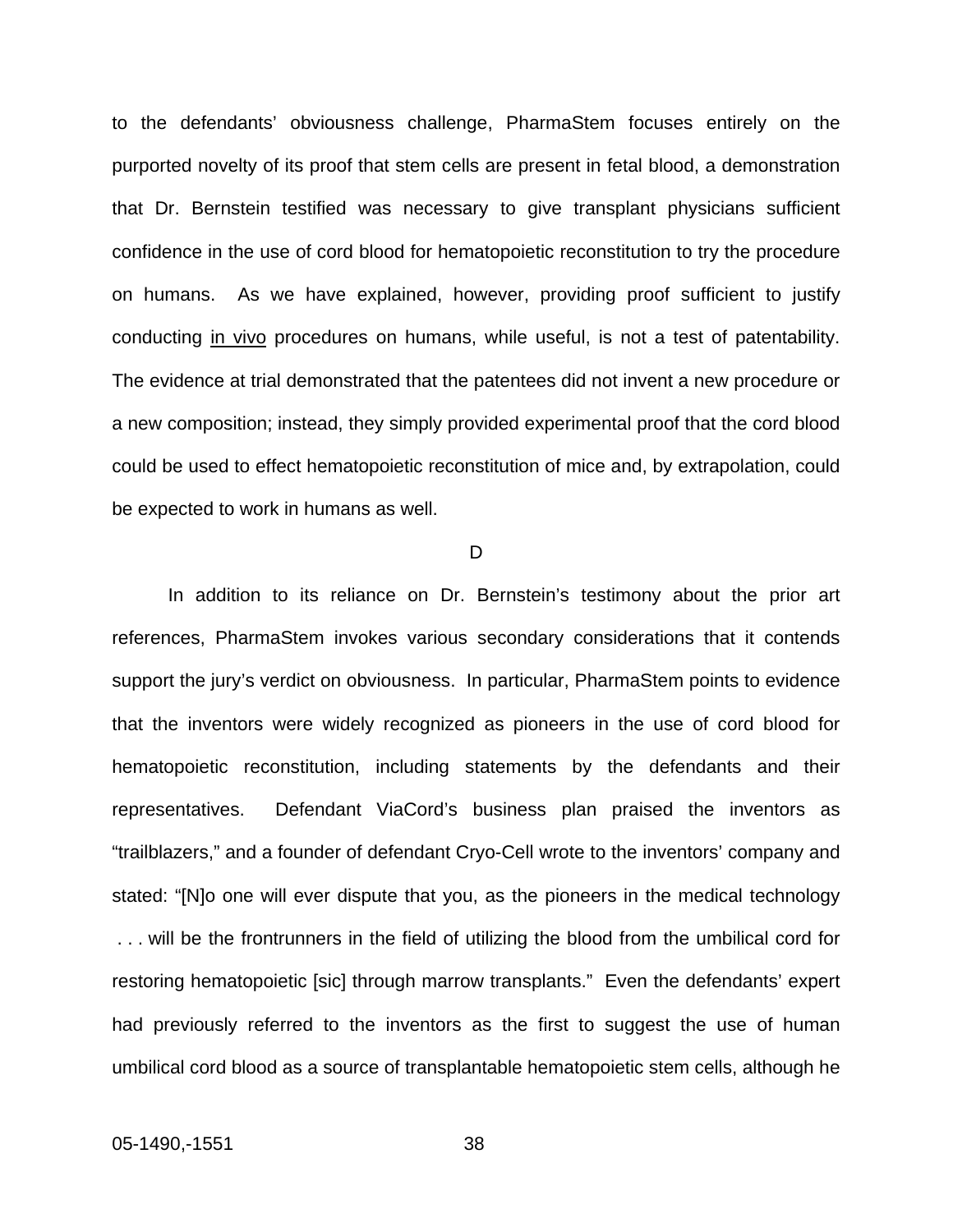disclaimed those statements at trial on the ground that he had subsequently determined that it was incorrect to give the inventors credit for conceiving the invention. The problem with that evidence is that there was no indication that the praise for the inventors' work was based on any inventive contribution they made, as opposed to their proof, through laboratory work, that fetal blood contains large numbers of stem cells. As noted, the former is a basis for patentability; the latter is not.

PharmaStem also points to Dr. Bernstein's testimony that researchers in his group in Seattle were "surprised" at the successful human cord blood transplantation in 1988. There are two problems with that evidence. First, there was no indication that either Dr. Bernstein or members of his research group were previously aware of the prior art references that laid the groundwork for the inventors' experiments. Dr. Bernstein stated that his surprise at the successful use of cord blood was based on the poor results obtained with transplants of adult blood; he did not state that the success of the human transplant would have been surprising to one familiar with the prior art references introduced at trial, including those references that featured the important differences between adult blood and cord blood as potential transplant tissues.

Second, Dr. Bernstein tied the "surprise" of his research group to the success of the 1988 human cord blood transplant, not to the results reported in the patents. Although the transplant was based on work done by the inventors, it took place long after the filing of the application for the '681 patent and shortly before the filing of the application for the '553 patent. As a result, the specification of the '681 patent does not refer to the 1988 transplant at all, and the specification of the '553 patent does not contain any account of the results of that transplant. At the time of the application for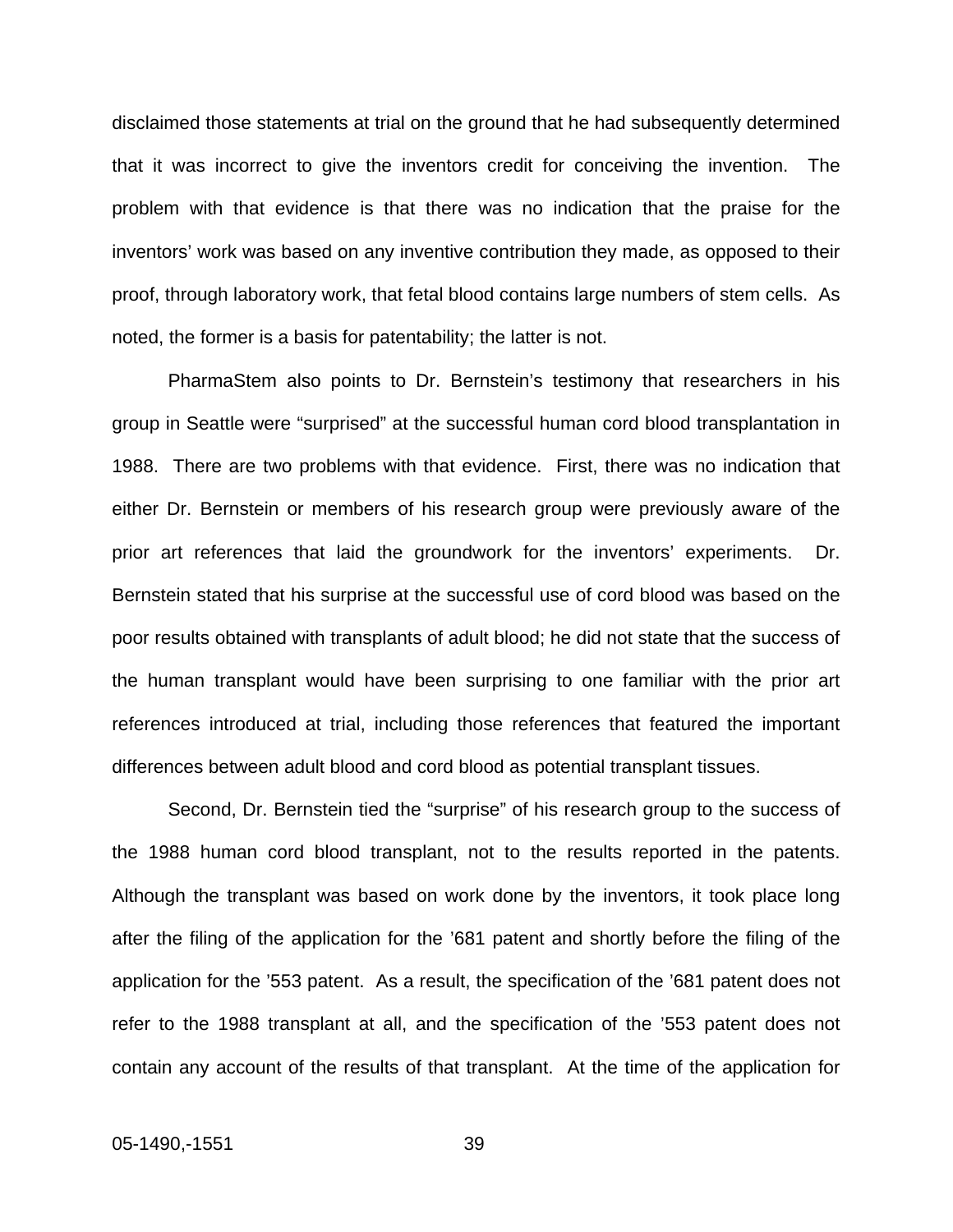the '553 patent, all that was known and disclosed about the 1988 transplant was that it had been attempted.

Moreover, although it is true, as PharmaStem argued, that physicians began performing human transplants only after the inventors conducted their mouse experiments, the evidence at trial showed that physicians were reluctant to try a new procedure such as a cord blood transplant on humans without a very strong scientific basis for concluding that it was likely to work. The prior art already indicated that cord blood was likely to be a valuable source of hematopoietic stem cells; the mouse studies merely provided supporting evidence for that conclusion, evidence that the transplant physicians regarded as sufficient to justify trying the procedure on a human child.

E

Finally, PharmaStem argues that the jury's verdict is supported by the decision of the Patent and Trademark Office ("PTO") to issue the '681 and '553 patents, and to confirm the '681 patent following reexamination, over some of the same references that the defendants cited at trial. When the party asserting invalidity relies on references that were considered during examination or reexamination, that party "bears the added burden of overcoming the deference that is due to a qualified government agency presumed to have done its job." Polaroid Corp. v. Eastman Kodak Co., 789 F.2d 1556, 1560 (Fed. Cir. 1986); see also Al-Site Corp. v. VSI Int'l, Inc., 174 F.3d 1308, 1323 (Fed. Cir. 1999).

The examiner who issued the reexamination certificate for the '681 patent summarized her analysis of the prior art by stating that none of the cited references "addresses the presence of hematopoietic stem cells in umbilical cord or placental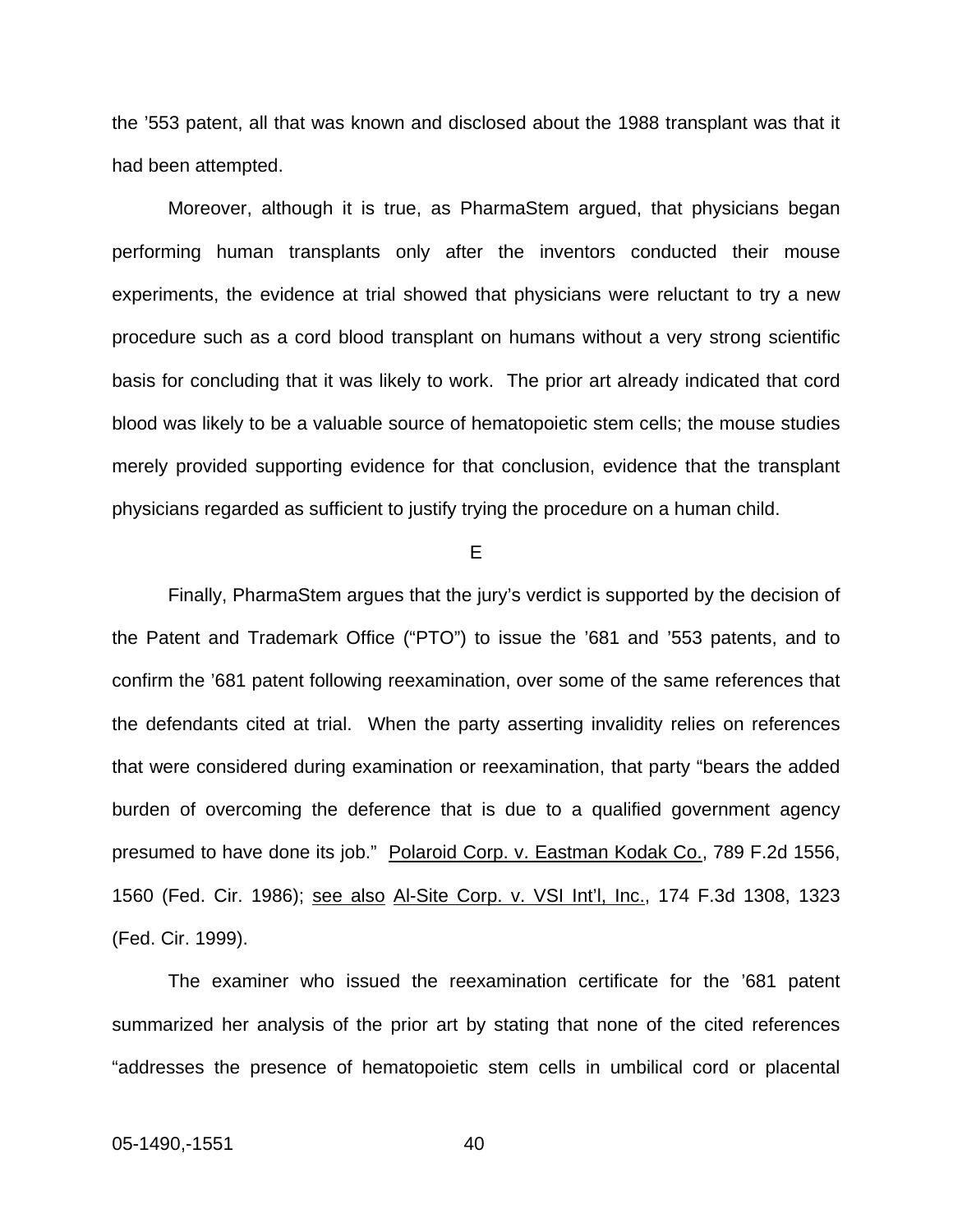blood, that these cells may successfully be cryopreserved, or that, as a collection from a single human at birth, these cells may comprise an amount that is sufficient to effect hematopoietic reconstitution of a human adult." That explanation is flawed for three reasons. First, as we have explained, the prior art references and the admissions in the specification address the presence of hematopoietic stem cells in cord blood, even though the references may not conclusively prove their presence. Second, Koike established that cord blood could be cryopreserved without substantial losses in the population of progenitor cells; the inventors contributed nothing more with respect to cryopreservation, as their mouse experiments were not performed with cryopreserved blood. Third, while the joint specification states that the amount of cord blood obtained at the time of birth would often be sufficient to transplant an adult, the inventors reached that conclusion simply by comparing the known properties of bone marrow against the results of routine testing of their own cord blood samples.

The specification explains that, because of the inability to determine the number of stem cells present in a particular composition, researchers and transplanters use surrogate assays from which they can infer that stem cells are present and in roughly what numbers. One of the surrogate assays that the joint specification describes in detail and that was the subject of testimony at trial is the assay for CFU-GM (colonyforming units for granulyte and macrophage cells), i.e., progenitor cells that produce the more specialized granulyte and macrophage cells. The inventors compared the results of conventional CFU-GM assays of cord blood samples with published reports of the number of CFU-GM in bone marrow samples sufficient for successful hematopoietic reconstitution. '681 patent, col. 50, line 64, to col. 51, line 15; '553 patent, col. 51, ll.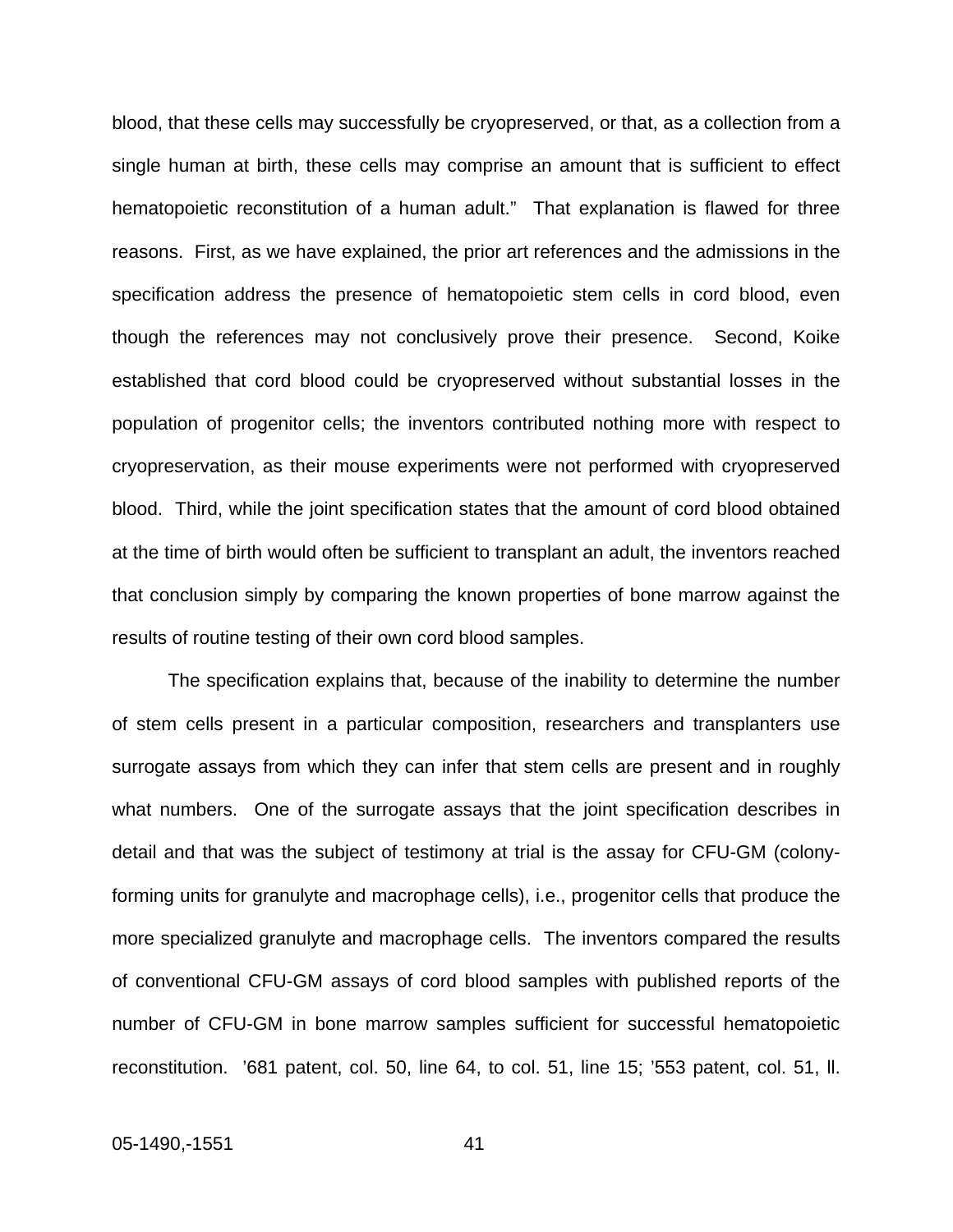44–68. Thus, the inventors reported that prior art studies showed that in cases involving autologous bone marrow transplants, "rapid repopulation of hematopoiesis in patients with acute leukemia was associated with as few as 0.25 million progenitor cells [CFU-GM]." '681 patent, col. 13, ll. 49–54. The inventors' assays of cord blood samples, confirmed by prior art studies, showed that 50 milliliters of cord blood would contain up to more than 0.5 million CFU-GM. Id., col. 13, ll. 55–63. Thus, the inventors' conclusion that a single unit of cord blood can result in hematopoietic reconstitution of an adult was simply the result of a comparison between the well-known properties of bone marrow and their own conventional assays of a number of samples of cord blood.

In sum, while the issue of obviousness in this case presents us with a difficult question in light of the standards of proof and review that are applied to an appellate challenge to a jury verdict of nonobviousness, we are persuaded that there was clear and convincing evidence that the asserted claims of the '681 and '553 patents would have been obvious and that it was unreasonable for the jury to reach the opposite conclusion. We therefore reverse the denial of JMOL on that issue and remand to the district court for entry of judgment in the defendants' favor.

#### VI

 This was a closely contested case both at trial and on appeal, and the JMOL motions presented the district court with an unusually difficult set of challenges. We are satisfied that the district court correctly resolved each of the issues that the parties have raised and we have addressed on appeal, with the sole exception of the cross-appeal on the issue of obviousness. We therefore affirm the judgment of the district court with respect to the appeal but reverse the judgment on the cross-appeal with respect to the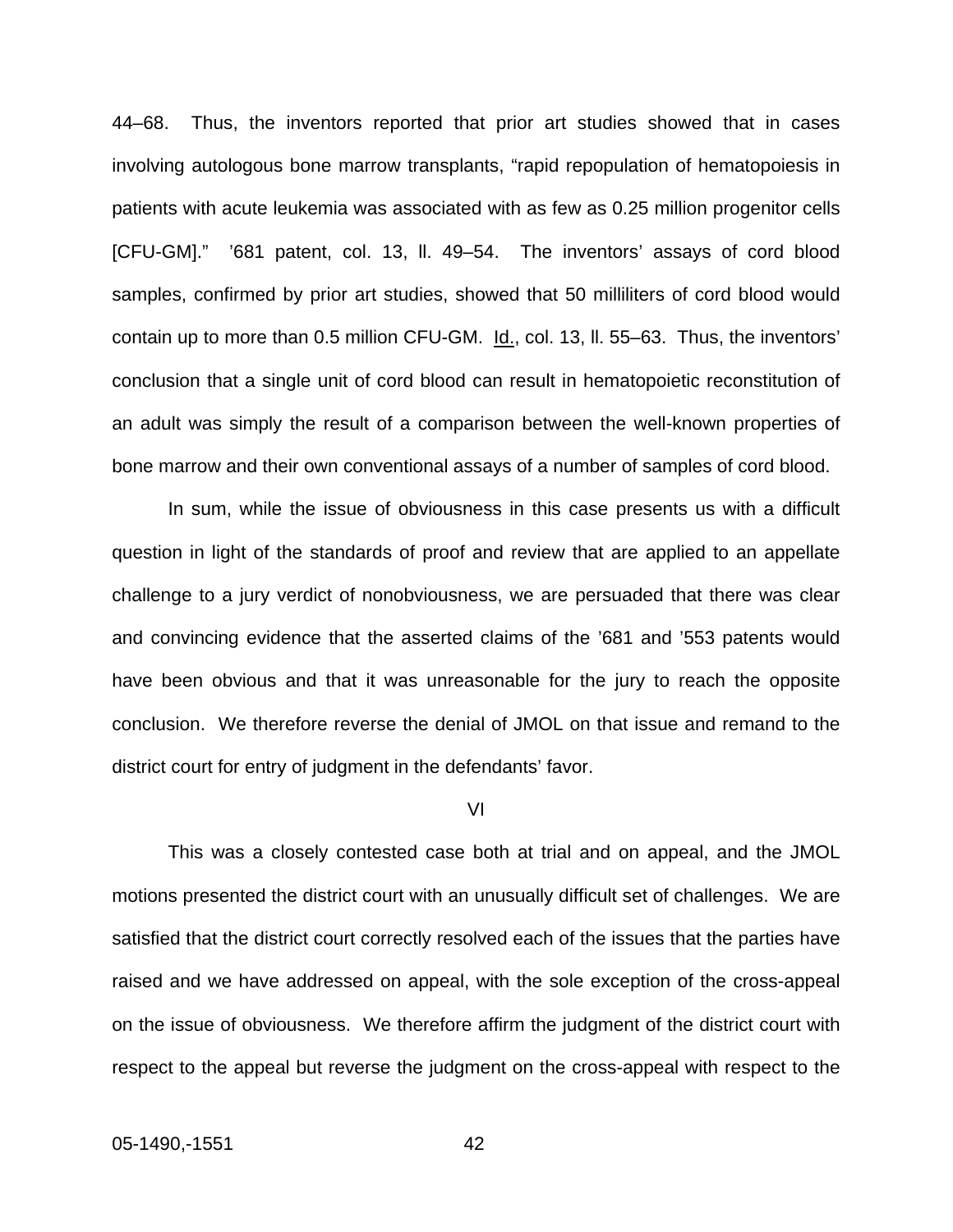issue of obviousness. As to that issue, we reverse and remand to the district court for entry of judgment in the defendants' favor.

Each party shall bear its own costs for this appeal and cross-appeal.

# AFFIRMED IN PART, REVERSED IN PART, and REMANDED.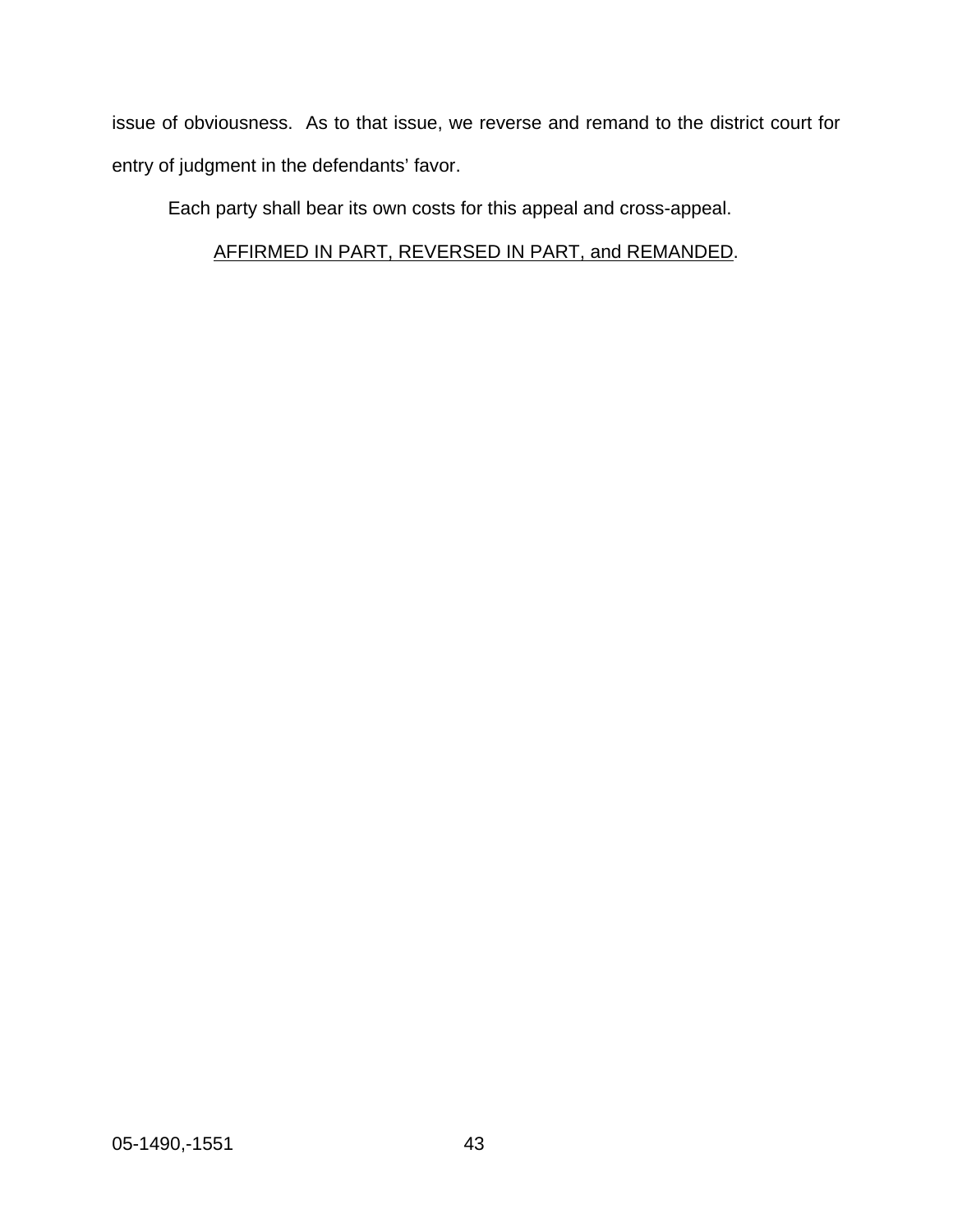# **United States Court of Appeals for the Federal Circuit**

05-1490, -1551

## PHARMASTEM THERAPEUTICS, INC., Plaintiff-Appellant,

v.

 VIACELL, INC., Defendant-Cross Appellant, and the contract of the contract of the contract of the contract of the contract of the contract of the contract of the contract of the contract of the contract of the contract of the contract of the contract of the contra

CRYO-CELL INTERNATIONAL, INC., CORCELL, INC., Defendants-Cross Appellants, and the contract of the contract of the contract of the contract of the contract of the contract of the contract of the contract of the contract of the contract of the contract of the contract of the contract of the contra

> CBR SYSTEMS, INC. (formerly known as Cord Blood Registry, Inc.), Defendant-Cross Appellant,

v.

BIRTHCELLS TECHNOLOGY, INC. and BIO-CELL, INC., Defendants.

NEWMAN, Circuit Judge, dissenting.

I respectfully dissent. After a three week trial the jury sustained the validity of these patents, the district court in a thorough opinion upheld the verdicts of validity, and validity was confirmed in three reexaminations by the Patent and Trademark Office. Today my colleagues on this panel hold that the inventions in the '681 patent and its continuation-inpart the '553 patent are obvious to them, and not infringed.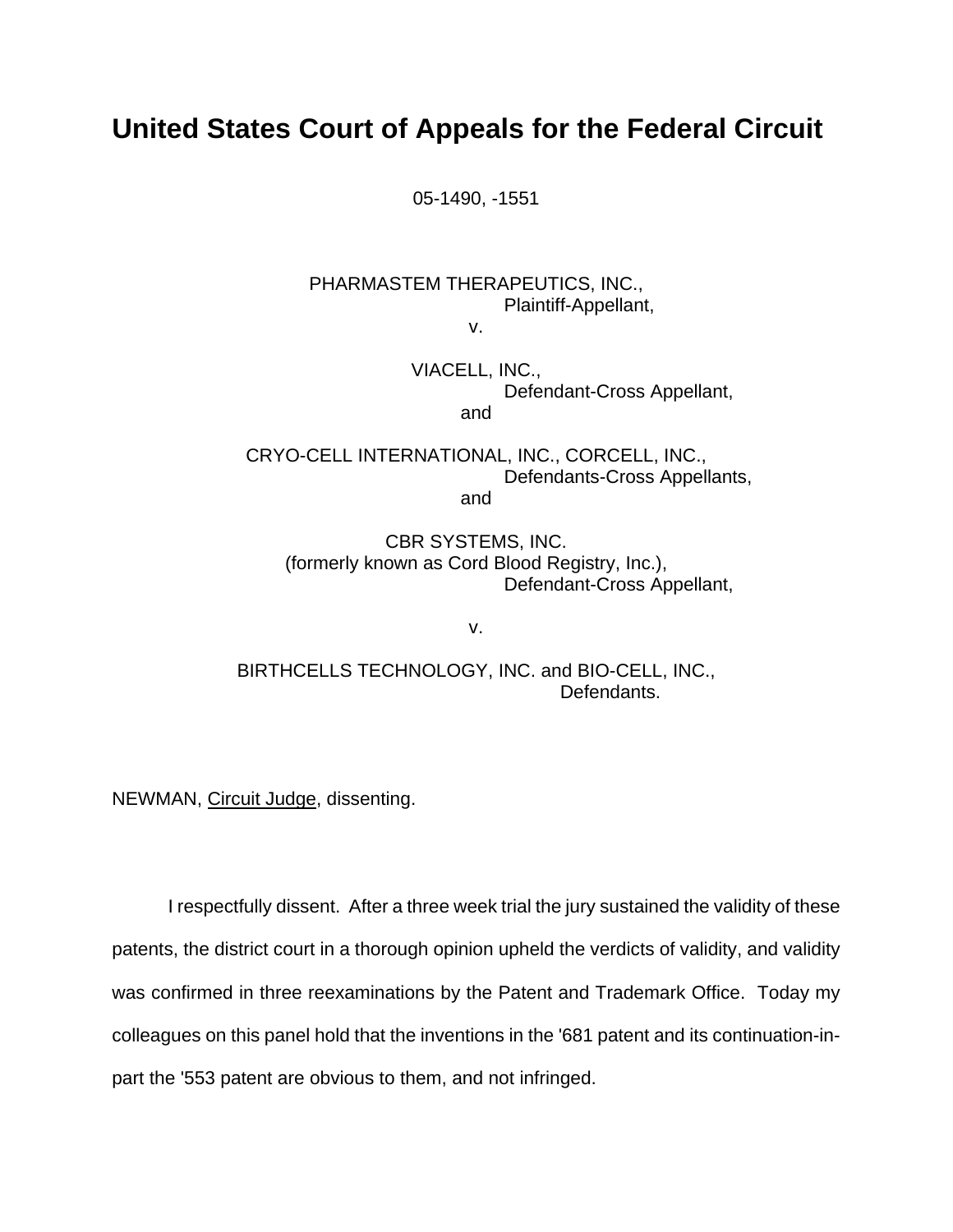The undisputed evidence at trial was that these long-sought life-saving inventions were achieved amid general scientific skepticism, despite the extensive research that was being conducted by many scientists in this field, as set forth in the patents in suit. The discoveries of these inventors were met with universal acclaim and widespread utilization, including the founding of many commercial enterprises, all of which are reported to have licensed the patents except for these defendants. Unimpressed by these considerations, my colleagues on this panel now reconstruct these inventions by selection and inference, with perfect hindsight of the discoveries. The evidence at trial was that this achievement eluded persons working in the field, despite speculation concerning its potential and recognition of its value if it could actually be achieved; despite the powerful interest in such a life-saving advance. Instead, my colleagues simply reweigh selectively extracted evidence, ignore the actual peer response and acclaim at the time these inventions were made, and decide that this long-sought advance would have been obvious to this court.

Inventors Edward A. Boyse, Hal E. Broxmeyer, and Gordon W. Douglas made possible a new industry with PharmaStem's predecessor Biocyte, Inc., founded by the inventors. The record contains many publications reporting the work of these inventors, and the evidence was undisputed that they were the first to achieve the transplantation of umbilical cord stem cells for reconstitution of the human hematopoietic system. Although my colleagues manage to reconstruct this extensive scientific effort as simple routine that is obvious to judges, the processes of discovery in complex science make it particularly necessary to view the achievement in the context of the knowledge at the time the invention was made, and to judge it as it was judged by scientific peers at that time, with the assistance of the hard fact of commercial success in a field in which the need was great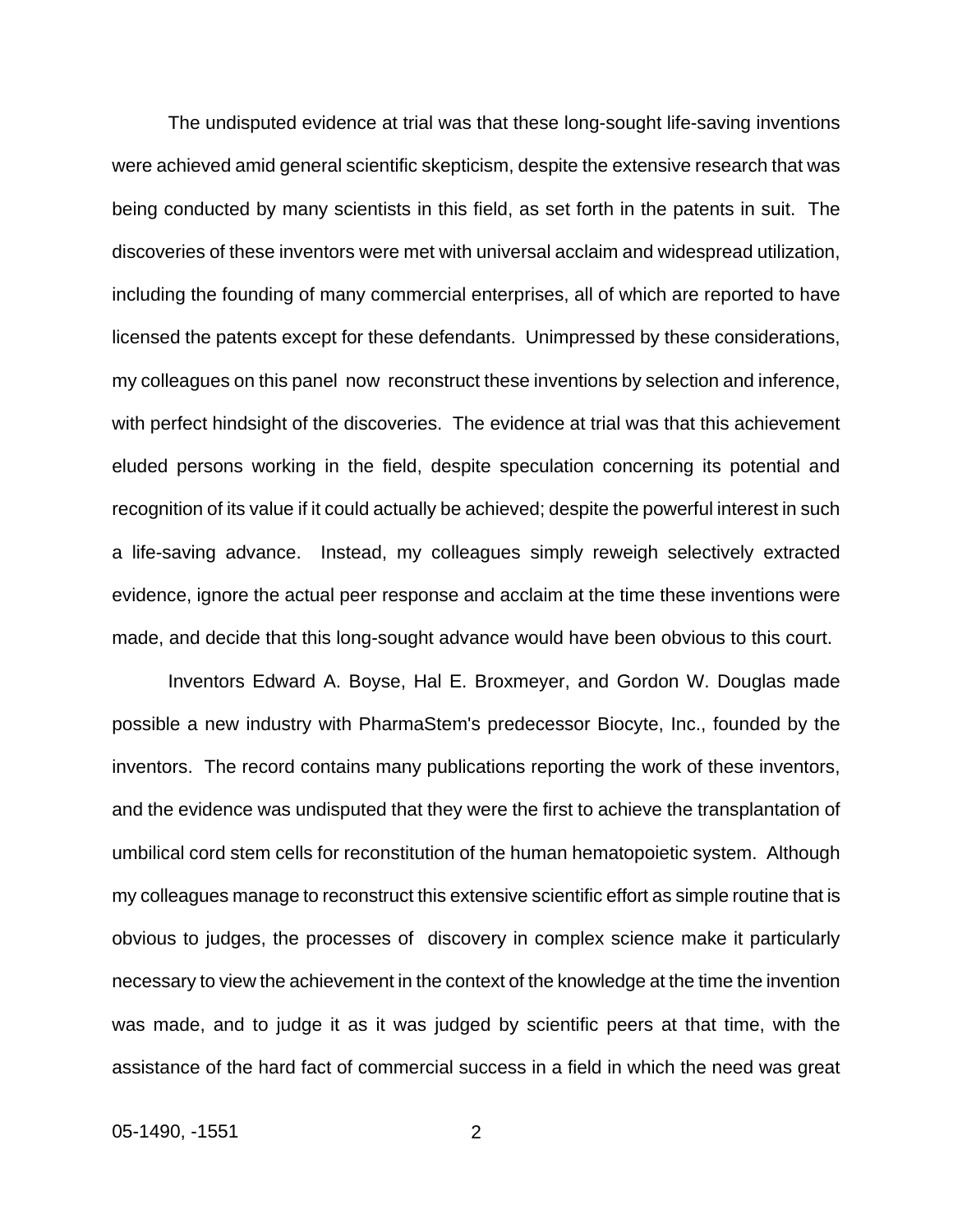and success had long been eluded. See Graham v. John Deere Co., 383 U.S. 1, 17-18 (1966) ("Such secondary considerations as commercial success, long felt but unsolved needs, failure of others, etc., might be utilized to give light to the circumstances surrounding the origin of the subject matter sought to be patented.") (quoted in KSR International Co. v. Teleflex Inc., 127 S. Ct. 1727, 1734 (2007)).

The panel majority scours the prior art for clues that could fit the eventual achievement, and then rules that the achievement was obvious, no matter that it eluded the others whose work is now compiled by this court so as to invalidate these patents. The "prior art" selected by my colleagues spans many years of scientific interest and effort, yet the ultimate discovery of the presence of stem cells along with or instead of progenitor cells, the successful preservation of these cells, the extensive experimentation with transplantation into animal models and ultimately into humans, and the successful hematopoietic reconstitution of blood that has been destroyed by disease or radiation, was not achieved in the prior art. The judicial determination of "obviousness" should be made in the context of the state of knowledge at the time these inventions were made. Nor should the courts lose sight of the powerful policy that underlies the patent law, whereby recognition and protection of technological and scientific advance is legally established in order to serve the public interest in having the benefit of such advance through economic enterprise.

My colleagues ignore not only the scientific experts who testified at the trial, but also the PTO examiners who conducted the three reexaminations. In Dickinson v. Zurko, 527 U.S. 150 (1999) this court was reminded of its obligation to give appropriate deference to agency expertise, including that of the PTO. The references that are analyzed by the panel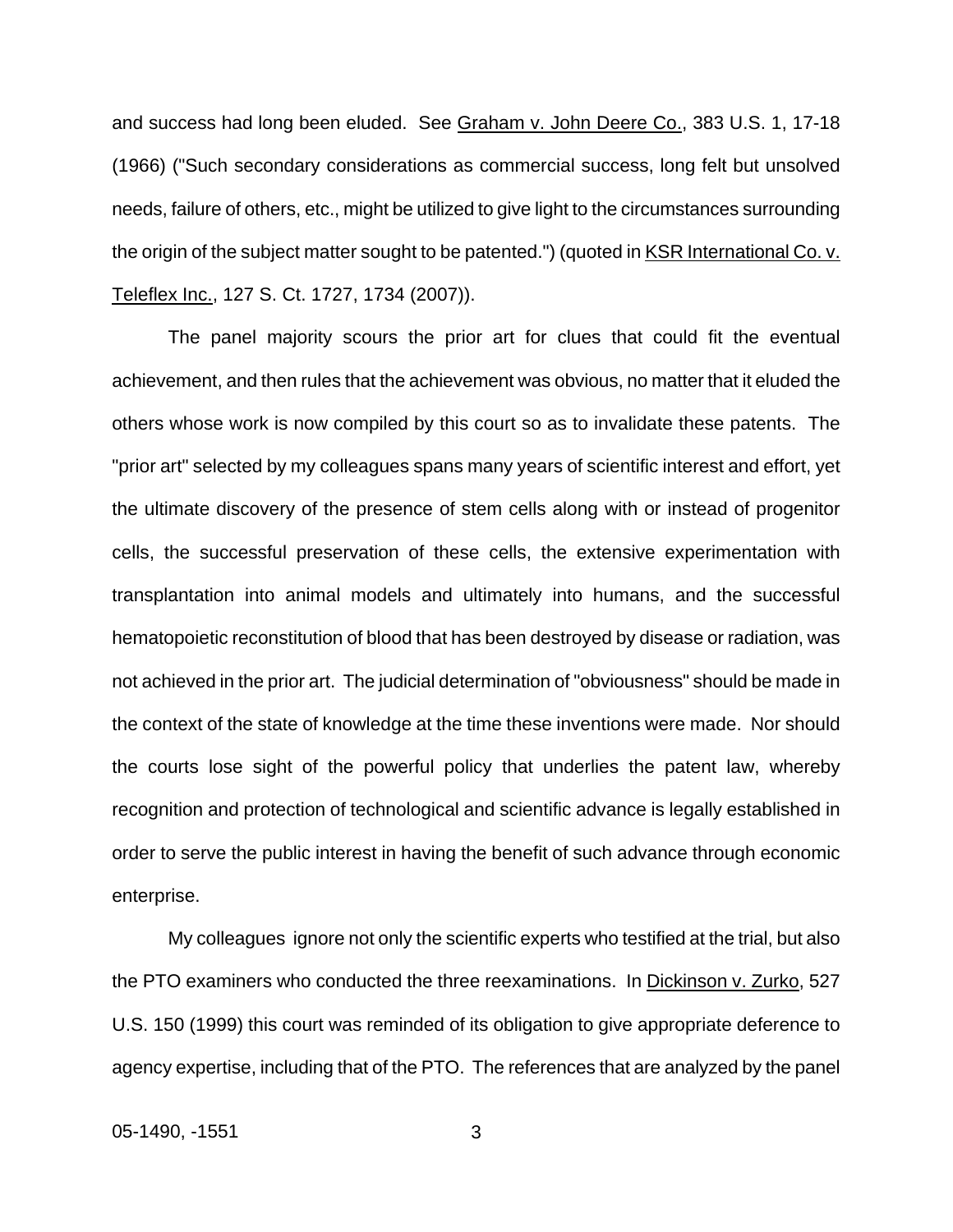majority, in its sua sponte finding of obviousness, were before the PTO for examination and multiple reexaminations. My colleagues do not explain where the PTO went wrong; instead, they rearrange the past, criticize the acclaim heaped on these inventors, and propose that if the people in this field knew what this court knows, they would not have been so impressed.

To the contrary: the acclaim sounded by even these defendants is a powerful testament to how this invention was viewed. From my colleagues' invalidation of these patents on the ground of obviousness, reversing the jury verdict, I respectfully dissent. I must also dissent from the rejection of the jury verdict of infringement, for the district court applied a new and incorrect evidentiary standard that does not warrant ratification.

### THE VALIDITY ISSUES

The jury's special verdicts upholding patent validity were sustained by the district court on post-trial motions. The defendants raised the ever-present multiple grounds of attack that appear in patent cases, and cross-appeal the jury verdicts on the issues of anticipation, indefiniteness, and obviousness, but do not appeal the verdicts for the plaintiff on the issues of inventorship, inequitable conduct, and antitrust violation. My colleagues reverse the jury verdict of unobviousness, and decline to reach the verdicts upholding validity on the issues of anticipation and indefiniteness. The district court sustained each of these verdicts. These issues were also raised for multiple reexaminations, and the PTO upheld patent validity on these grounds.

The teaching of Cardinal Chemical Co. v. Morton International, Inc., 508 U.S. 83, 97 (1993) ("[T]he Federal Circuit is not a court of last resort. If that court had jurisdiction while the case was pending before it, the case remains alive (barring other changes) when it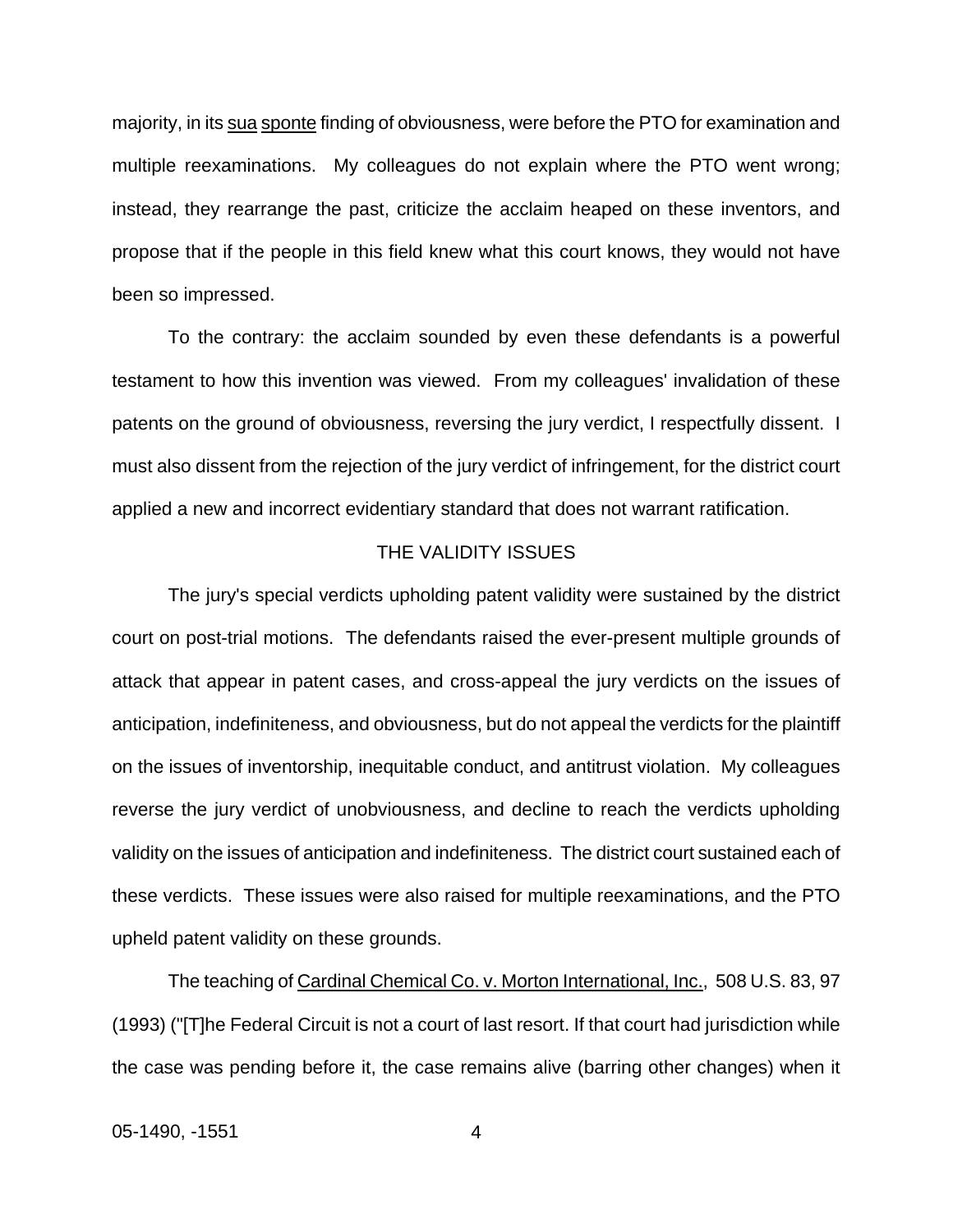comes to us. The Federal Circuit's determination that the patents were not infringed is subject to review in this Court, and if we reverse that determination, we are not prevented from considering the question of validity merely because a lower court thought it superfluous."), strongly encourages our appellate review of the major issues that were decided and appealed, if such issues would be relevant to patent validity upon further proceedings in the Court. Review of the issues of validity that were litigated sheds further light on the nature of the invention; leaving these issues in silent limbo, despite the elaborate trial and appellate briefing and argument of these issues, distorts the context of the jury verdicts as well as the reexaminations. In this context I discuss the several issues of validity that are appealed, and explain why their judgment also warrants affirmance.

#### *Anticipation*

The jury found that the patents had not been proven invalid on the ground of anticipation. "Anticipation" means lack of novelty; that is, that the invention was already known. It is a factual question whose finding, when tried to a jury, is reviewed for support by substantial evidence on the record as a whole. Acromed Corp. v. Sofamor Danek Group, Inc., 253 F.3d 1371, 1378-79 (Fed. Cir. 2001); Advanced Display Sys. v. Kent State Univ.*,* 212 F.3d 1272, 1281 (Fed. Cir. 2000).

A patent claim is deemed anticipated when every element and limitation of the claim is found in a single prior art reference, either explicitly or inherently. Dayco Products, Inc. v. Total Containment, Inc., 329 F.3d 1358, 1368 (Fed. Cir. 2003). In order to anticipate, the reference must place a person who has ordinary skill in the field of the invention, in possession of the invention. See Akzo N.V. v. United States Int'l Trade Comm'n, 808 F.2d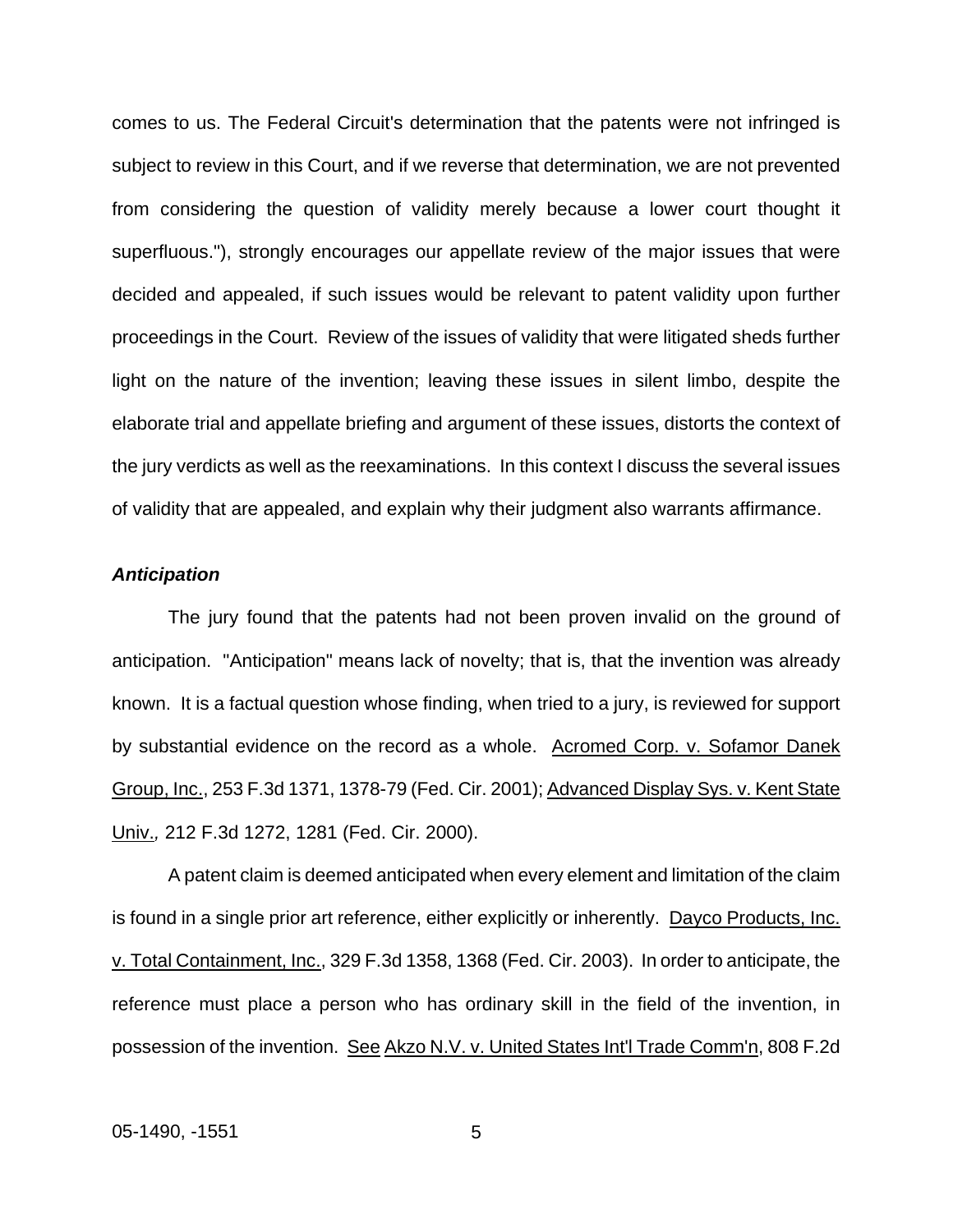1471, 1479 (Fed. Cir. 1986) ("anticipation requires that each and every element of the claimed invention be disclosed in a prior art reference. In addition, the prior art reference must be enabling, thus placing the allegedly disclosed matter in the possession of the public.")

The reference on which the defendants rely for anticipation is an article by Kenichi Koike entitled "Cryopreservation of Pluripotent and Committed Hemopoietic Progenitor Cells from Human Bone Marrow and Cord Blood," 25 Acta Paediatrica Japonica 275 (1983). Koike describes the preservation, by freezing in liquid nitrogen, of pluripotent and progenitor cells of bone marrow and umbilical cord blood, and shows that these cells retain much of their progenitor activity upon thawing. Koike does not mention stem cells, and states that "hematopoietic progenitor cells, especially pluripotent progenitor cells are the most important to repopulate the bone marrow." Id. at 276. Koike concludes with the suggestion that fetal cells or organs may be a source of progenitor cells for marrow transplantation, in the following statement:

[T]he results that cord blood cells contain many pluripotent and nearby progenitor cells comparable to marrow cells, indicate that fetal hematopoietic cells or organs may be useful as one of the sources of hematopoietic progenitor cells for marrow transplantation.

Koike at 281.

The defendants argued at trial, and repeat on this appeal, that even if stem cells were not known or shown by Koike to be present in umbilical cord blood, the claims are "inherently" anticipated by Koike because stem cells were present even if unknown. PharmaStem responded that inherent anticipation is avoided by lack of recognition, by lack of enablement, and by the limitations in the claims, including for the '681 claims the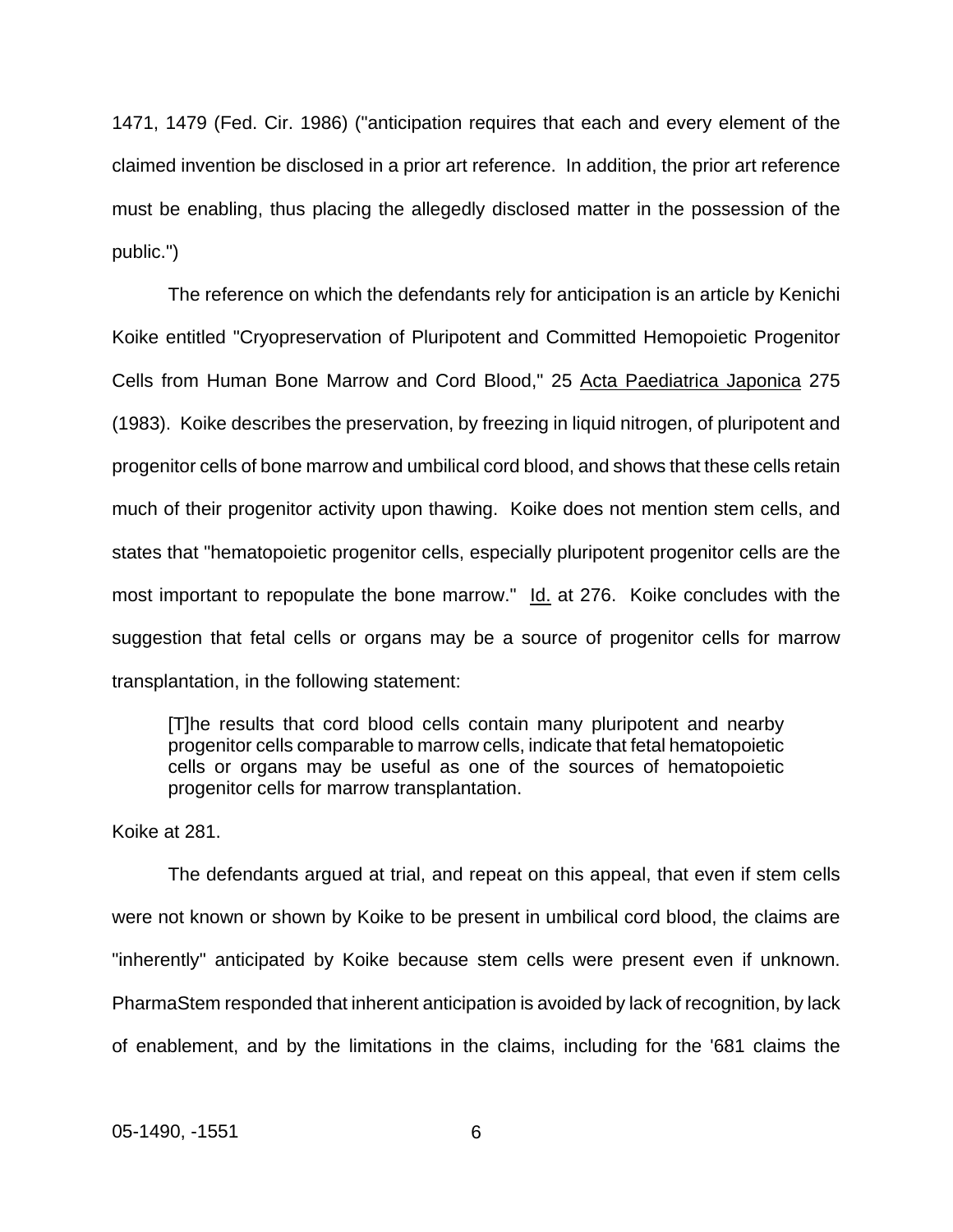limitations to therapeutic compositions and the requirements that the cryopreserved cord blood units contain sufficient stem cells to reconstitute an adult. These aspects were extensively probed at the trial, and witnesses explained the various claim limitations and the prior art.

The district court, on post-trial motions, held that the jury verdict that the claims are not anticipated was supported by substantial evidence. The court referred to testimony of the expert witnesses for both sides, who agreed that Koike did not show hematopoietic reconstitution using cord blood, and that Koike did not enable transplantation. The defendant's expert witness testified (on cross-examination) that Koike's small samples could not contain a therapeutic amount of stem cells, and that the Koike article does not reflect knowledge of stem cells or indicate their presence to persons of skill in the field or show how to achieve transplantation of cord blood cells. As explained in In re Donohue, 766 F.2d 531, 533 (Fed. Cir. 1985), possession of the invention adequate to show anticipation requires that a person of ordinary skill in the field of the invention would discern every element of the invention in the allegedly anticipating reference, and know how to carry it out based on the state of knowledge at the time of the reference. See, e.g., Elan Pharms., Inc. v. Mayo Found., 346 F.3d 1051, 1054 (Fed. Cir. 2003) (a claim "cannot be anticipated by a prior art reference if the allegedly anticipatory disclosures cited as prior art are not enabled"). There was substantial evidence that Koike did not establish that there were stem cells in umbilical cord blood nor teach a therapeutic composition for use in hematopoietic reconstitution of a human adult.

The '681 patent describes the prior art in detail, including the following with respect to stem cells in human umbilical cord blood: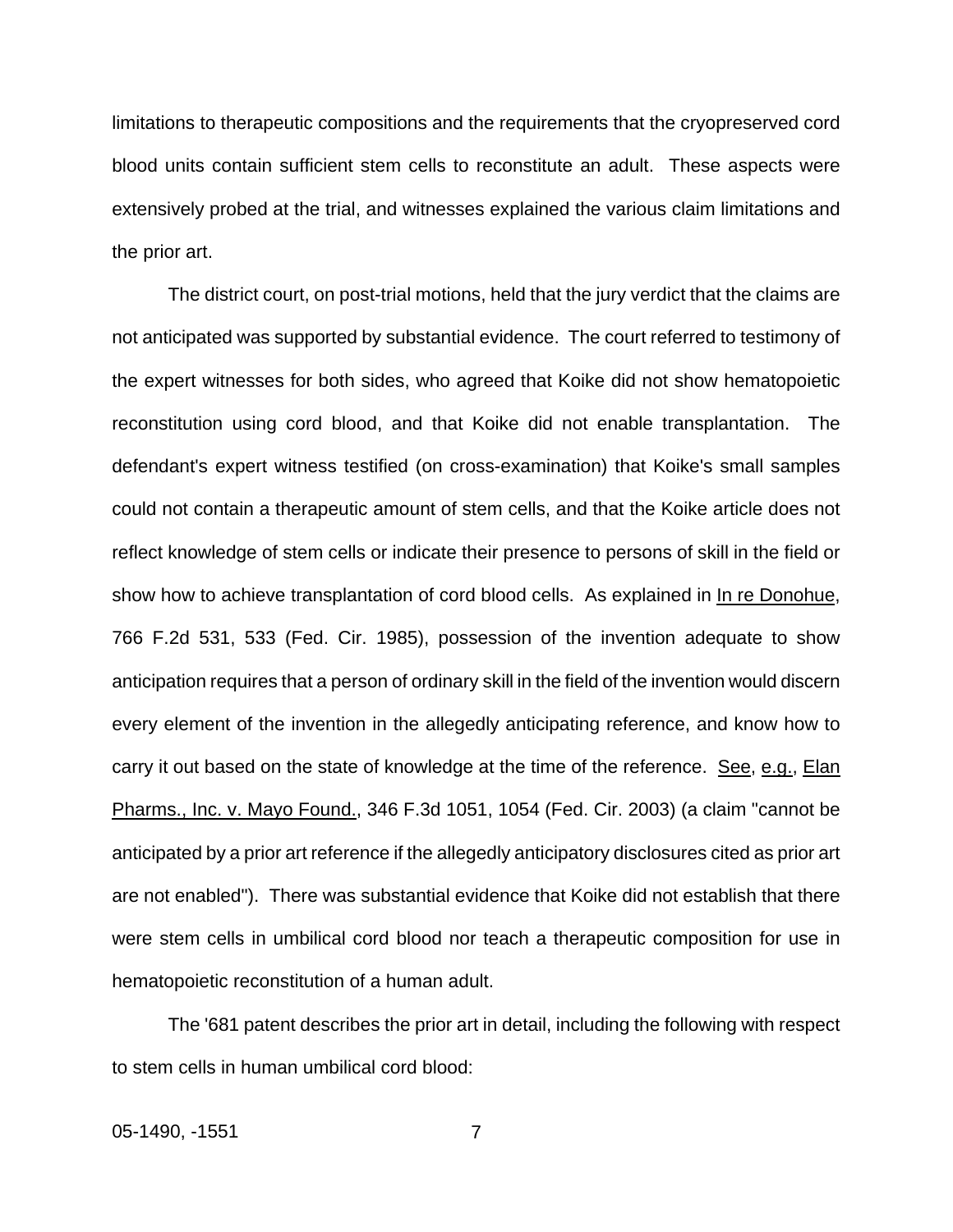A human hematopoietic colony-forming cell with the ability to generate progenitors for secondary colonies has been identified in human umbilical cord blood (Nakahata, T. and Ogawa, M., 1982, J. Clin. Invest. 70:1324-1328). In addition, hematopoietic stem cells have been demonstrated in human umbilical cord blood, by colony formation, to occur at a much higher level than that found in the adult (Prindull, G., et al., 1978, Acta Paediatr. Scand. 67:413-416; Knudtzon, S., 1974, Blood 43(3):357-361).

'681 patent, col. 4, lines 15-24. The '681 patent explains that the differences between stem and progenitor cells are operational and depend on functional rather than on morphological criteria. Col. 3, lines 4-39. In functional assays, stem cells can be identified by spleen colony forming units (CFU-S), whereas multipotent progenitor cells can be identified through colony-forming unit-granulocyte, erythrocyte, monocyte/macrophage, megakaryocyte (CFU-GEMM) relatively differentiated progenitor cells through colony-forming unit-granulocyte, macrophage (CFU-GM) and burst-forming unit-erythroid (BFU-E). Id. at col. 26, lines 1-16. Koike, in determining the viability of the cryopreserved fetal bone marrow and cord blood, employed CFU-GM and BFU-E assays to measure progenitor cells, not stem cells.

 The patent examiner concluded, and witnesses at trial testified, that the Koike reference is directed to progenitor cells, not stem cells. The reexamination record was in evidence, wherein the examiner stated:

The remaining references that recited umbilical cord blood, specifically the Koike and Vidal references, recited the cryopreservation of a Ficoll-Hypaque fraction of umbilical cord blood and did not provide any evidence that viable human neonatal or fetal hematopoietic stem cells were present in the thawed samples.

Notice of Intent to Issue Reexamination Certificate at 4 (Jan. 11, 2000). The examiner observed that Koike did not mention stem cells and did not show or enable transplantation to an adult, and that although Koike postulated that cord blood may be a source of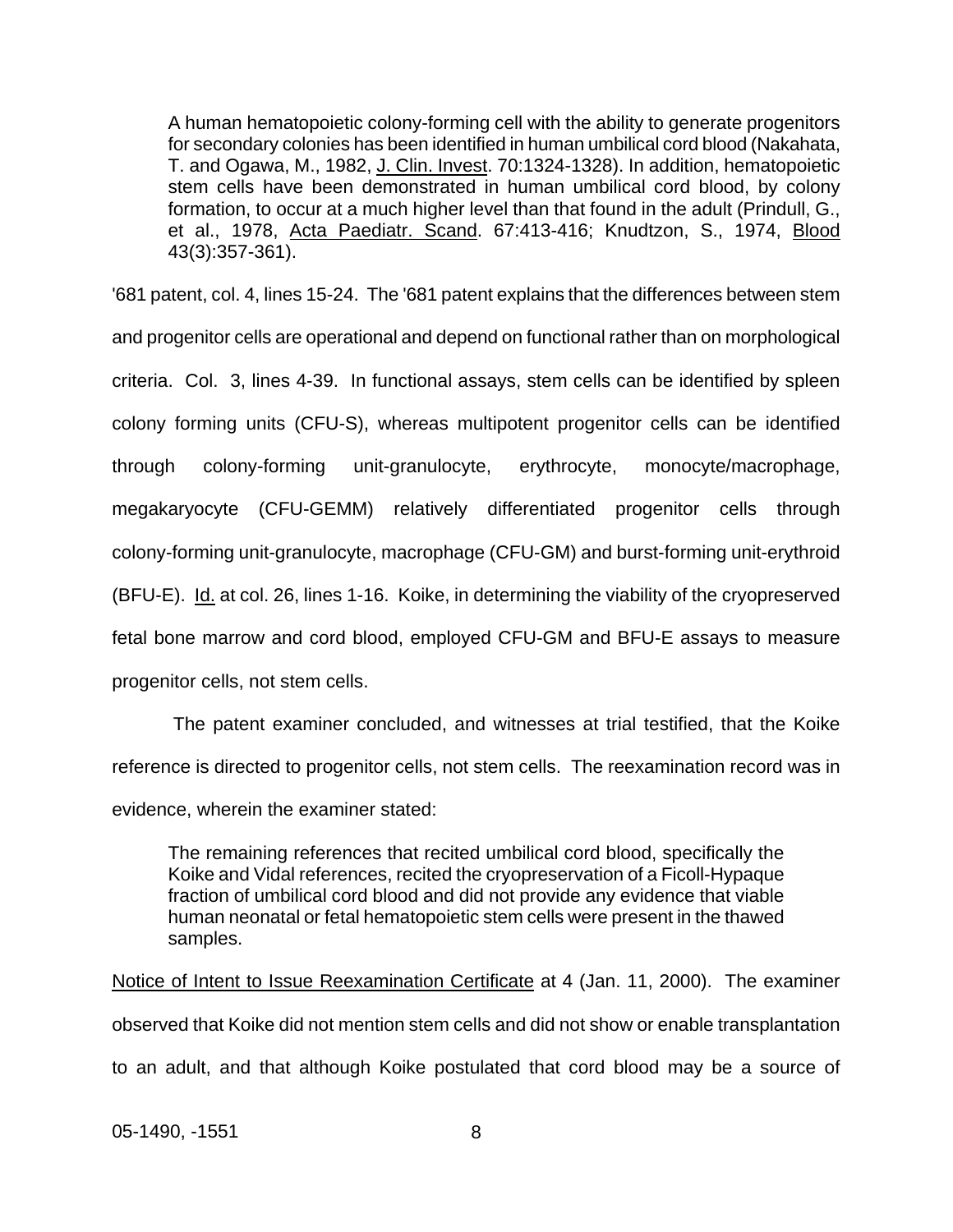hematopoietic progenitor cells, Koike did not show how or if such use could be achieved.

The examiner's reasons for allowance included the following:

. . . Since hematopoietic stem cells engage in both replication and differentiation, the presence of progenitors (differentiated stem cells) is not predictive of the presence of stem cells. All of the prior art references which taught the cryopreservation of a Ficoli-Hypaque fraction of umbilical cord blood assayed for the presence of progenitor cells and merely theorized on the presence of stem cells. None of the prior art references demonstrated the presence of stem cells in the umbilical cord blood.

Id. When the reference relied on at trial was before the patent examiner, a reasonable jury may give weight to the examiner's view of the reference when deciding whether invalidity has been proved by clear and convincing evidence. See Hewlett-Packard Co. v. Bausch & Lomb Inc., 909 F.2d 1464, 1467 (Fed. Cir. 1990) (referring to the particularly heavy burden in establishing invalidity on the same prior art that was examined in the PTO).

The defendants argue that it is irrelevant whether Koike described or recognized the presence of stem cells in cord blood, because they were inherently there. However, as discussed in Turbo Care Div. Of Demag Delaval Turbomachinery Corp. v. General Electric Co., 264 F.3d 1111, 1119 (Fed. Cir. 2001), "[i]n order for a disclosure to be inherent,'the missing descriptive matter must necessarily be present in the [original] applicant's specification such that one skilled in the art could recognize such a disclosure," (quoting Tronzo v. Biomet, Inc., 156 F.3d 1154, 1159 (Fed. Cir. 1998)). As the district court pointed out and as the expert witnesses testified, Koike does not show the claim limitations to therapeutic compositions or that the cryopreserved blood units must be from a single human or that stem cells must be present in an amount sufficient for hematopoietic reconstitution of a human adult, or suggest how to conduct a successful transplantation. Witnesses testified that persons in this field of science did not have the knowledge to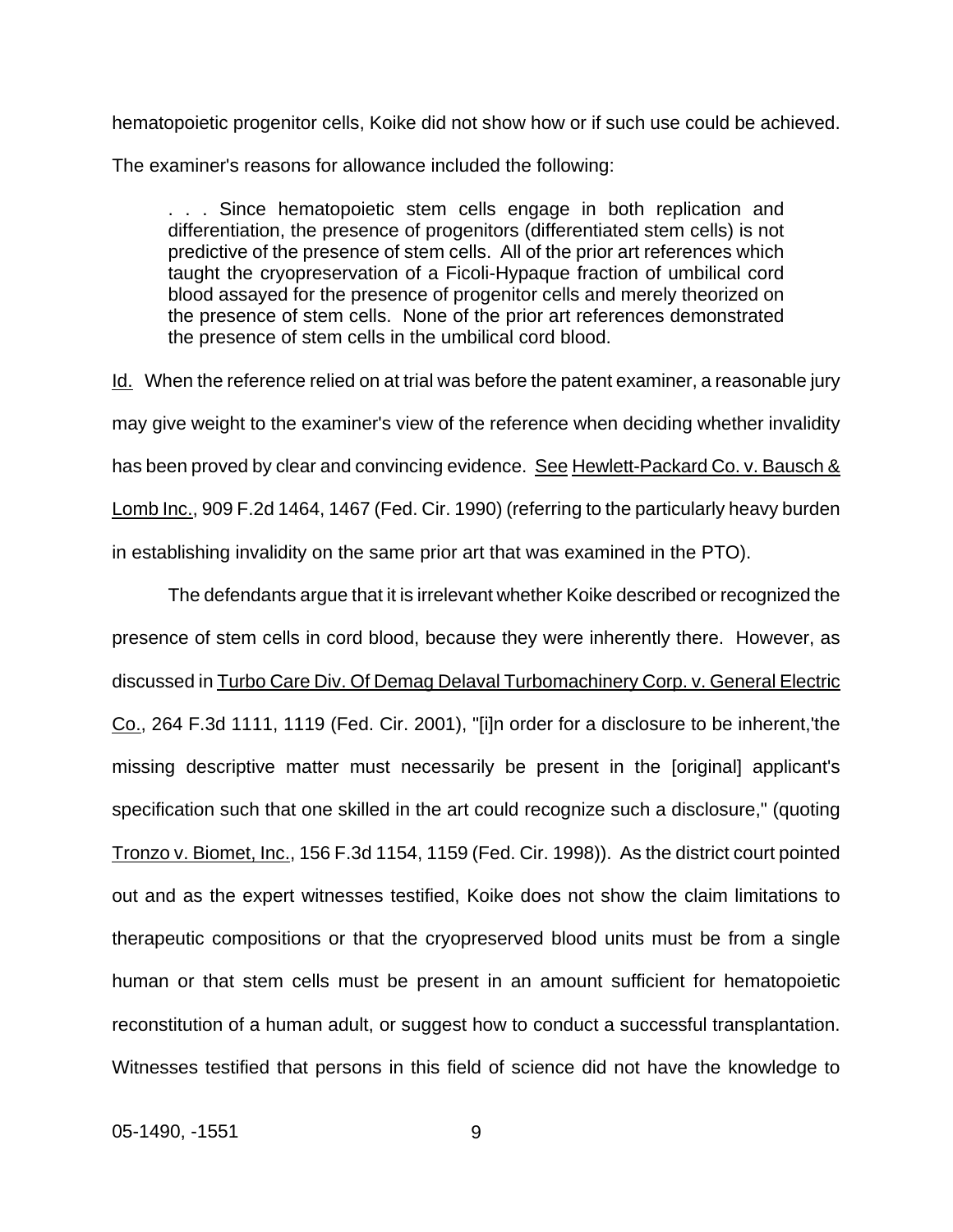routinely fill these omissions, and reinforce the examiner's statement that "the presence of progenitors (differentiated stem cells) is not predictive of the presence of stem cells." See Reexamination Notice of Intent, supra; see also Elan Pharmaceuticals, 346 F.3d at 1057 (discussing the need for evidence on the question of whether the reference placed a person of ordinary skill in possession of the invention as claimed); Rosco, Inc. v. Mirror Lite Co., 304 F.3d 1373, 1380 (Fed. Cir. 2002) ("Under the doctrine of inherency, if an element is not expressly disclosed in a prior art reference, the reference will still be deemed to anticipate a subsequent claim if the missing element 'is necessarily present in the thing described in the reference, and that it would be so recognized by persons of ordinary skill.'") Particularly when the science or technology is new or complex, a bare suggestion or hope that requires significant experimentation for implementation or verification is not an invalidating "anticipation" of that which is ultimately achieved.

 These aspects were explored at the trial, with witnesses for both sides agreeing that it was not known, at the time of the Koike reference, how to use cord blood for marrow transplantation and human reconstitution. The district court concluded that a reasonable jury could have found that no single reference described all of the '681 patent claim limitations, explicitly or inherently. The panel should review this issue in the interest of finality, and rule that the verdict that anticipation of the '681 claimed invention had not been established was supported by substantial evidence, and was properly sustained by the district court.

The '553 claims are directed to method steps, including the step of introducing the stem cells into a human host. The district court summarized the evidence as follows: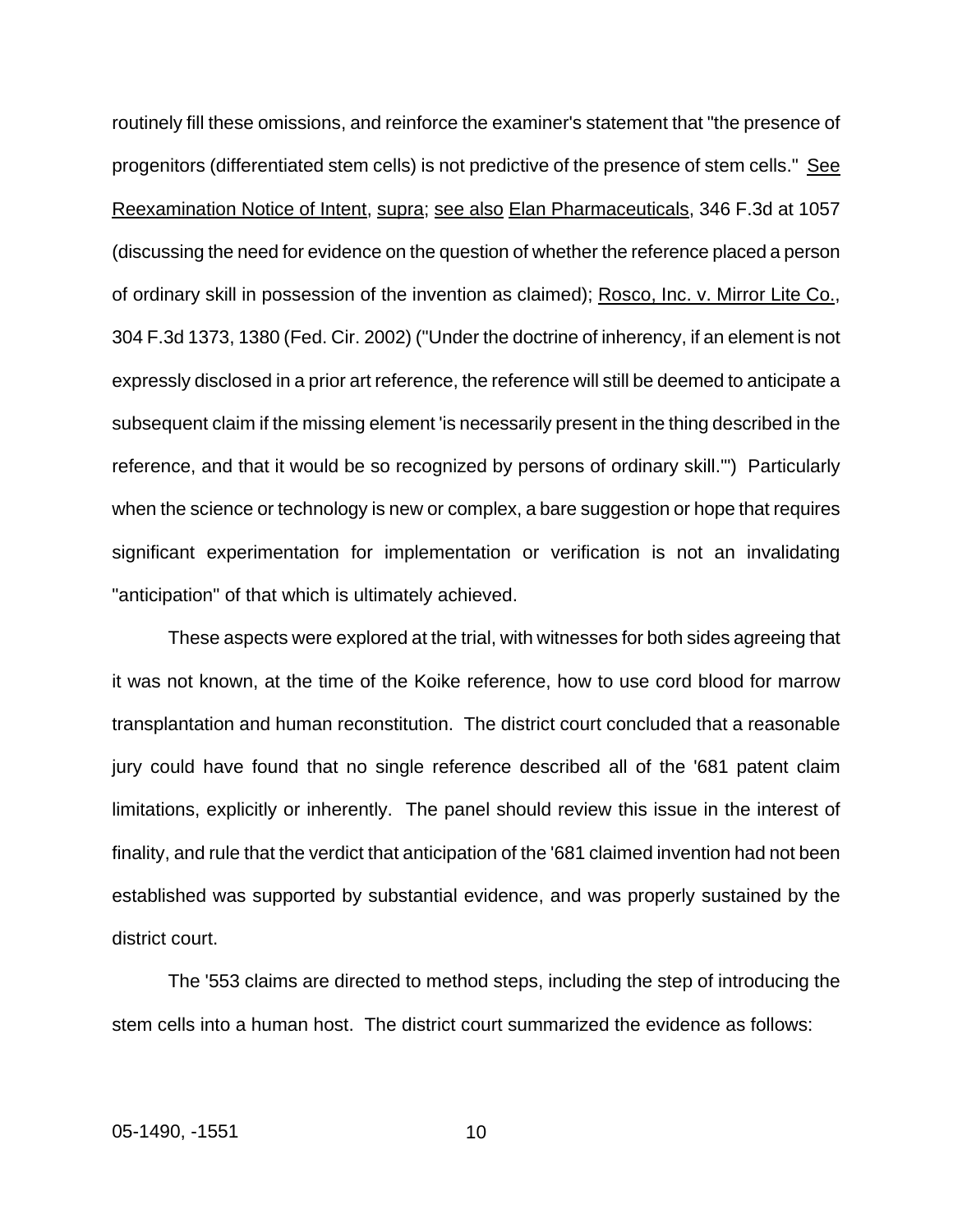It is undisputed that Koike did not introduce cord blood into a human, which is a necessary limitation of the '553 Patent. The defendants claim that Koike's suggestion that introducing the stem cells into a human host should be done is a sufficiently enabling disclosure to warrant a finding of anticipation. Even so, the record contains substantial evidence from which a jury could find that a person of ordinary skill in the art would not have been so enabled.

### PharmaStem, 2004 WL 2898061 at \*4.

The defendants argue that Koike is as enabling as the patents in suit -- an argument that could well have been rejected by the jury, for the '681 patent describes extensive animal transplantation experiments and shows surrogate assays of over one hundred cord blood units, and the '553 patent includes details of the transplantation of cryopreserved fetal cord stem cells to reconstitute the blood of a five-year-old child who was suffering from Fanconi's Anemia; in contrast with the absence of any such information in the Koike reference. The district court held that there was substantial evidence whereby a reasonable jury could have found that the Koike reference did not anticipate the '553 claims. I agree. The panel should review and resolve this issue, which was fully appealed, in the interest of finality.

## *Indefiniteness*

A similar obligation applies to the cross-appeal of validity on the ground of indefiniteness. The matter was fully presented on the appeal to this court, and warrants resolution.

The defendants challenged both patents under 35 U.S.C. §112, arguing that the claims are indefinite because, at the time the patent applications were filed, stem cells in umbilical cord and placental blood could not be identified and the stem cell content could not be measured. The defendants' position is that measurement of stem cell content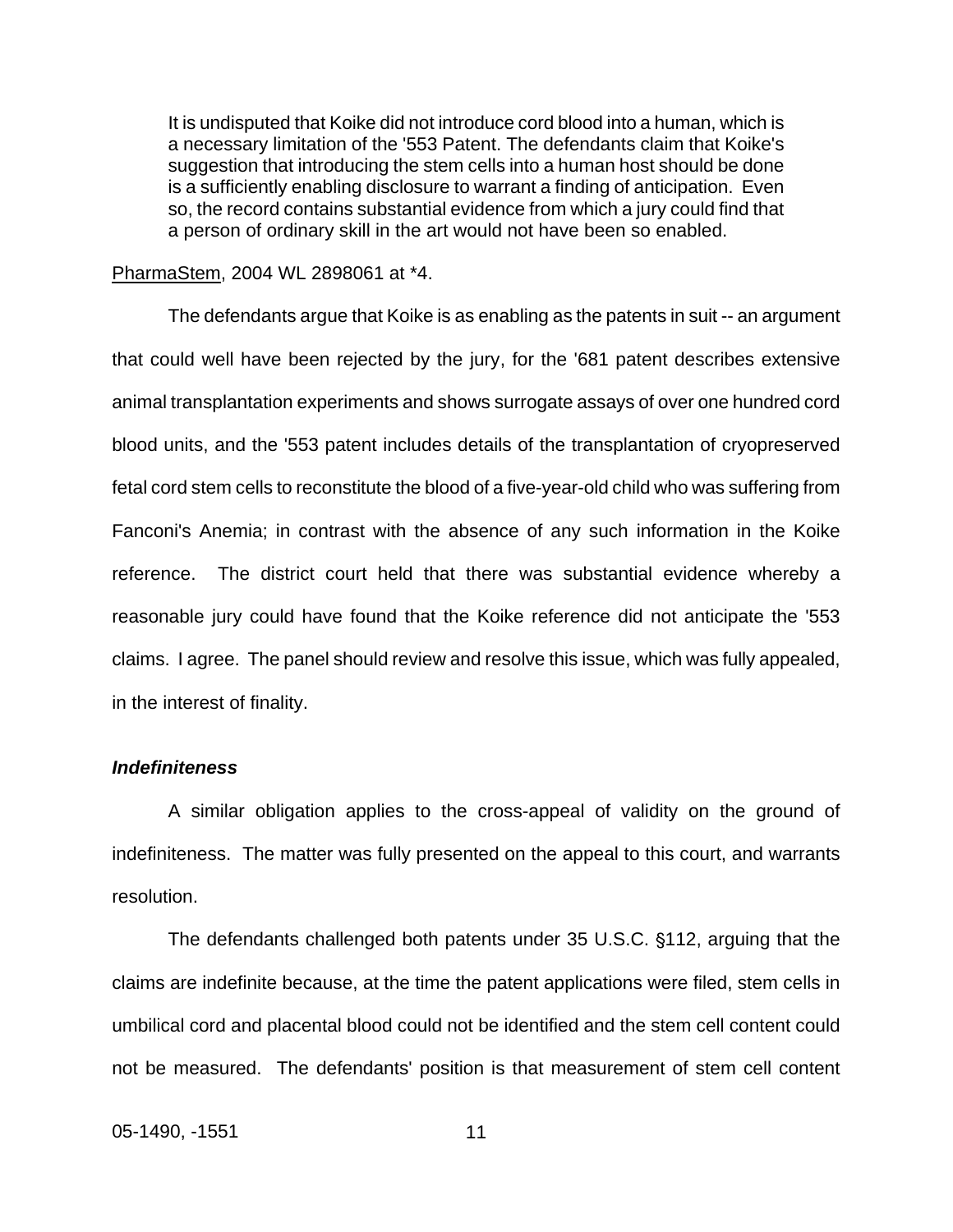required actually transplanting the blood into a host and observing its effect, and that since the '681 composition claims require stem cells "in an amount sufficient to effect hematopoietic reconstitution of a human adult," the defendants could not know if they were infringing the claims. PharmaStem's position is that surrogate animal tests, as shown in its patents, adequately measure stem cell content. PharmaStem points out that the defendants all test the cord blood before placing it in storage and when releasing it for transplant. The jury found that the claims were not invalid on this ground, answering Question No. 10:

#### Question No. 10

Have the Defendants proven by clear and convincing evidence that the '681 patent is indefinite in that on November 12, 1987, a person of ordinary skill in the art would not have been able to determine from the patent what the claimed invention covers?  $YES$  NO  $X$ 

Witnesses explained at the trial that the '681 specification describes the conduct of surrogate assays and their use to test for stem cells, and correlates the surrogate assays with therapeutic stem cell effect. Reviewing the evidence, the district court referred to the expert testimony of Dr. Malcolm Moore, a cell biologist, that the patents provide "ample information to determine the amount of cord blood needed for transplant in adults and children, and that the scientific community has in fact performed numerous transplants into adults. Moore Tr. at 340-348." PharmaStem, 2004 WL 2898061 at \*5.

Section 112 requires that the claims point out "the subject matter which the applicant regards as his invention," implementing the purpose of claims to identify what has been invented and found patentable, so that "one skilled in the art would understand the bounds of the claim when read in light of the specification." Miles Laboratories, Inc. v. Shandon,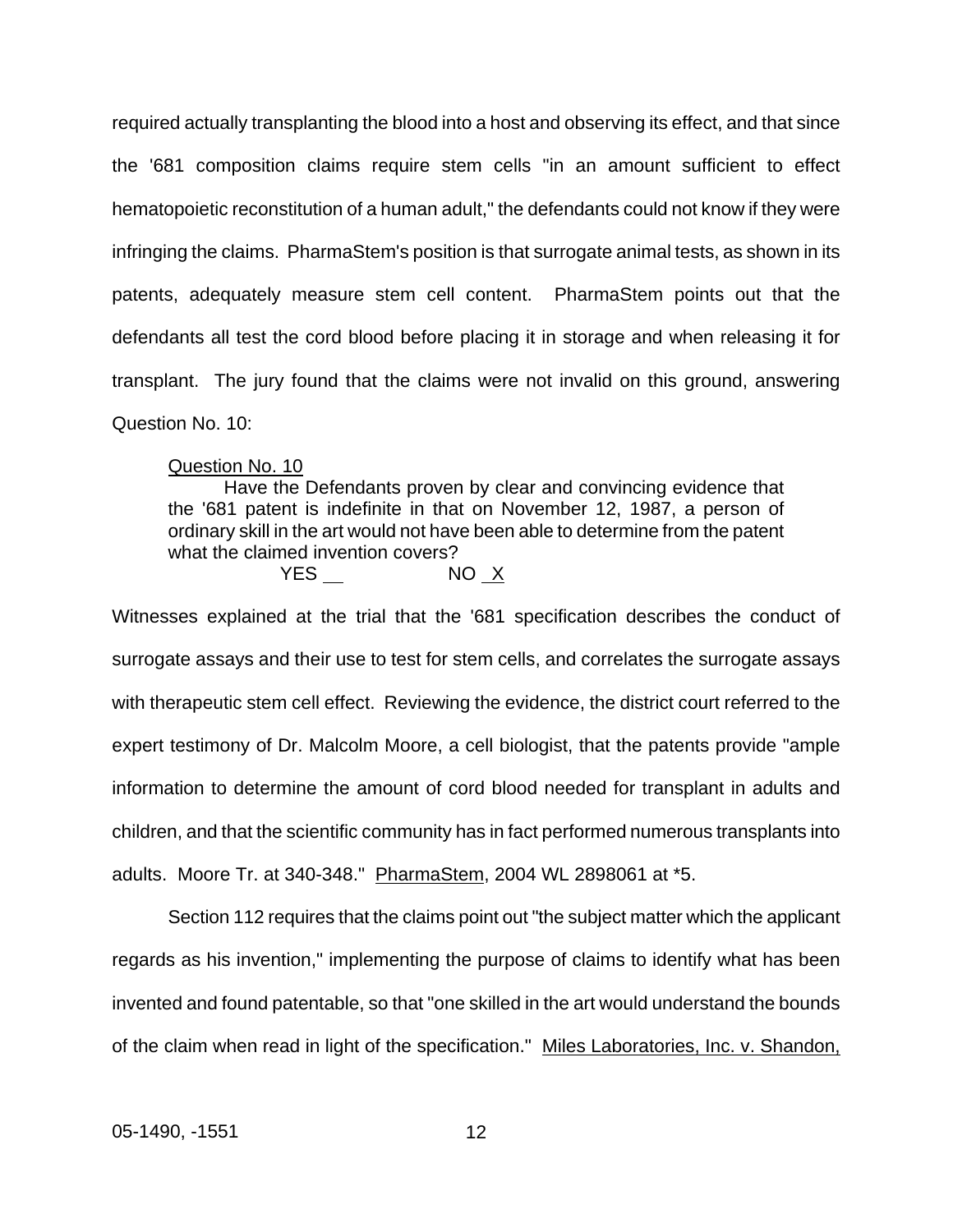Inc., 997 F.2d 870, 875 (Fed. Cir. 1993) ("If the claims read in light of the specification reasonably apprise those skilled in the art of the scope of the invention, §112 demands no more.")

The courts have recognized, particularly in fields of new and evolving knowledge, that the claims can be no more precise than the knowledge in the field permits. See Hybritech Inc. v. Monoclonal Antibodies, Inc., 802 F.2d 1367, 1385 (Fed. Cir. 1986) ("'if the claims, read in light of the specification, reasonably apprise those skilled in the art both of the utilization and scope of the invention, and if the language is as precise as the subject matter permits, the courts can demand no more'") (quoting Shatterproof Glass Corp. v. Libbey-Owens Ford Co*.,* 758 F.2d 613, 624 (Fed. Cir. 1985)). See also, e.g., Marley Mouldings, Ltd. v. Mikron Indus., 417 F.3d 1356, 1361 (Fed. Cir. 2005) (when a claim "is not insolubly ambiguous, it is not invalid for indefiniteness"); Exxon Research & Eng'g Co. v. United States, 265 F.3d 1371, 1375 (Fed. Cir. 2001) ("if the meaning of the claim is discernible, even though the task may be formidable and the conclusion may be one over which reasonable persons will disagree, we have held the claim sufficiently clear to avoid invalidity on indefiniteness grounds"). The defendants argue that even if this criterion is met, it is inadequate to satisfy \$112 in this case because the defendants had no way of being certain whether any unit of cord blood infringed the claims. The defendants argue that even if the science later evolved so that stem cell content could be directly measured, such information did not exist when the '681 application was filed.

To patent an invention when the science or technology to which it is directed is incompletely developed or understood, requires that it be described and claimed in terms adequate to communicate, to persons experienced in the field of the invention, what has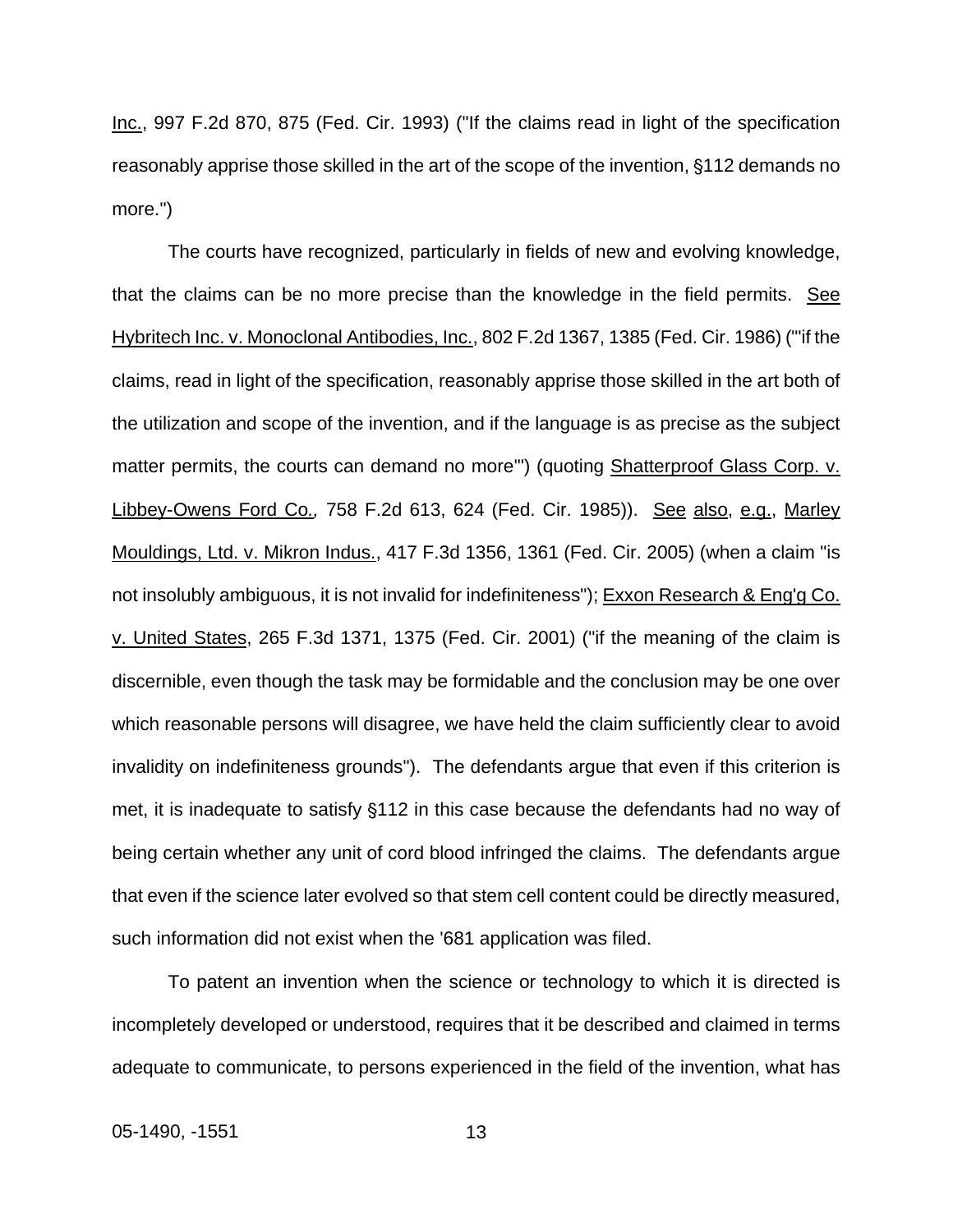been discovered. The '681 patent states that "any of numerous assays for hematopoietic

stem or progenitor cells may be used." Col. 25, lines 49-50. For example:

[A]n item cell assay for CFU-S (colony forming unit-spleen) can be done. In this assay, cells considered to be multipotential stem cells with self-renewal capacity can be measured by counting the number of colonies (nodules) on the spleen(s) of lethally-irradiated mice that have been inoculated with a composition containing the cells.

Col. 26, lines 1-7. The CFU-S assay is done essentially the same way as progenitor cell assays such as BFU-E/CFU-GEMM and CFU-GM assays. Col. 48, lines 42-43. The

specification states:

A survey of published reports indicates that the number of CFU-GM infused for autologous bone marrow reconstitution in human patients, can be relied on as an indicator of the potential for successful hematopoietic reconstitution (Spitzer, G., et al., 1980, Blood 55(2): 317-323; Douay et al., 1986, Exp. Hematol. 14:358-365). By standardizing published data by patient weight, and assuming a patient weight of 150 pounds (67.5 kilograms), the calculated number of CFU-GM needed for successful hematopoietic reconstitution using autologous bone marrow cells ranges from 2-425 $\times$ 10<sup>4</sup>, with faster recovery noted using greater than 10x10<sup>4</sup> CFU-GM.

Col. 50, line 64 to col. 51, line 8. The expert testimony at trial explained this and other

descriptive text, whereby a reasonable jury could have concluded that the assays described

in the patent serve to ascertain whether sufficient amounts of stem cells are present in the

preserved cord blood to reconstitute the host.

It was not disputed that the information in the specification is as definite as the state of scientific knowledge at the time of filing. It has been recognized that the "existence of an inescapable area of uncertainty is not sufficient justification for denying to the patentee the fruits of his invention." Ga. Pac. Corp. v. U.S. Plywood Corp., 258 F.2d 124, 136 (2d Cir. 1958) ("the policy of the patent statute contemplates granting protection to valid inventions, and this policy would be defeated if protection were to be accorded only to those patents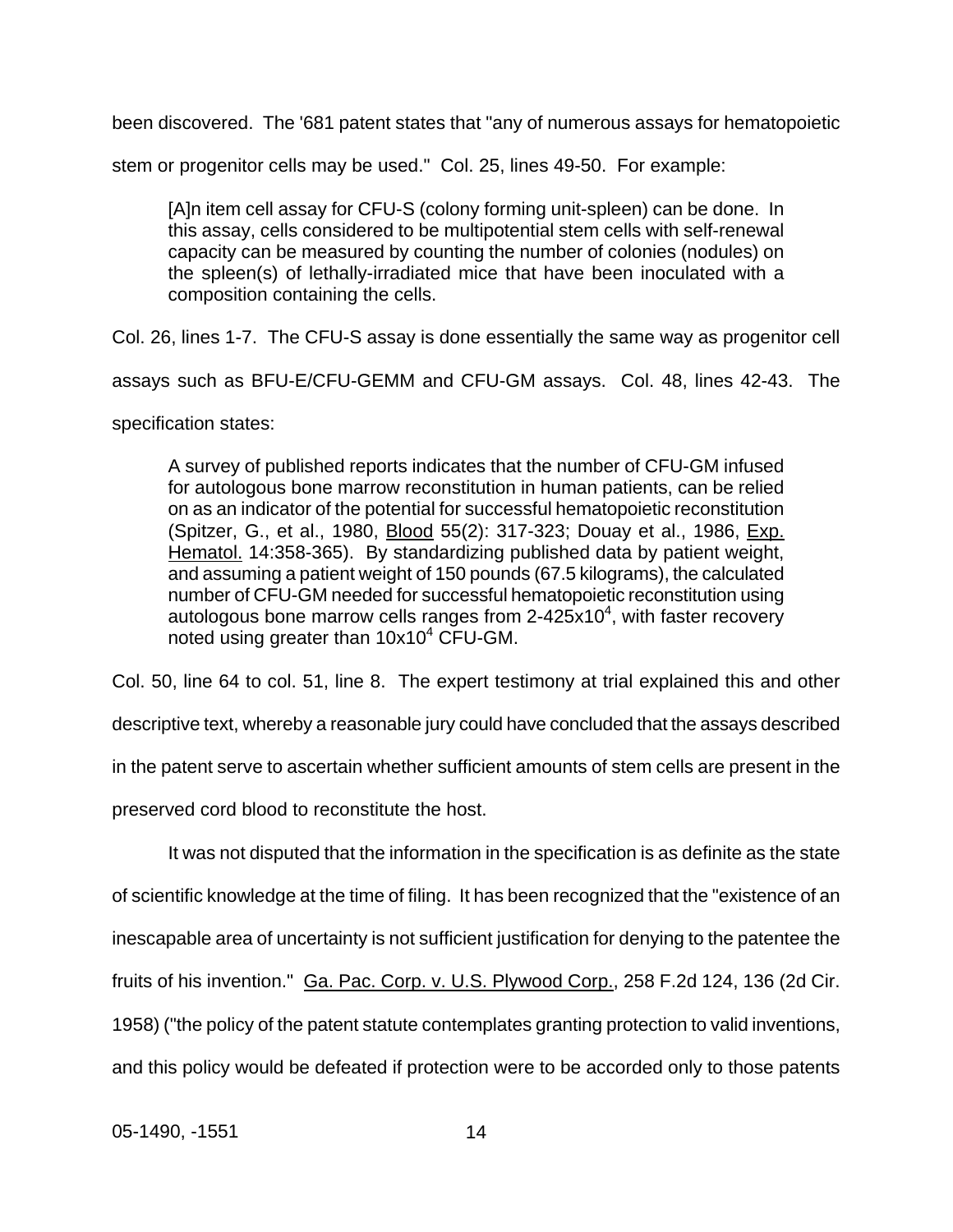which were capable of precise definition. The judicial function requires a balancing of these competing considerations in the individual case.") The district court fulfilled this judicial function, stating, in denying the defendants' motion for JMOL, that: "Given that there is no determinate or determinable minimum amount of cord blood for therapeutic usefulness in humans, the record supports that the '681 claim language is as precise as the subject matter permits." PharmaStem, 2004 WL 2898061 at \*5 (citing Hybritech, supra). As the district court ruled, there was substantial evidence whereby the jury could have found that the claims of the '681 and '553 patents would be understood by persons in the field of the invention. The verdict that the claims are not invalid for indefiniteness should be sustained, and should be reviewed, not left dangling on appeal.

### *Obviousness*

The ultimate solution of a previously intractable problem can indeed appear to become apparent in hindsight after the final successful step is taken. Yet that final step in this case was not taken by those who came before, and was clearly not "obvious" to contemporaries, who acclaimed the achievement. Even the defendants' expert witness acknowledged that before the work of these inventors "stem cells could not be conclusively proved to be present in cord blood." Maj. op. at 42. Nonetheless this court rejects the testimony and admissions of the defendants, and uses present knowledge of the inventors' success to find that it was obvious all along.

When trial is to a jury, the court instructs the jury as to the applicable law, and the jury applies the law to the facts as it finds them. Appellate review is on the standard of determining whether there was substantial evidence to support the jury's express or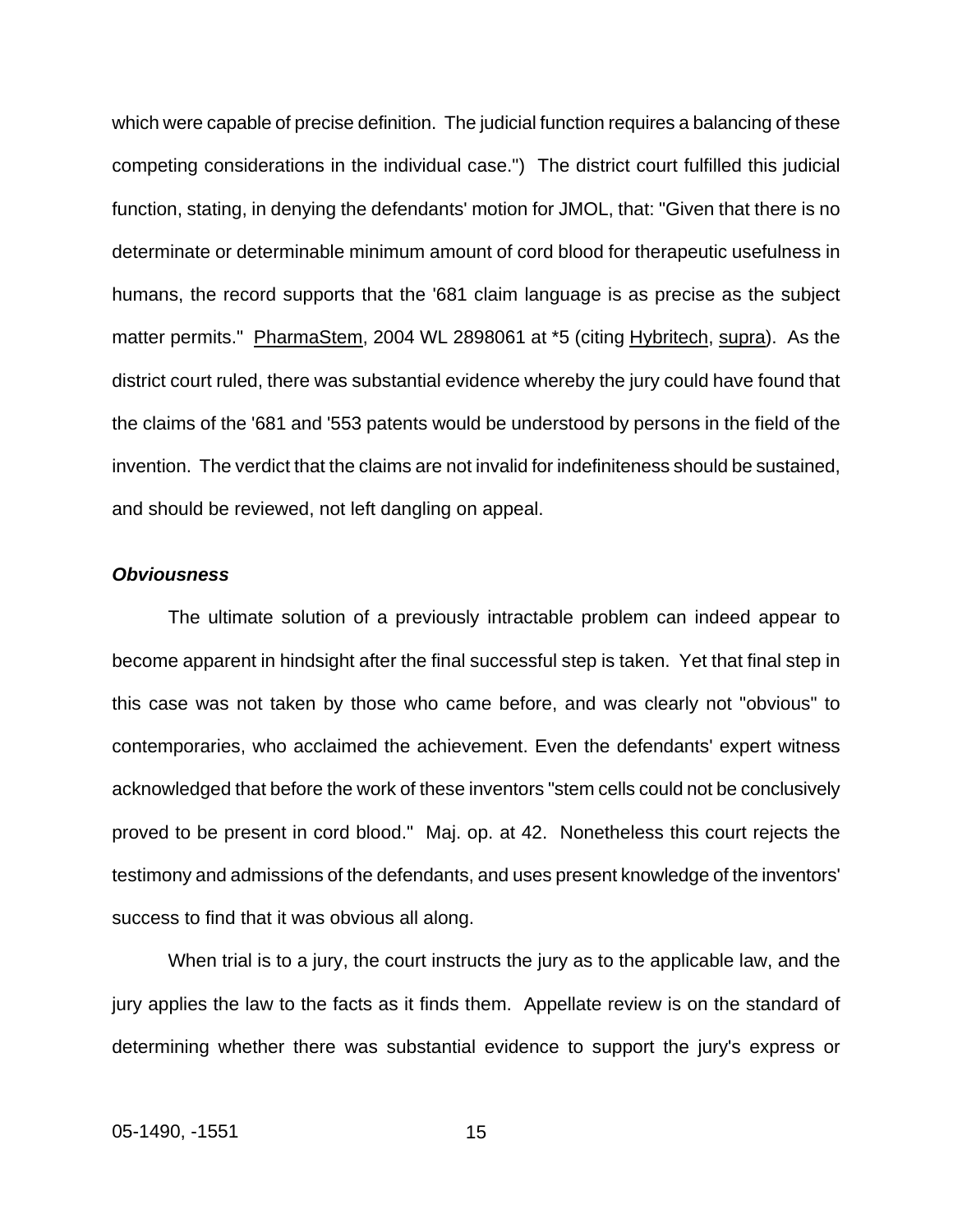presumed factual findings, and whether the jury applied the correct law to those findings. See C.R. Bard, Inc. v. M3 Systems, Inc., 157 F.3d 1340, 1351-52 (Fed. Cir. 1998) ("We review a jury verdict of obviousness to determine whether substantial evidence supports the factual findings predicate to the legal conclusion of obviousness and whether such findings can support the verdict, with appropriate consideration of the presumption of validity and the requirement that obviousness be proved by clear and convincing evidence; factual inferences are drawn and credibility determinations are accepted in favor of the verdict winner.") The question is whether the jury's verdict is sustainable on the evidence presented, not whether we could have or would have gone the other way on the evidence presented.

The jury answered "NO" to the question whether the '681 and '553 claimed inventions "would have been obvious to a person of ordinary skill in the field of the invention." Responding to the defendants' challenge to the verdict, PharmaStem points to the evidence of the extensive research in this field of science -- much of which is set forth in the patent specifications -- and to the specific claim limitations. The broadest composition claim (the '681 patent) is as follows:

1. A cryopreserved therapeutic composition comprising:

viable human neonatal or fetal hematopoietic stem cells derived from the umbilical cord blood or placental blood of a single human collected at the birth of said human,

in which said cells are present in an amount sufficient to effect hematopoietic reconstitution of a human adult;

and an amount of cryopreservative sufficient for cryopreservation of said cells.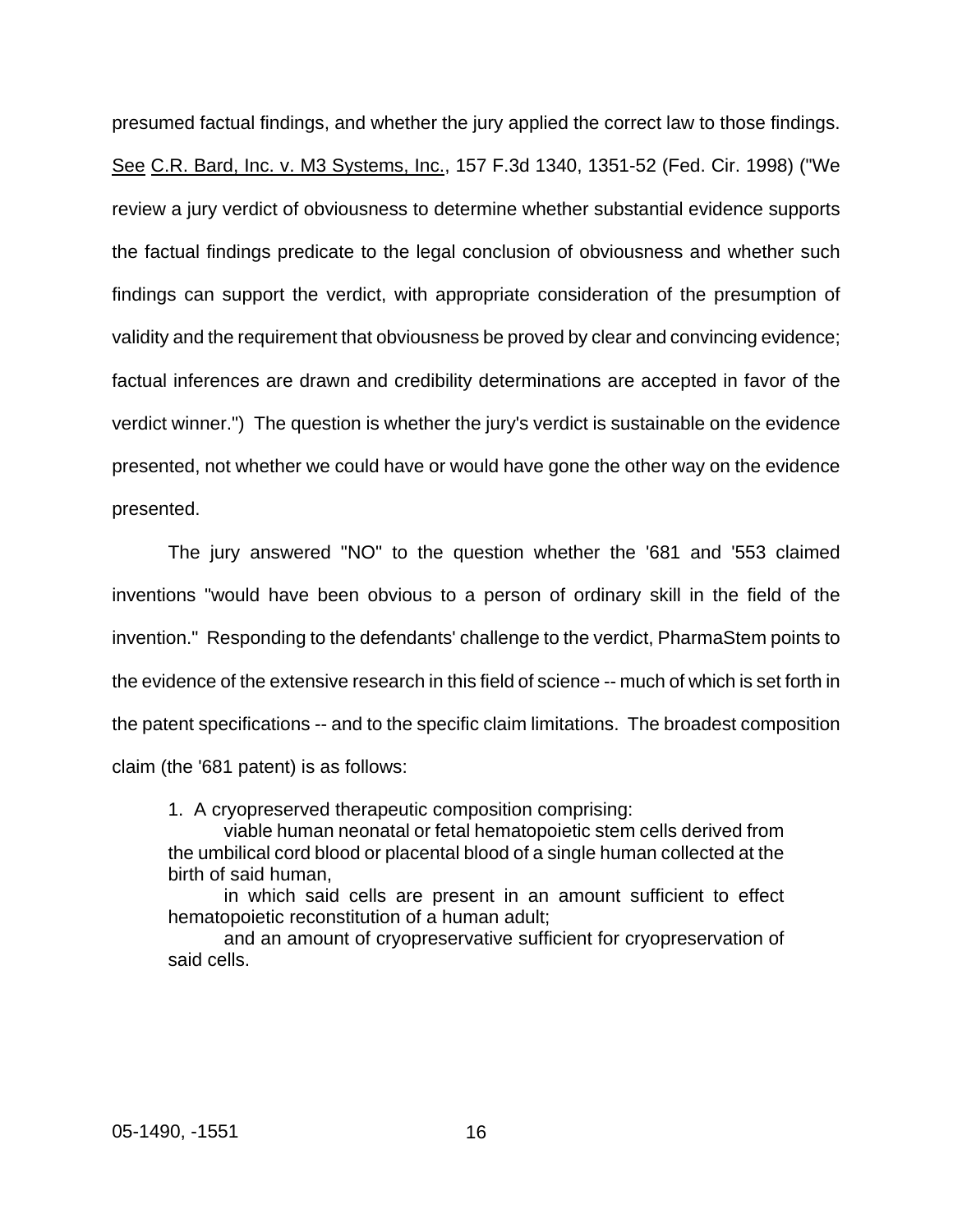This claim was the subject of two reexaminations, one preceding this litigation, the second

completed during the past year. For the first reexamination, the examiner's reasons for

allowance included the following:

The claims as amended now avoid the prior art for the following reasons. First, it was noted that the only piece of prior art which taught a composition which could have combined an amount of viable human neonatal or fetal hematopoietic stem cells sufficient to effect hematopoietic reconstitution of a human adult was the reference of Ende. The Ende reference, published in 1972, recited the treatment of an individual undergoing treatment for leukemia who received a series of cord blood infusions from multiple donors and showed a transient change in red blood cell phenotype. Even though the authors of the Ende article describe the procedure as "transplantation," it is clear that such treatment did not result in hematopoietic reconstitution. Further, since no HLA typing was performed, and multiple infusions were performed, one of ordinary skill in the art would have taken the disclosure of Ende to be equivalent to blood transfusions and would have had no expectation that the hematopoietic reconstitution of a human adult could have been performed. As a transfusion composition, one of ordinary skill would have had no motivation to cryopreserve the cord blood, since whole blood for transfusion is not frozen, but stored st 4" C and Ende further points out that any hospital with a maternity ward would provide sufficient aliquots of fresh cord blood.

Notice of Intent to Issue Reexamination Certificate at 3-4 (Jan. 11, 2000). The examiner

discussed the state of the science, the content of the prior art, the known sensitivity of fetal

liver and thymus stem cells to freezing, and the unpredictability of this field, and concluded:

This disclosure combined with the acknowledged sensitivity of hematopoietic stem cells from fetal liver and thymus to cryopreservation and the fact that DMSO is toxic to fetal liver progenitor cells at concentrations nontoxic to bone marrow cells provides an unpredictability in the art of cryopreservation of stem cells from different sources that renders the suggestions of the prior art references as to the therapeutic uses of umbilical cord blood (whether cryopreserved or not) as a course of hematopoietic stem cells a situation of "obvious to try," which fails to provide a prima facie finding of obviousness . .

. .

Id. at 4.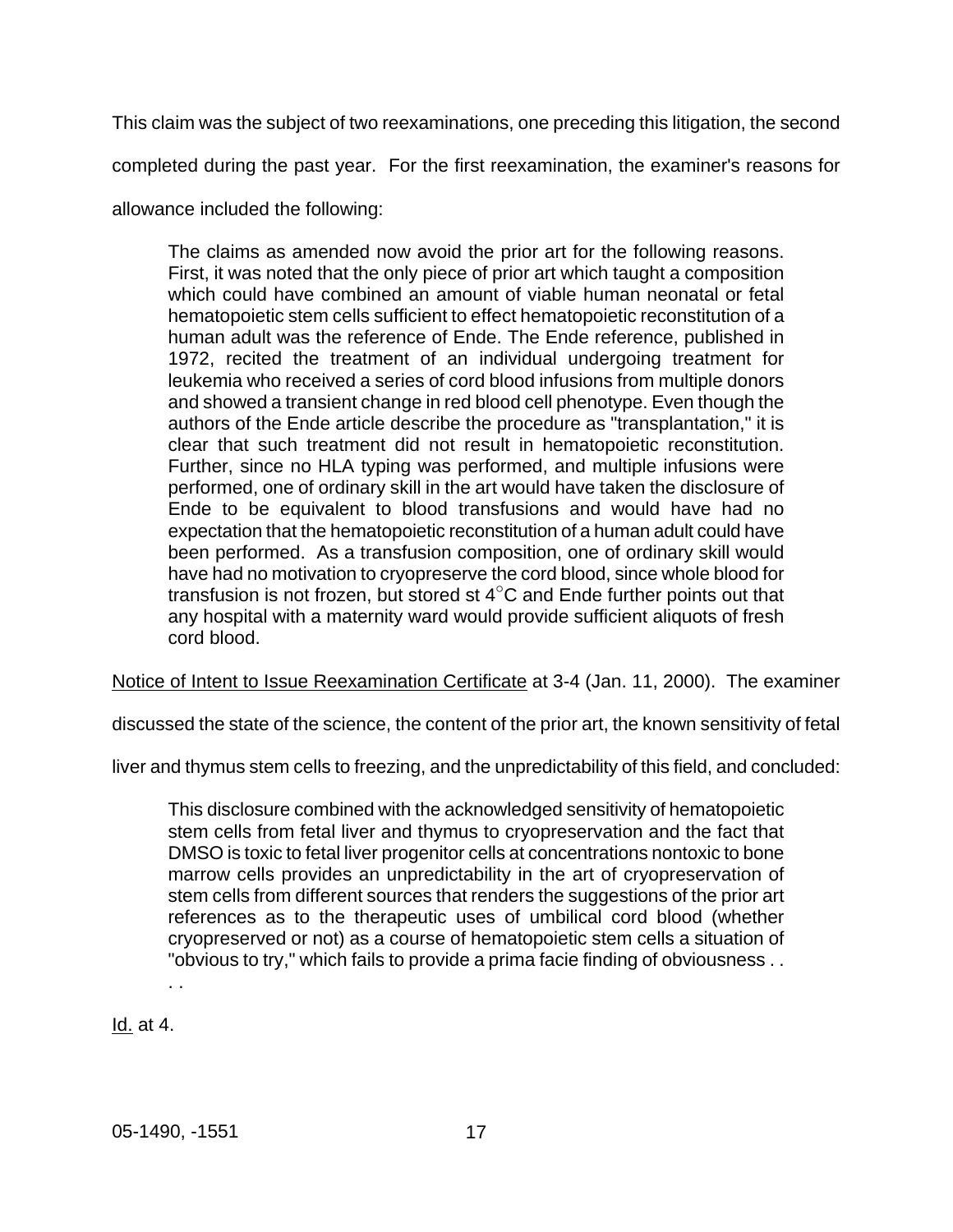For the second reexamination, the examiner discussed additional arguments

involving the same references on which this court now relies to invalidate the patent:

At the time of the instant invention the use of cord blood for hematopoietic reconstitution had never been accomplished. Additionally, in vitro expansion of cord-blood stem cells prior to patient implantation had not been successfully employed, and indeed is not in use as of today as indicated by the Dr. Zander declaration. Accordingly, determination of a pharmaceutically efficacious and safe dosage that results in human adult hematopoietic reconstitution would necessarily require undue experimentation, thus precluding enablement. In this respect, it was patentee's in vitro progenitor assays taken in conjunction with in vitro mice testing showing hematopoietic reconstitution with a relatively small amount of neonatal blood, that provided the necessary teaching to enable the obtaining of effective hematopoietic reconstituting dosages in children (extrapolatable to adults) by utilizing cord blood volumes (50-100 ml) derived from a single adult. Thus, neither the Koike reference taken alone anticipates, nor a combination of references render obvious, the instantly claimed invention.

Reexamination -- Reasons for Patentability/Confirmation (Dec. 29, 2006). No error has

been shown in this analysis, which warrants deference in accordance with the strictures of the Administrative Procedure Act. See Dickinson v. Zurko, 527 U.S. at 164 ("A reviewing court reviews an agency's reasoning to determine whether it is "arbitrary" or "capricious," or, if bound up with a record-based factual conclusion, to determine whether it is supported by "substantial evidence."), citing **SEC v. Chenery Corp.**, 318 U.S. 80, 89-93 (1943).

The record contains testimony that scientists working in the field of hematopoietic reconstitution did not expect cord blood to be a successful transplant tissue or a useful source of hematopoietic stem cells. There was testimony that earlier efforts at using cord blood had encountered problems, and that there was skepticism and surprise at the inventors' achievement. The reaction of scientific peers after the achievement is relevant to whether the invention would indeed have been obvious at the time it was made. See Cardiac Pacemakers, Inc. v. St. Jude Medical, Inc., 381 F.3d 1371, 1376 (Fed. Cir. 2004)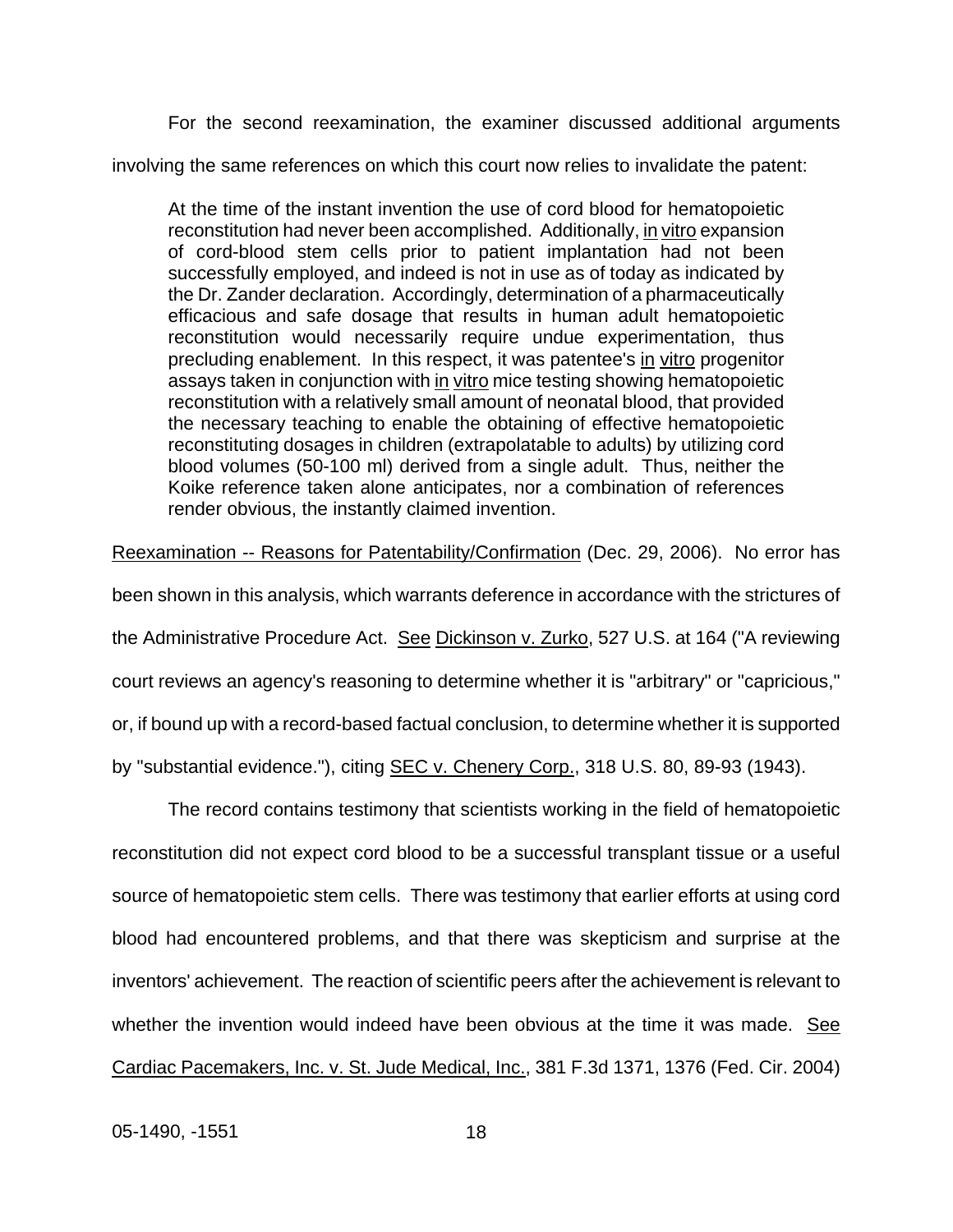(evidence of skepticism that the multi-mode treatment of the invention could be achieved supported the jury verdict of nonobviousness); Metabolite Laboratories, Inc. v. Laboratory Corp. of America Holdings, 370 F.3d 1354, 1368 (Fed. Cir. 2004) (evidence that skilled artisans were initially skeptical about the invention supported the jury's verdict of nonobviousness).

The significance of the inventors' work was in evidence, including their founding of Biocyte and spawning of the industry of collecting and cryofreezing umbilical cord blood. In evidence was defendant ViaCord's "business plan" which identified these inventors as "the trailblazers":

The founding scientists are core researchers in this field and have published many related articles. Biocyte's time, energies, and financial resources have been spent doing much education and development in this field. They are the trailblazers.

A communication to these inventors from the founder of defendant Cryo-Cell stated:

[N]o one will ever dispute that you, as the pioneers in the medical technology . . . will be the frontrunners in the field of utilizing of the blood from the umbilical cord for restoring hematopoietic through marrow transplants.

Such evidence assists in replacing judicial hindsight with objective determination as of the time of the invention. See Vandenberg v. Dairy Equip. Co., 740 F.2d 1560, 1567 (Fed. Cir. 1984) (in "determining the question of obviousness, inquiry should always be made into whatever objective evidence of nonobviousness there may be"). In Graham v. John Deere Co, 383 U.S. 1, 17-18, 36 (1966) the Court counseled that "Such secondary considerations as commercial success, long felt but unsolved needs, failure of others, etc., "serve to guard against slipping into use of hindsight and to resist the temptation to read into the prior art the teachings of the invention in issue," cited in KSR v. Teleflex, 127 S. Ct. at 1734.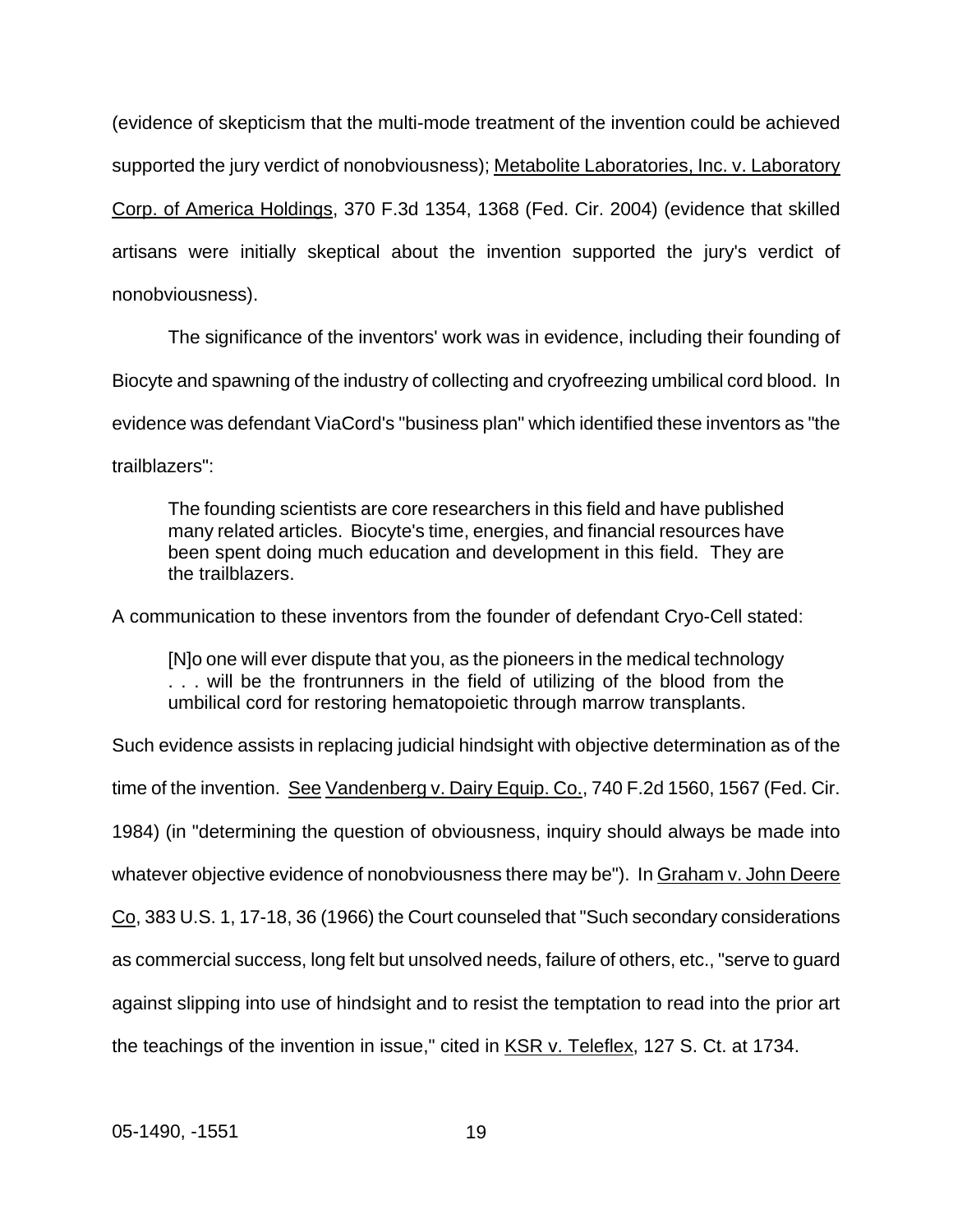PharmaStem's expert, Dr. Bernstein, testified that no prior art showed that cord blood contains stem cells, and that persons of skill in this field would not have had a reasonable expectation of success in carrying out the claimed process. Dr. Bernstein also discussed the early uncertainties and mistaken understanding concerning stem and progenitor cells. His testimony is now disputed by this court, denying it the weight that a reasonable jury could have given it. Dr. Bernstein had explained at the trial that at the time of filing the patent application the differences between stem cells and progenitor cells could not be measured and were not well understood. The jury could have accepted this testimony, and indeed the defendants did not refute it; but the panel majority now holds that the inventors' apparently inconsistent use of stem and progenitor terminology constitutes an "admission[] in the specification regarding the prior art" which is then "binding on the patentee for purposes of a later inquiry into obviousness." Maj. op. at 42. This is not a simple issue, but the jury could reasonably have concluded, as did the district court, that the prior art did not show that there were stem cells in cord blood, and that one of ordinary skill in this field would not have had a reasonable expectation of successful use of cord blood to reconstitute a human adult.

A reasonable jury could have found that these inventors were not simply conducting a routine optimization, as my colleagues now rule on what they describe as the "more difficult question [of] whether the prior art would have given rise to a reasonable expectation of success in creating the [claimed inventions]." My colleagues state that they are "plainly satisfied" that "a person of ordinary skill in the art would have had reason to attempt to make [the claimed inventions]." I agree that there was reason to seek a cure for destroyed blood cells, and that scientists have been seeking such a cure for a long time, including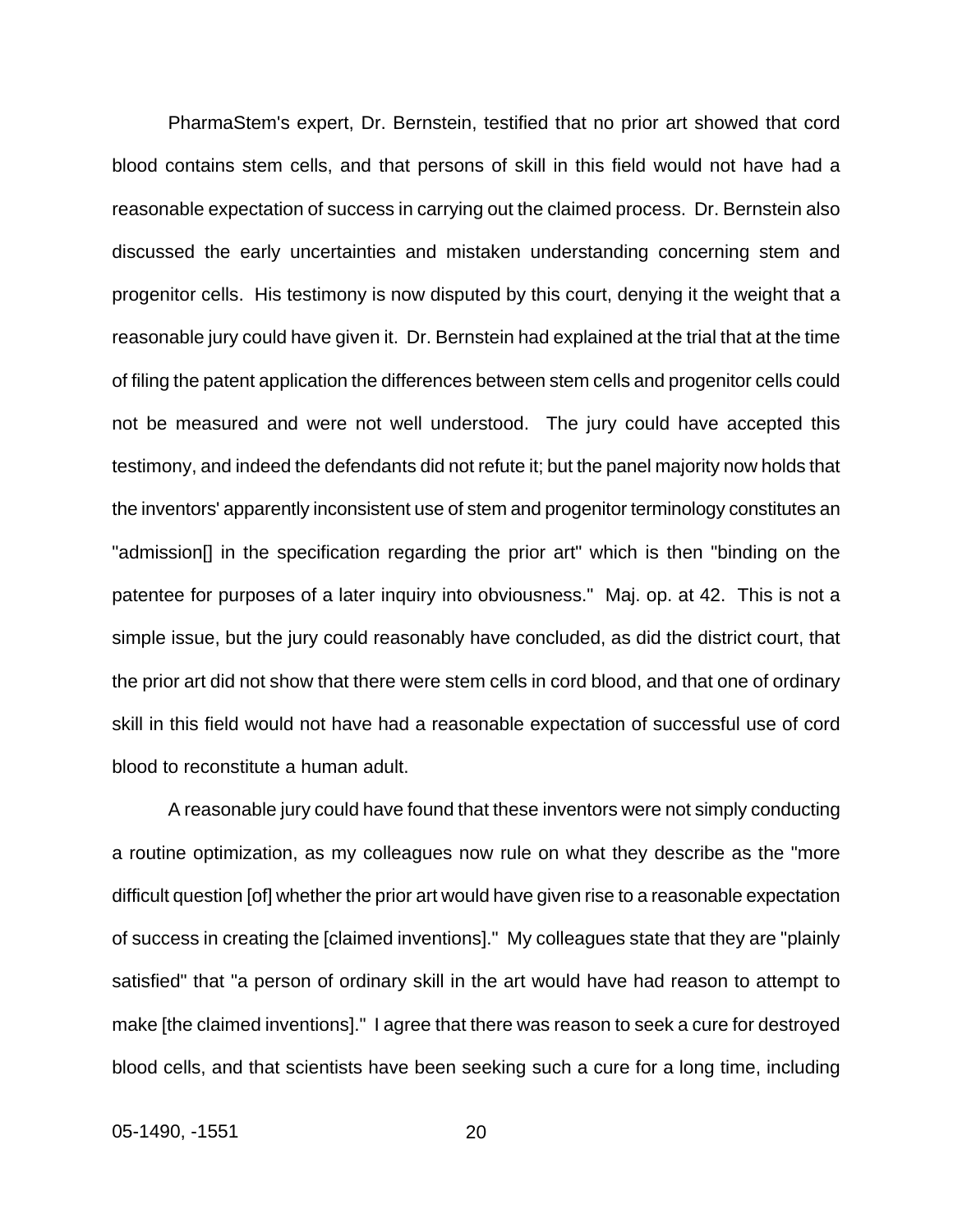those scientists whose work is the cited prior art. There has been much hopeful speculation about the potential of stem cells, although this remedy eluded those who came before.

It is often far easier to recognize the problem than to find and demonstrate the solution. The patent law recognizes that advances of great power may be based as much on persistent and skilled investigation as on the flash of creative genius, for both serve to transcend that which was previously achieved. See 35 U.S.C. §103 ("Patentability shall not be negatived by the manner in which the invention was made.") My colleagues go too far in limiting the patent system to the serendipitous and the unexpected. Maj. op. at 35 ("while their work may have significantly advanced the state of the science of hematopoietic transplantations by eliminating any doubt as to the presence of stem cells in cord blood," they "merely used routine research methods to prove what was already believed to be the case"). Further, these scientists not only established the presence of stem cells, but also enabled their development for preservation and hematopoietic reconstitution.

The court's approach reflects misperception of the scientific process as well as the patent purpose. Scientific methodology usually starts with a hypothesis based on what is already known; the record shows that several scientists mentioned the idea of rebuilding destroyed blood cells. However, none achieved this long-sought goal, and the record shows the extreme skepticism concerning even the possibility of this achievement. The district court found that there was "tremendous skepticism in the transplant field regarding the use of cord blood as a transplant tissue," and that the jury could have found that "prior to the inventions of the Patents-in-suit, those in the field of hematopoietic reconstitution would not have expected cord blood to be a successful transplant tissue."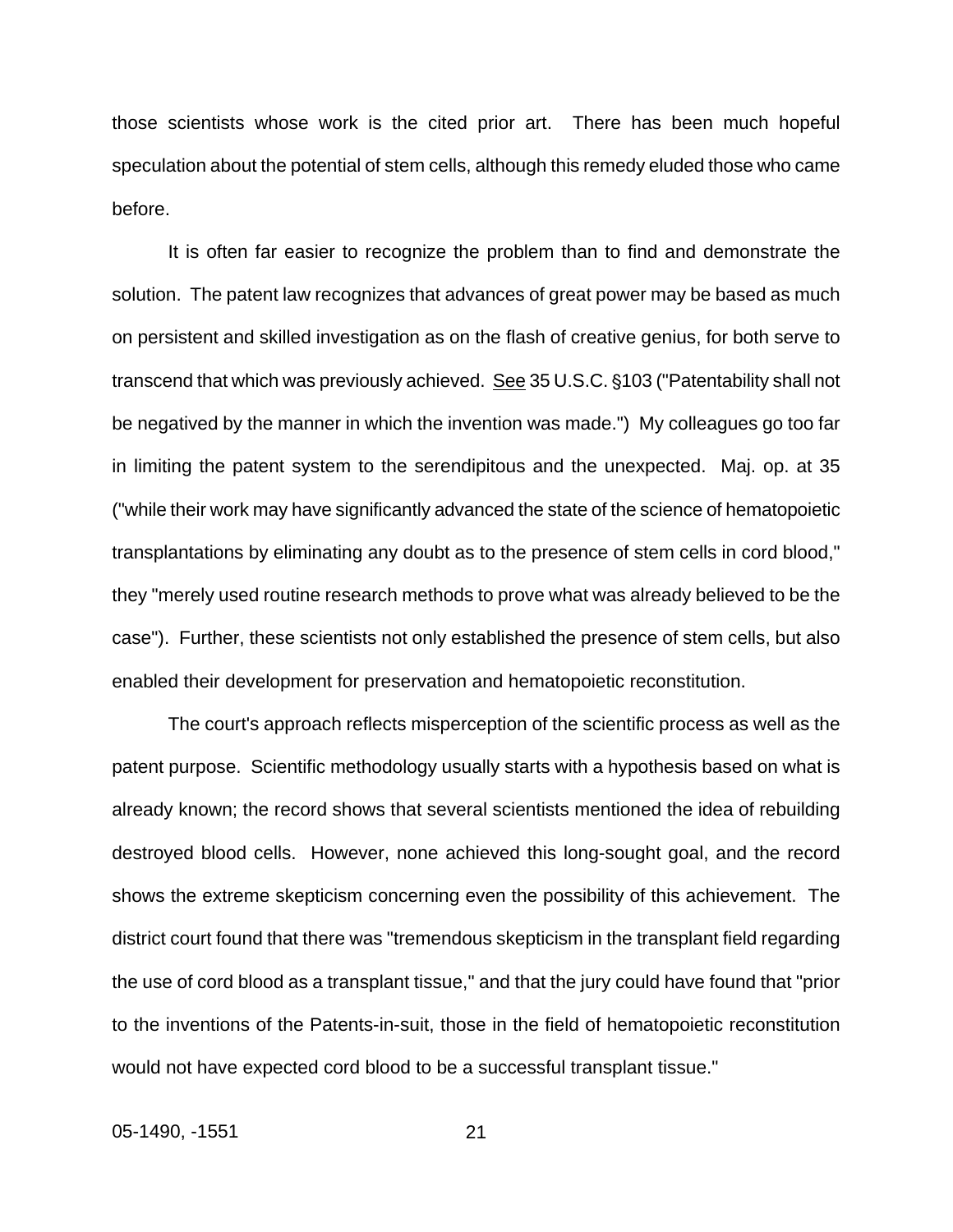Nonetheless, my colleagues deny the value of this long-sought result, whereby for the first time umbilical blood was preserved and recovered and used to reconstitute the hematopoietic systems in mammals, demonstrated with the mice experiments reported in the '681 patent, and the human transplant in the '553 patent. Not even the defendants denigrate the inventors' achievement as "merely supporting evidence" for an "expected" result, as in the maj. op. at 39. Even if this court were not required to recognize the substantial evidence in support of the jury verdict, even if APA deference were not required to the three PTO reexaminations, one must pause at the powerful evidence of the acclaim that was accorded to this achievement, by these defendants as well as by scientific peers.

There was substantial evidence whereby the jury could have sustained the unobviousness of the '681 and '553 inventions. I must, respectfully, dissent from the panel majority's invalidation of these patents on this ground.

#### INFRINGEMENT

The jury found infringement of the '681 and '553 patents. In determining whether substantial evidence supported the verdict, the evidence before the jury and all reasonable inferences therefrom must be viewed in the light that is favorable to the verdict, without substituting the court's view of the evidence for that of the jury. Anderson v. Liberty Lobby, Inc., 477 U.S. 242, 254-55 (1986); see SIBIA Neurosciences, Inc. v. Cadus Pharm. Corp., 225 F.3d 1349, 1355 (Fed. Cir. 2000) ("In reviewing the record, we must draw all reasonable inferences in favor of the prevailing party, and not make credibility determinations or substitute our view of the conflicting evidence for that of the jury.") My colleagues, like the district court, grant JMOL on a ruling of law and evidence that was not presented to the jury, and that in all events does not support reversal of the verdict.

05-1490, -1551 22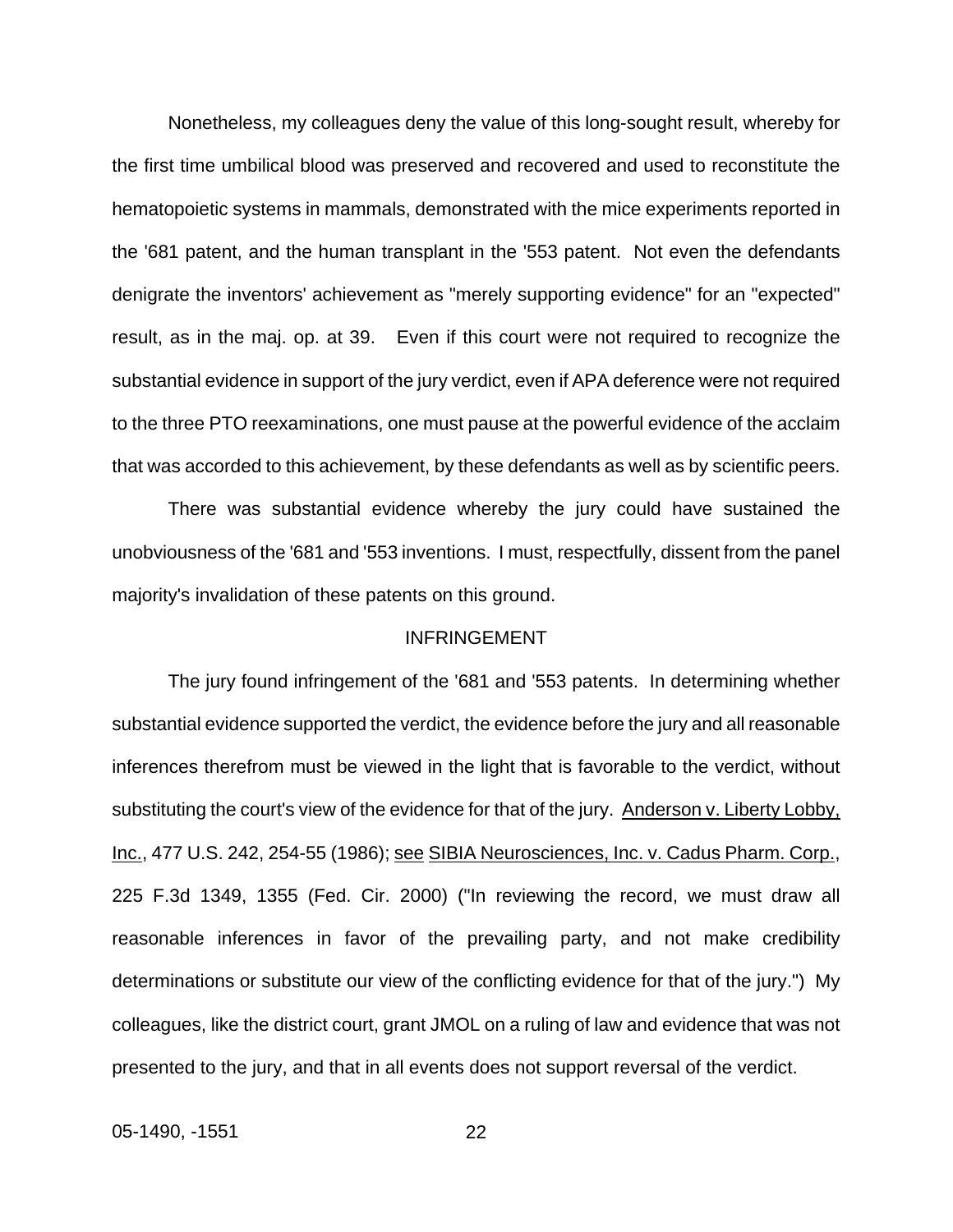My colleagues appear to hold that infringement cannot be found because the cryopreserved cord blood "relates only as possibilities" for "future use in adult transplants." Indeed, this entire system is designed for possible future needs of the infant itself or family members. The defendants' testimony was uniformly to the effect that this "possibility" was the purpose of their preservation service (the record also describes a case in which the cord blood was used to treat the mother's existing disease). The evidence was that most but not all of the cryopreserved cord blood that has been transplanted was to children, with about ten percent transplanted to adults. PharmaStem is correct that this ratio relates to damages, and does not simply serve to negate all liability for infringement.

The district court ruled that PharmaStem had not proved infringement because PharmaStem did not separately analyze the stem cell content of each sample of cord blood. PharmaStem presented evidence that separate analysis was unnecessary because each defendant had analyzed each sample before accepting it for storage. Every defendant testified that the blood it collected and stored was analyzed for cell content at the time of collection. The jury was not instructed that such evidence was inadequate and inadmissible -- as the district court ruled post-trial. On the evidence presented, this is not a sound basis for rejecting the jury's verdict. The tardy rejection of the testimony of PharmaStem's expert witness, Dr. Hendrix, is an inappropriate application of Daubert and its succeeding cases, on which the panel majority relies, for there was no criticism of the expert's scientific credentials or her analysis of the prior art and the state of the science. See Daubert v. Merrell Dow Pharms., 509 U.S. 579, 590 (1993) (for a scientific assertion to "qualify as 'scientific knowledge,' an inference or assertion must be derived by the scientific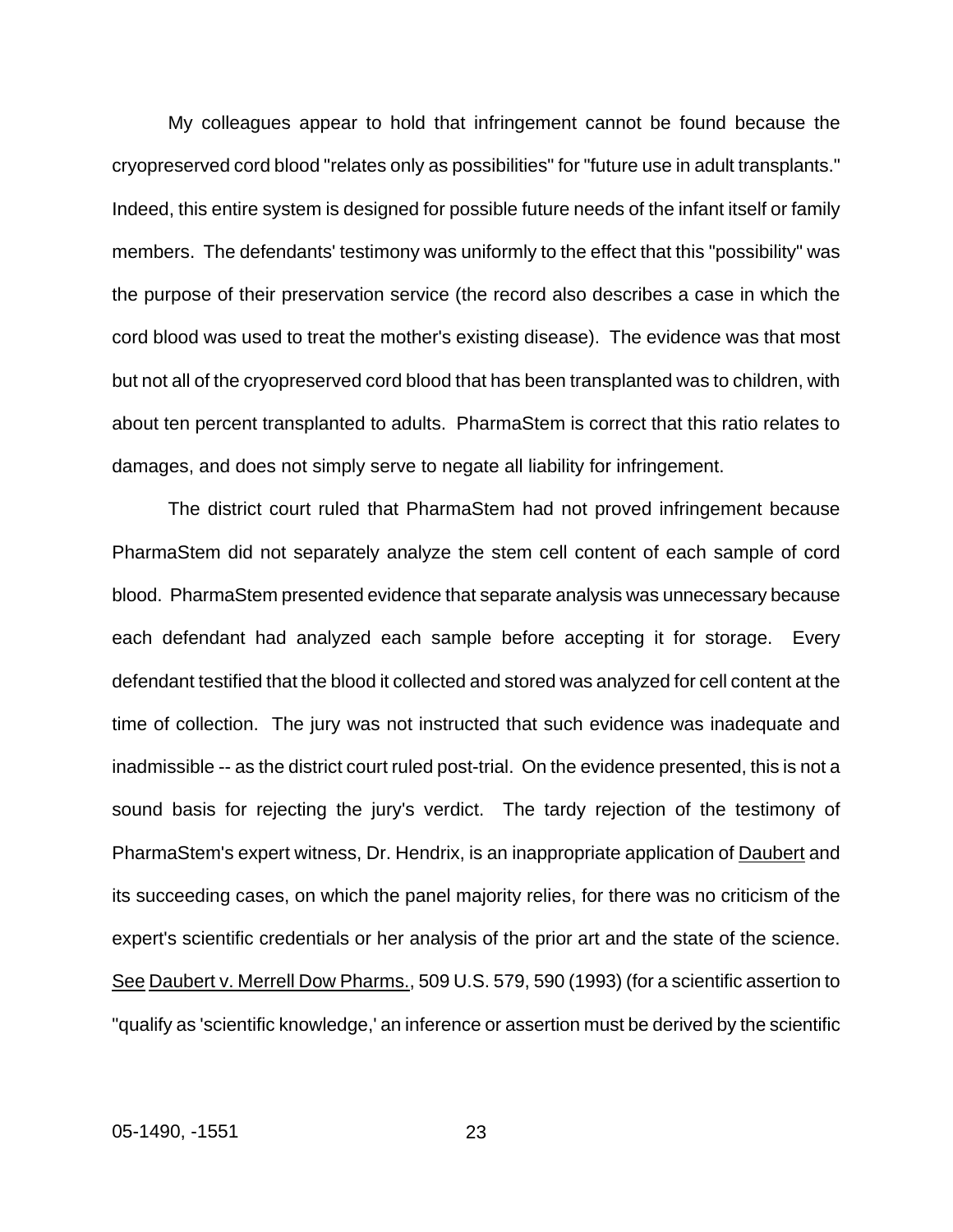method"); Kumho Tire Co. v. Carmichael, 526 U.S. 137 (1999) (the principles of Daubert apply broadly to "scientific, technical, or other specialized knowledge").

The district court's ground of exclusion was not that Dr. Hendrix made an error of law or of scientific fact, but simply that she also stated her opinion concerning the defendants' marketing statements that they test and preserve cord and neonatal blood for possible future child and adult use -- testimony that the district court criticized because it did not require scientific expertise. Whatever the virtue of that criticism, it is clear that the district court's (and my colleagues') exclusion of the entire testimony of this eminent scientist on this ground is not what the Daubert ruling is about. There was no testimony contrary to the view of Dr. Hendrix of the scope of the representations made in the marketing materials, and no challenge to the accuracy of her statements. Presentation of expert testimony was in compliance with the general rule that "typically expert testimony will be necessary in cases involving complex technology," Centricut, LLC v. Esab Group, Inc., 390 F.3d 1361, 1370 (Fed. Cir. 2004), and this expert's testimony did not cross the boundaries of admissibility.

#### *The '681 Patent*

The district court granted JMOL of noninfringement of the '681 patent on the ground that PharmaStem had not proved that 100% of the defendants' preserved cord and neonatal blood contained sufficient stem cells to reconstitute an adult. The district court reasoned that since PharmaStem took the litigation position that it was entitled to damages measured as a royalty based on 100% of the preserved blood, to prove infringement PharmaStem had to prove that 100% of the preserved blood contained sufficient stem cells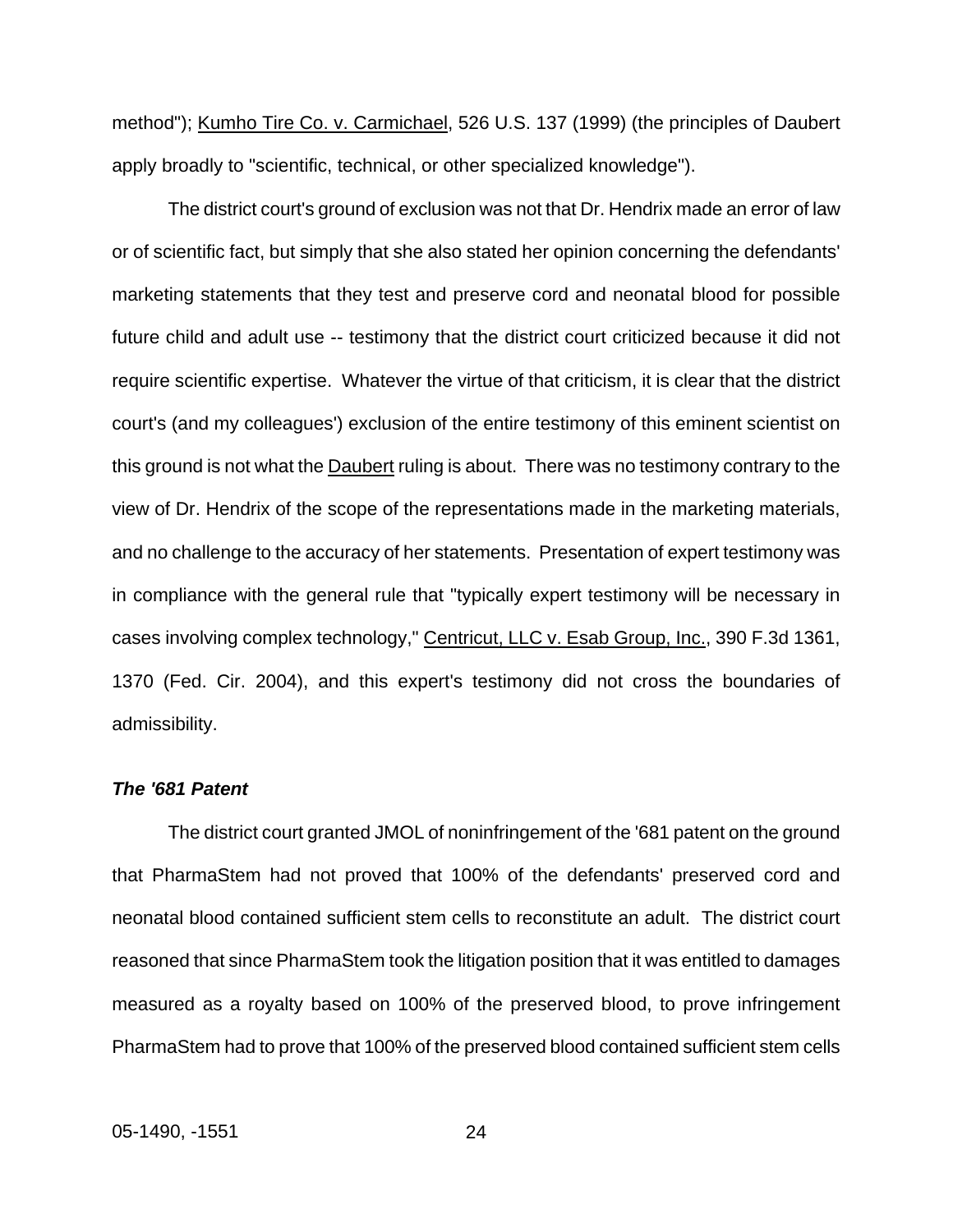to provide adult reconstitution, by analyzing 100% of the preserved blood. As I have mentioned, PharmaStem complains that this criterion differed from that on which the jury was instructed, and also states that even this criterion was met by substantial evidence presented at the trial.

My colleagues, overturning the jury verdict, hold that there is no infringement of the '681 patent because PharmaStem did not retest every unit of stored blood to determine its stem cell content. They ignore the evidence that every unit was tested by each defendant before being placed into cryogenic storage; every defendant so testified. It was not disputed that retesting of every unit could use up a significant amount of the precious preserved blood. No defendant asserted that it routinely cryogenically preserved cord blood that did not contain sufficient stem cells to be potentially useful for hematopoetic reconstitution. A reasonable jury could have considered this evidence to find that each element of the claims was met. Instead, my colleagues simply rule that without testing of the stored units there can be no liability at all. That evidentiary theory was not presented to the jury; it is too late to criticize as legally inadequate the testimony that was based on the defendants' own representations concerning the content of the stored umbilical and neonatal blood.

The verdict of infringement was supported by the defendants' own testimony setting forth their requirements for stem cell content before accepting cord blood for cryopreservation. For example, defendant CBR's Scientific Director testified that every unit of cord blood presented to CBR for storage is tested to see if it contains a sufficient amount of stem cells to have "a good probability of being useful in the clinical setting." In evidence were CBR's website statements that "transplants have occurred for the newborn himself,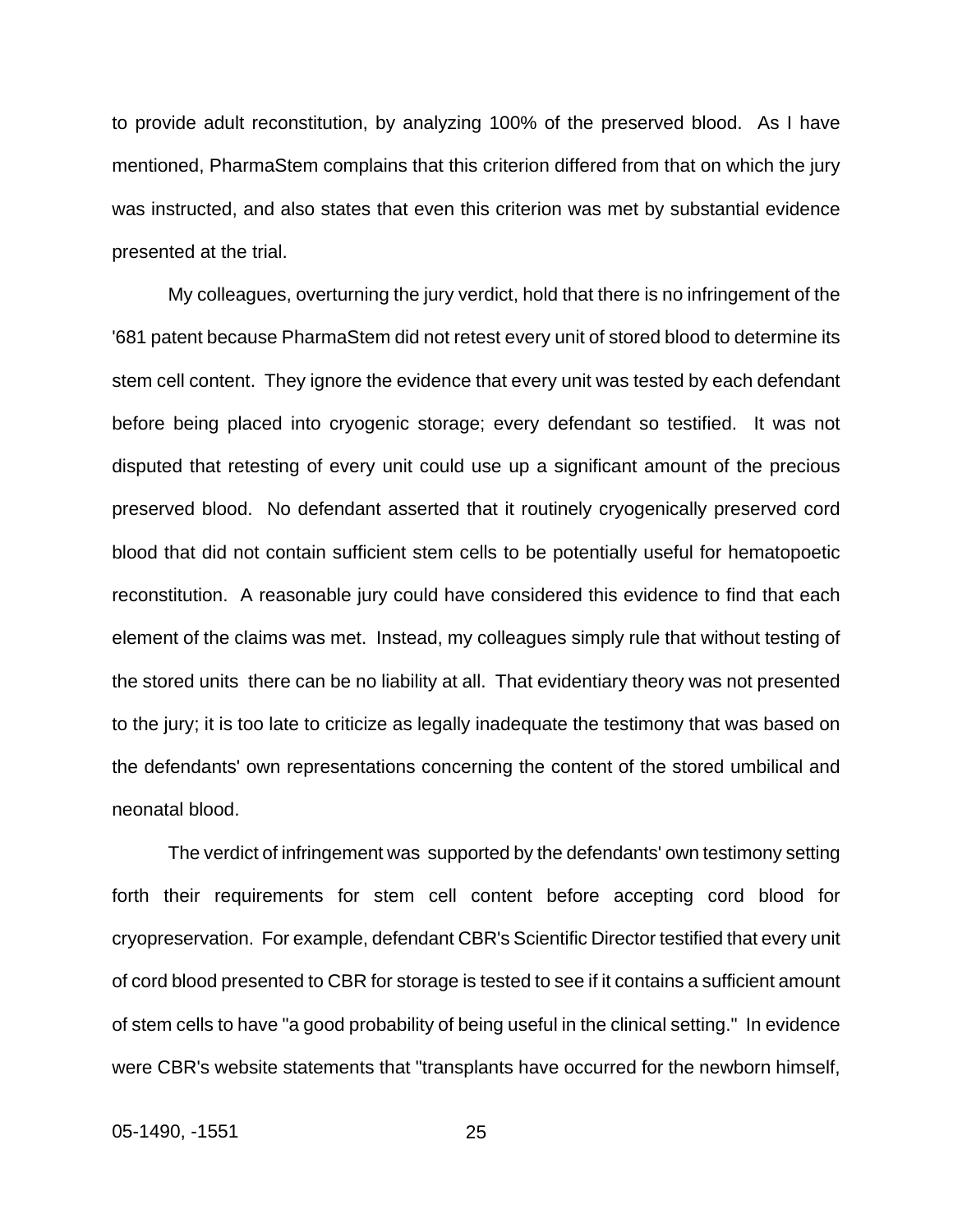the newborn's mother, father, and the newborn's cousin," and "umbilical cord blood from unrelated donors can restore hematopoiesis in adults who receive myeloablative therapy and associated with acceptable rates of severe acute and chronic GVHD [Graft vs. Host Disease]."

The President of defendant CorCell testified that "what our marketing materials state [is] that it may be used to treat the donor or siblings or potentially parents," and that although only one CorCell stored cord blood unit had thus far been transplanted, that transplant was to an adult. There was testimony that CorCell's cord blood samples are tested for "total nucleated, CD-34+ and viability cell counts before and after processing," and "a colony-forming assay is conducted to evaluate the quality and quantity of umbilical stem cells," and that a sample is usually not preserved if its stem cell content is determined to be unsuitable for possible future use. The jury was shown CorCell's representation to investors that "a recent study of twenty-five (25) patients, published in the New England Journal of Medicine, similarly indicates that cryopreserved umbilical cord blood stem cells can be successfully engrafted in children and adults with a variety of hematologic or immunologic disorders." The jury saw evidence that CorCell defines potential recipients of the stored stem cells as "the family members of the newborn, mother, father, siblings and possibly grandparents."

Defendant ViaCell's founder testified that each cord blood sample was tested to ensure that there is a sufficient amount of stem cell content to be therapeutically useful, as determined by ViaCell's Scientific Advisory Board. ViaCell's Senior Vice President testified that ViaCell counts the cells in every collected sample, and that its standard procedure states: "A minimum total NC count of 3.0 x 10 $^{8}$  is required to proceed with processing." A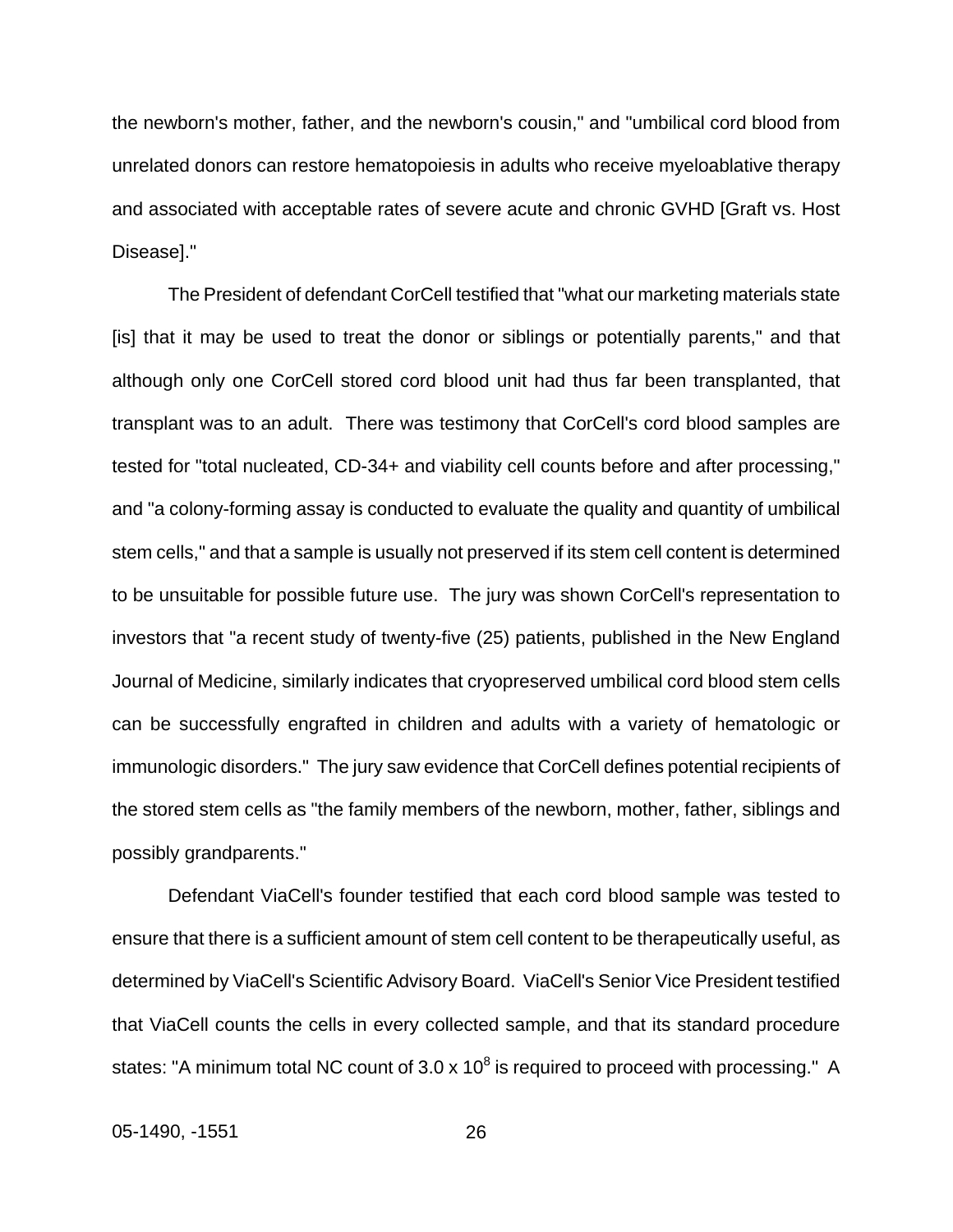ViaCell memorandum to investors stated that about 10% of all cord blood transplants were in adults, and a ViaCell witness testified that ViaCell informs the public about adult use.

At the trial none of the defendants denied the stem cell content of the blood they cryopreserved, other than to state that for the few cases where their analysis at collection showed weak stem cell content they would consult with the infant's family before accepting and freezing the blood. The jury heard the defendants' testimony and unqualified representations concerning their screening of every stored sample of cord blood for stem cell content, and that they did not distinguish between potential child and adult use of the stem cells. The jury could have relied on the defendants' testimony that their minimum threshold for cryopreservation is sufficient stem cells for transplantation, and that all of the defendants included possible adult use in their publicly-stated reasons for storing fetal cord and neonatal blood. PharmaStem points out that it was neither necessary nor prudent to test each unit of the defendants' stored blood for stem cell content, when each defendant had already done so.

The jury was instructed: "A defendant is liable for directly infringing PharmaStem's patents if you find that PharmaStem has proven by a preponderance of the evidence that they have made, used, offered for sale or sold a composition that includes each and every element of at least one of the asserted claims of the '681 patent." The theory that each stored sample had to be separately analyzed by PharmaStem to show infringement was not presented as law to the jury. This was a new standard for infringement, for the jury was not told that the defendants' analyses of stem cell content could not provide evidence of stem cell content.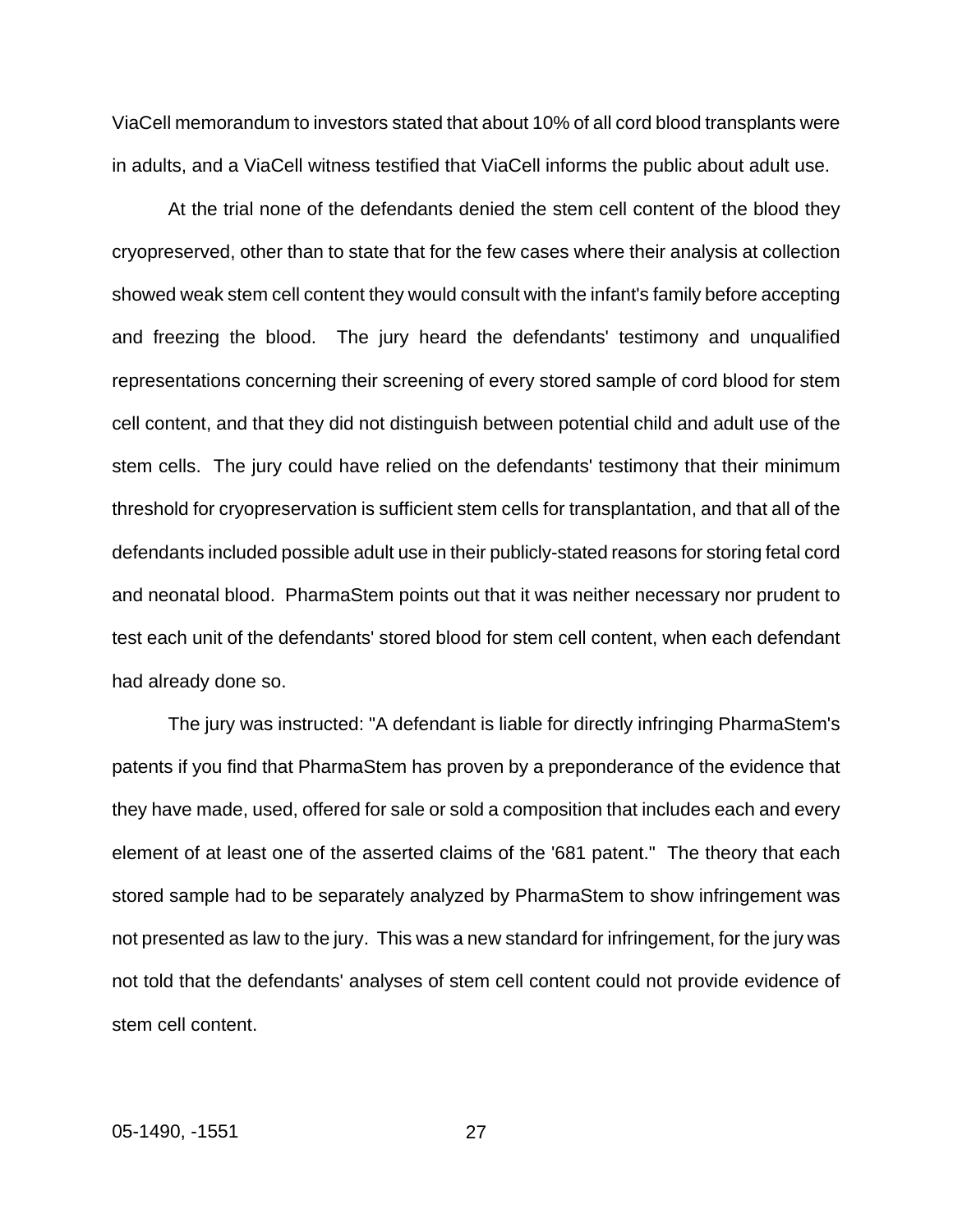When there is substantial evidence in support of the jury's verdict, it is irrelevant whether the appellate court would have preferred different or additional evidence. "When the jury is supplied with sufficient valid factual information to support the verdict it reaches, that is the end of a matter . . . . the jury's factual conclusion may not be set aside by a JMOL order." McGinley v. Franklin Sports, Inc., 262 F.3d 1339, 1355 (Fed. Cir. 2001). The district court erred in holding that it was necessary for PharmaStem to analyze, or provide detailed analysis results, for the individual blood units in order to find infringement. My colleagues commit the same error, reweighing the evidence to reach their preferred result, rather than considering whether substantial evidence as presented at the trial supports the verdict that was reached by the jury.

## *The '553 Patent*

It was agreed at trial that the claims of the '553 patent are not infringed until the step of transplanting the stem cells takes place. Since relatively few transplants of stored blood had been done, the royalties awarded by the jury were modest, and were not appealed. However, the verdict of infringement is supported by substantial evidence, and should stand. There was substantial evidence that each step of the claimed invention is performed by the defendants followed by a transplant surgeon. Referring to claim 13, the defendants isolate the umbilical cord and placental blood containing stem cells and cryopreserve it in liquid nitrogen; claim clauses (a) and (b). When instructed on behalf of the donor or family members, the blood is delivered to a surgical environment where it is thawed, claim clause (c), and transplanted into the human host, claim clause (d):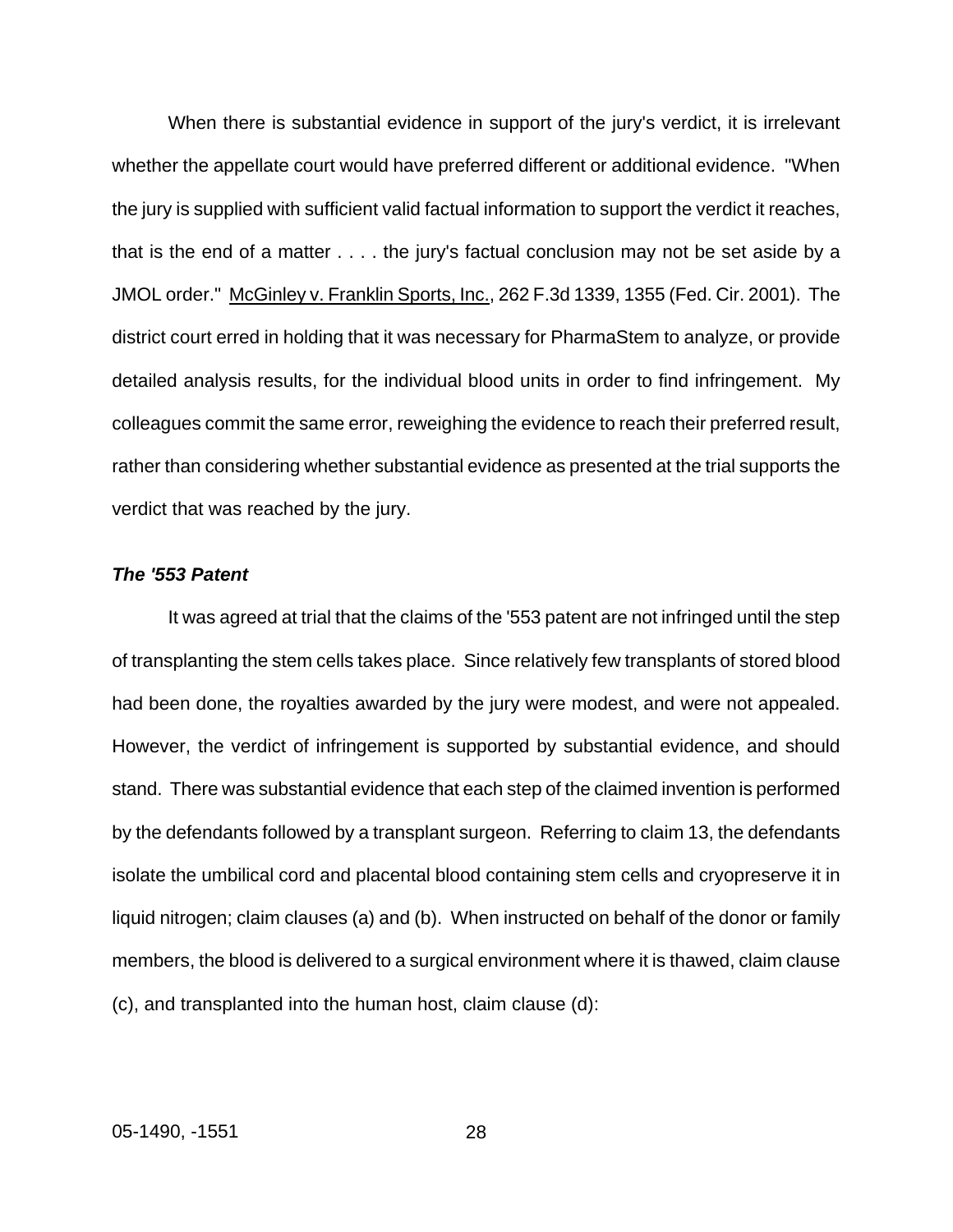13. A method for hematopoietic or immune reconstitution of a human comprising:

(a) isolating human neonatal or fetal blood components containing hematopoietic stem cells;

(b) cryopreserving the blood components;

(c) thawing the blood components; and

(d) introducing the blood components into a suitable human host,

such that the hematopoietic stem cells are viable and can proliferate within the host.

The jury found the defendants liable for "acting in concert or working together" with the

transplant physicians, or contributing to the infringement of the '553 patent, upon answering

the following questions:

## Question No. 3: Substantial Non-Infringing Use

Has PharmaStem proven by a preponderance of the evidence that cryopreserved cord blood has no substantial noninfringing use?

# YES X NO

Question No. 4: Direct Infringement

Has PharmaStem proven by a preponderance of the evidence that defendants and the transplant physicians are acting in concert or working together to complete the process of infringement of claims 13, 19, 47, 53, or 57 of the '553 patent by performing each and every one of the steps in any of those claims? YES X NO

## Question No. 5: Contributory Infringement

Has PharmaStem proven that a defendant has contributorily infringed the '553 patent by selling or offering to sell cryopreserved cord blood that was actually used by a third party in the direct infringement of any of claims 13, 19, 47, 53, or 57 of the '553 patent?

Answer separately for each defendant.

| <b>ViaCell</b> | YES X NO |  |
|----------------|----------|--|
| <b>CBR</b>     | YES X NO |  |
| Cryo-Cell      | YES X NO |  |
| CorCell        | YES X NO |  |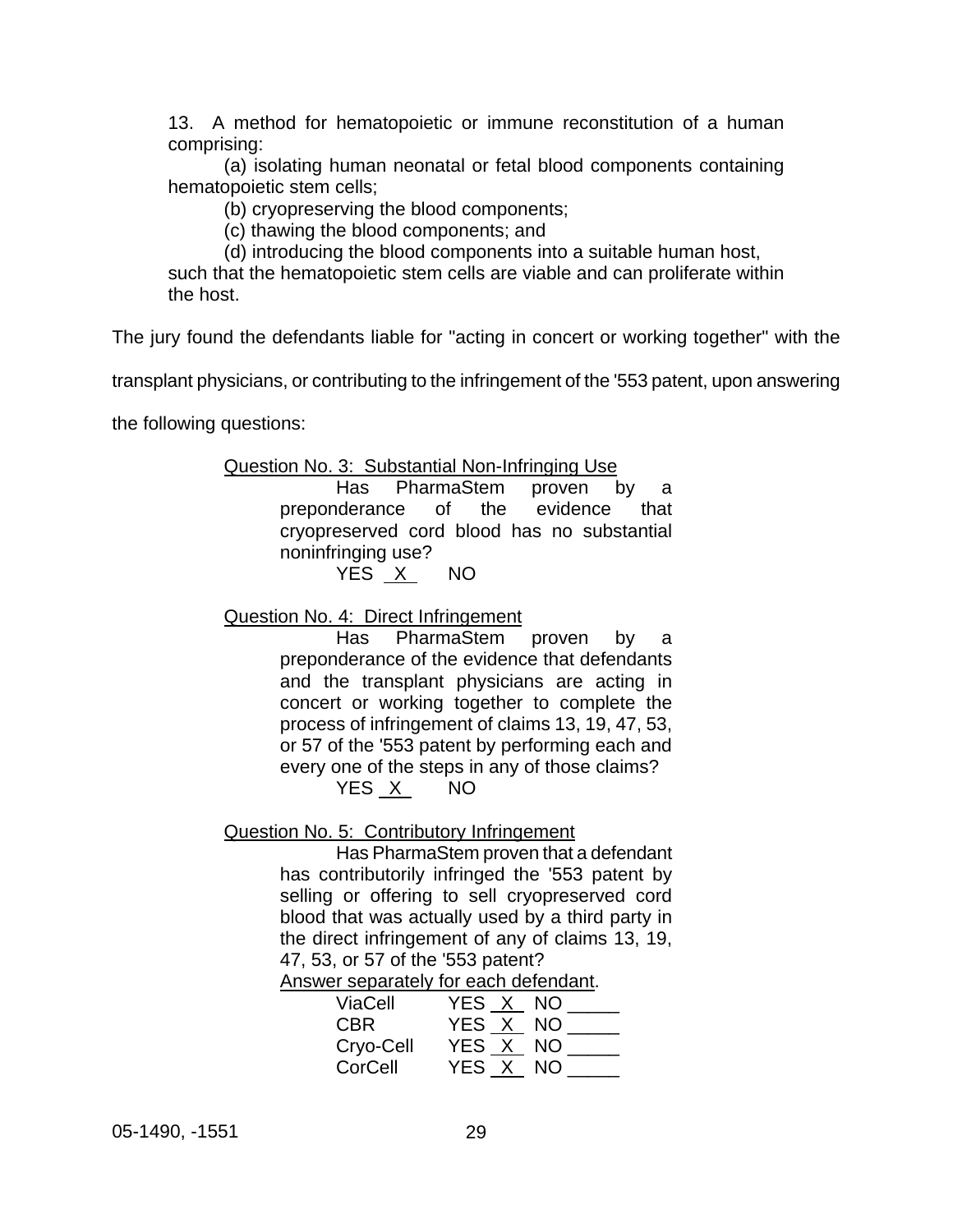PharmaStem thus received special verdicts of both direct joint infringement and contributory infringement. My colleagues grant JMOL on the ground that since the defendants are providing a service, not selling a product, they can not meet the "sale" requirement of contributory infringement, 35 U.S.C.  $\S$ 27[1](#page-74-0)(c).<sup>1</sup> PharmaStem points out that a reasonable jury could have found that the defendants sell (rent) their blood-storage facilities to the donor's family, and that the defendants either contribute to or act in concert with the transplanting surgeon to practice the claimed method.

The principles of patent infringement are not negated when the steps of a method claim are performed by more than one entity. There was no instruction as to legal impossibility of liability as to the '553 patent, and no objection was raised to the verdict questions. We are not told whether the legal theory of sale or rent was aired at the trial, but it is apparent that the jury was fully apprised of the nature of the accused activities, as reflected in the jury questions. The processes of litigation require appellate review on the premises of the jury trial, lest invited error dominate trial tactics.

 $\overline{a}$ 

<span id="page-74-0"></span><sup>1</sup> '271(c). Whoever offers to sell or sells within the United States or imports into the United States a component of a patented machine, manufacture, combination or composition, or a material or apparatus for use in practicing a patented process, constituting a material part of the invention, knowing the same to be especially made or especially adapted for use in an infringement of such patent, and not a staple article or commodity of commerce suitable for substantial noninfringing use, shall be liable as a contributory infringer.